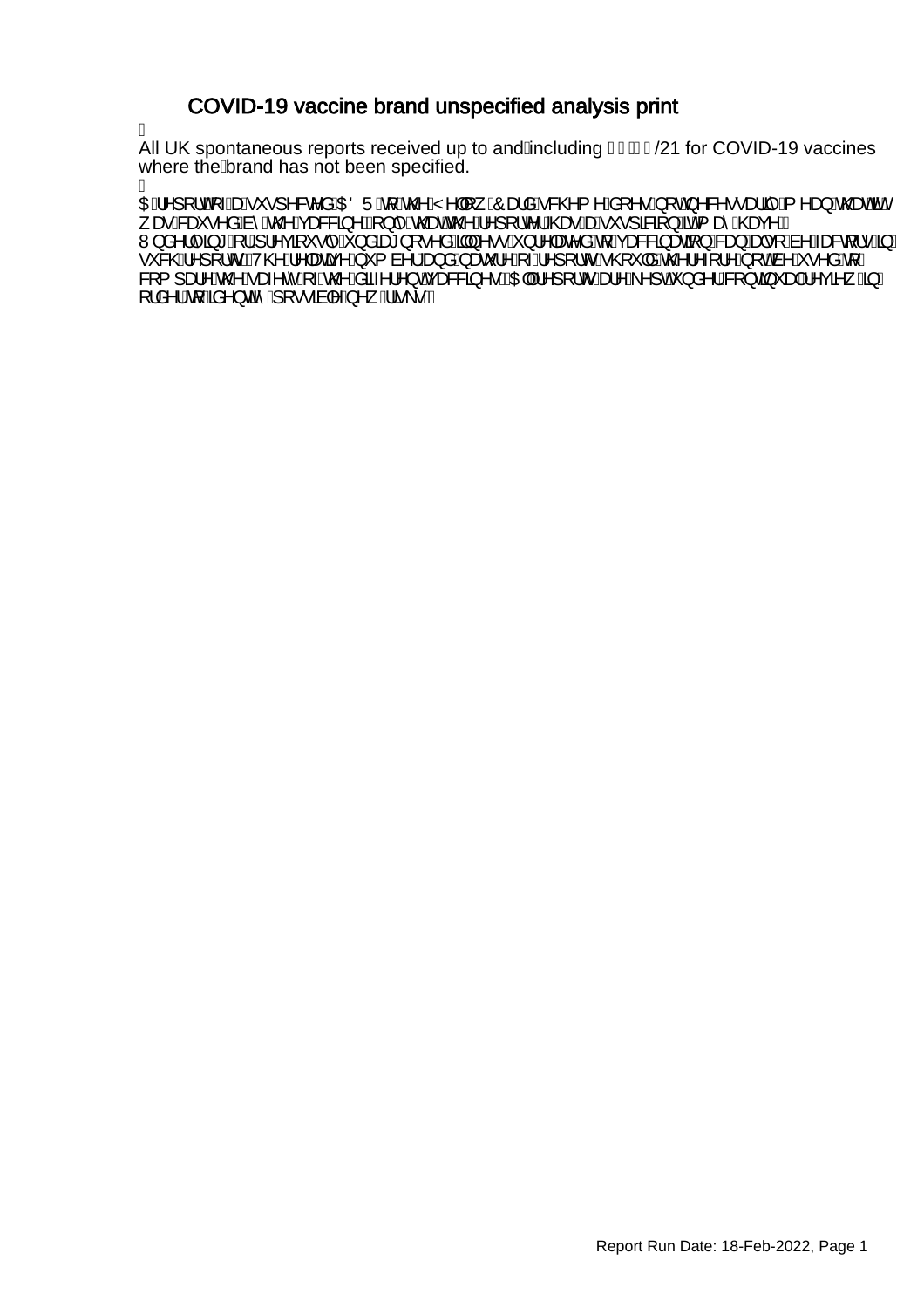### Name: COVID-19 vaccine brand unspecified analysis print

| <b>Reaction Name</b>                       | <b>Total</b>   | <u>Fatal</u>   |
|--------------------------------------------|----------------|----------------|
| <b>Blood disorders</b>                     |                |                |
| Anaemia deficiencies                       |                |                |
| Iron deficiency anaemia                    |                | $\mathbf 0$    |
| <b>Anaemias NEC</b>                        |                |                |
| Anaemia                                    | 3              | $\overline{0}$ |
| Coagulopathies                             |                |                |
| Disseminated intravascular coagulation     | $\overline{1}$ | $\mathbf 0$    |
| Eosinophilic disorders                     |                |                |
| Eosinophilia                               | 1              | $\Omega$       |
| Haematological disorders                   |                |                |
| <b>Blood disorder</b>                      |                |                |
| Leukocytoses NEC                           |                |                |
| Hyperleukocytosis                          | 1              | $\overline{0}$ |
| Lymphatic system disorders NEC             |                |                |
| Lymph node pain                            | 4              | $\mathbf 0$    |
| Lymphadenitis                              |                | $\mathbf 0$    |
| Lymphadenopathy                            | 31             | $\overline{0}$ |
| Marrow depression and hypoplastic anaemias |                |                |
| Aplastic anaemia                           |                | $\mathbf 0$    |
| Myelosuppression                           |                | $\mathbf 0$    |
| Neutropenias                               |                |                |
| Neutropenia                                |                | 0              |
| <b>Platelet disorders NEC</b>              |                |                |
| Platelet disorder                          |                | 0              |
| Thrombocytopenias                          |                |                |
| Immune thrombocytopenia                    | 5              | 3              |
| Thrombocytopenia                           | 10             | $\overline{0}$ |
| <b>Blood disorders SOC TOTAL</b>           | 63             | 4              |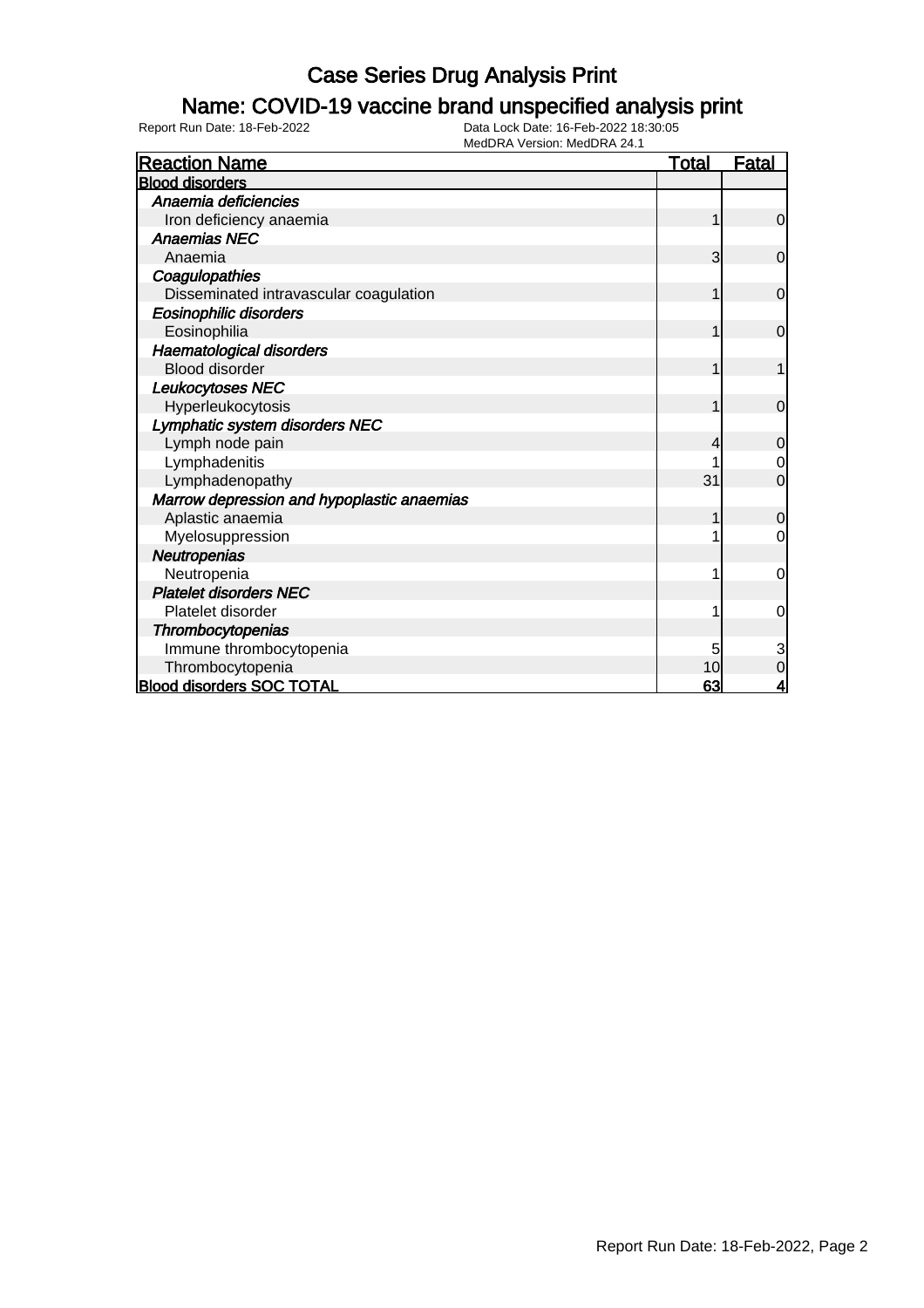### Name: COVID-19 vaccine brand unspecified analysis print

| <b>Reaction Name</b>                       | <b>Total</b>   | <b>Fatal</b>     |
|--------------------------------------------|----------------|------------------|
| Cardiac disorders                          |                |                  |
| <b>Cardiac conduction disorders</b>        |                |                  |
| Atrioventricular block                     | 1              | $\mathbf 0$      |
| Bundle branch block                        | 1              | $\mathbf 0$      |
| <b>Cardiac disorders NEC</b>               |                |                  |
| Cardiac disorder                           | 1              | 0                |
| Cardiac signs and symptoms NEC             |                |                  |
| Cardiac discomfort                         |                | 0                |
| Palpitations                               | 38             | $\overline{0}$   |
| <b>Heart failures NEC</b>                  |                |                  |
| Cardiac failure                            | 1              | $\overline{0}$   |
| Ischaemic coronary artery disorders        |                |                  |
| Acute myocardial infarction                | 1              | 0                |
| Angina pectoris                            | 6              | $\frac{0}{3}$    |
| Myocardial infarction                      | 9              |                  |
| <b>Myocardial disorders NEC</b>            |                |                  |
| Left ventricular dilatation                |                | $\mathbf 0$      |
| Left ventricular dysfunction               | 1              | $\mathbf 0$      |
| Myocardial injury                          |                | $\overline{0}$   |
| Noninfectious myocarditis                  |                |                  |
| Immune-mediated myocarditis                |                | 0                |
| Myocarditis                                | $\overline{c}$ | 0                |
| Noninfectious pericarditis                 |                |                  |
| Pericarditis                               | 4              | $\mathbf 0$      |
| Rate and rhythm disorders NEC              |                |                  |
| Bradycardia                                | 1              | $\mathbf 0$      |
| Cardiac flutter                            | 3              | $\mathbf 0$      |
| Postural orthostatic tachycardia syndrome  |                | 0                |
| Tachycardia                                | 11             | $\overline{0}$   |
| Supraventricular arrhythmias               |                |                  |
| Atrial fibrillation                        | 4              | 0                |
| Atrial tachycardia                         | 1              | $\boldsymbol{0}$ |
| Supraventricular tachycardia               |                | 0                |
| Ventricular arrhythmias and cardiac arrest |                |                  |
| Cardiac arrest                             | 3              |                  |
| Cardiac disorders SOC TOTAL                | 95             | 4                |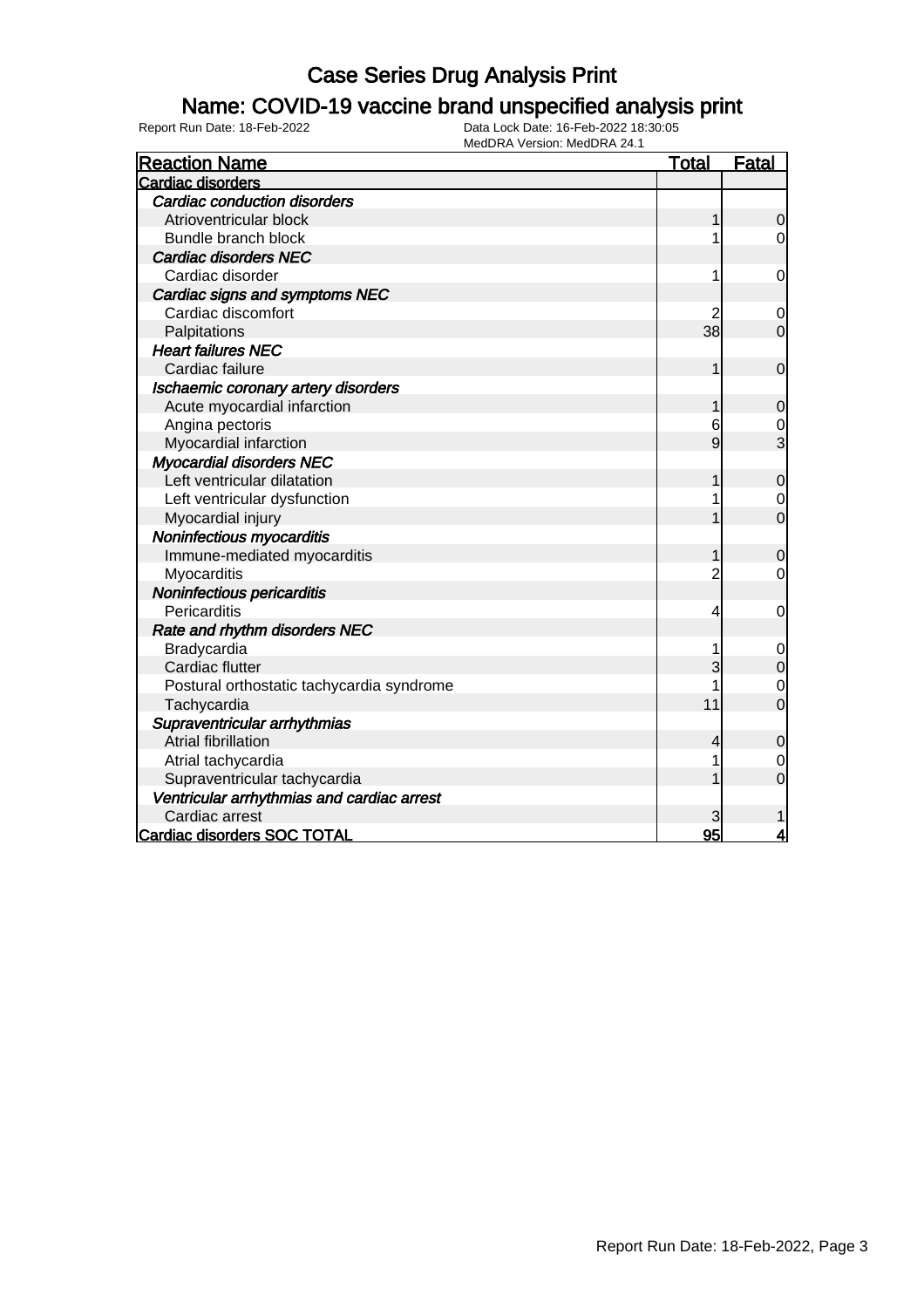#### Name: COVID-19 vaccine brand unspecified analysis print

Report Run Date: 18-Feb-2022 Data Lock Date: 16-Feb-2022 18:30:05

MedDRA Version: MedDRA 24.1

| <b>Reaction Name</b>             | ™ota⊩ | Fatal |
|----------------------------------|-------|-------|
| Congenital disorders             |       |       |
| Cardiac disorders congenital NEC |       |       |
| Heart disease congenital         |       | Οl    |
| Congenital disorders SOC TOTAL   |       |       |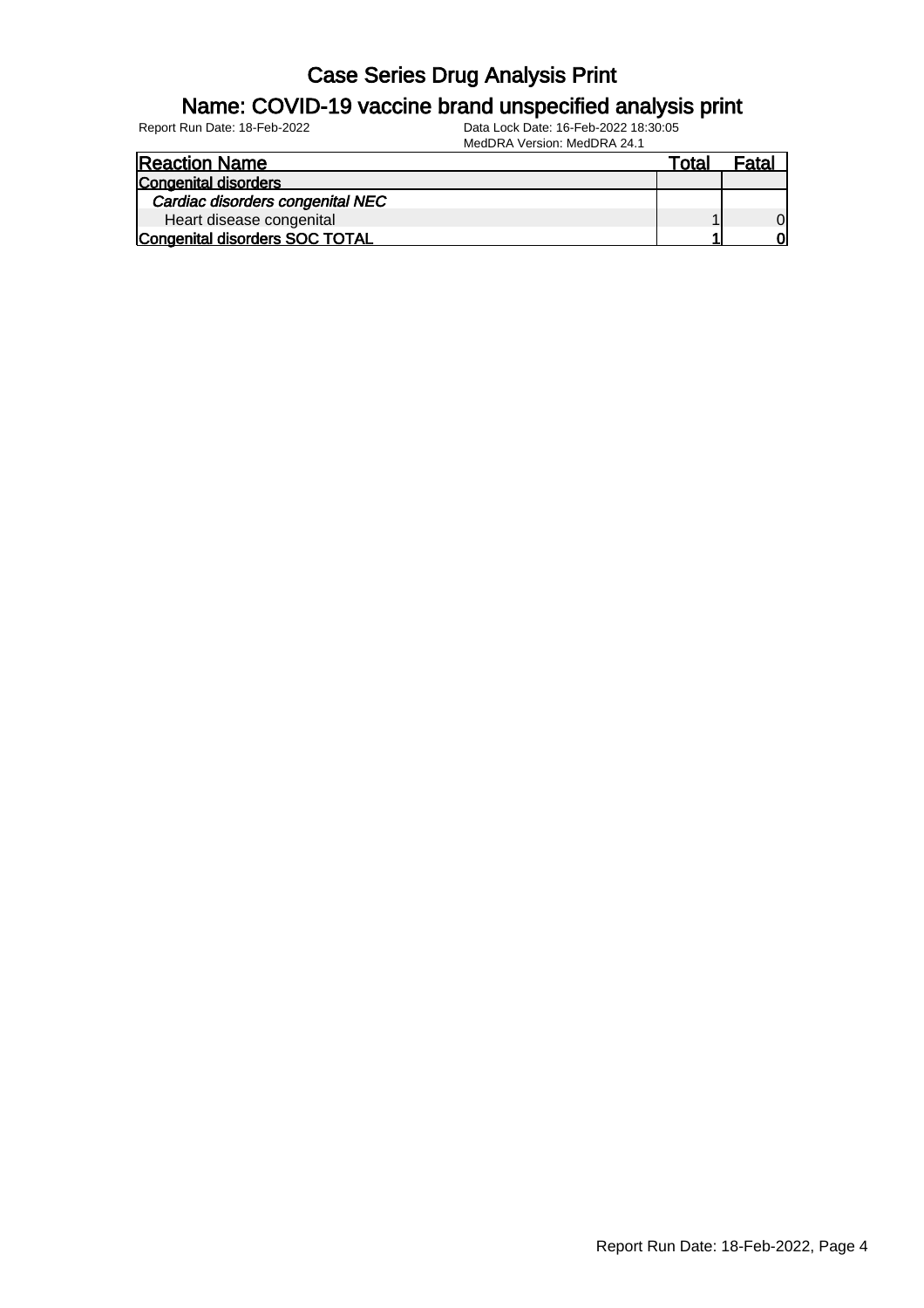### Name: COVID-19 vaccine brand unspecified analysis print

| <b>Reaction Name</b>                          | <b>Total</b> | <b>Fatal</b>   |
|-----------------------------------------------|--------------|----------------|
| Ear disorders                                 |              |                |
| Ear disorders NEC                             |              |                |
| Ear discomfort                                |              | 0              |
| Ear disorder                                  |              | 0              |
| Ear pain                                      |              | $\mathbf 0$    |
| Ear swelling                                  |              | 0              |
| Eustachian tube disorders                     |              |                |
| Eustachian tube disorder                      |              | $\overline{0}$ |
| Eustachian tube dysfunction                   |              | $\mathbf 0$    |
| <b>External ear disorders NEC</b>             |              |                |
| Excessive cerumen production                  | 2            | $\mathbf 0$    |
| <b>Hearing losses</b>                         |              |                |
| Deafness                                      | 5            | $\mathbf 0$    |
| Deafness unilateral                           |              | $\overline{0}$ |
| Hypoacusis                                    |              | $\mathbf 0$    |
| Hyperacusia                                   |              |                |
| Hyperacusis                                   |              | $\Omega$       |
| <b>Inner ear disorders NEC</b>                |              |                |
| Vestibular disorder                           |              | $\mathbf 0$    |
| Inner ear signs and symptoms                  |              |                |
| <b>Tinnitus</b>                               | 24           | $\Omega$       |
| Vertigo                                       | 15           | 0              |
| Tympanic membrane disorders (excl infections) |              |                |
| Tympanic membrane perforation                 |              | 0              |
| Ear disorders SOC TOTAL                       | 69           | 0              |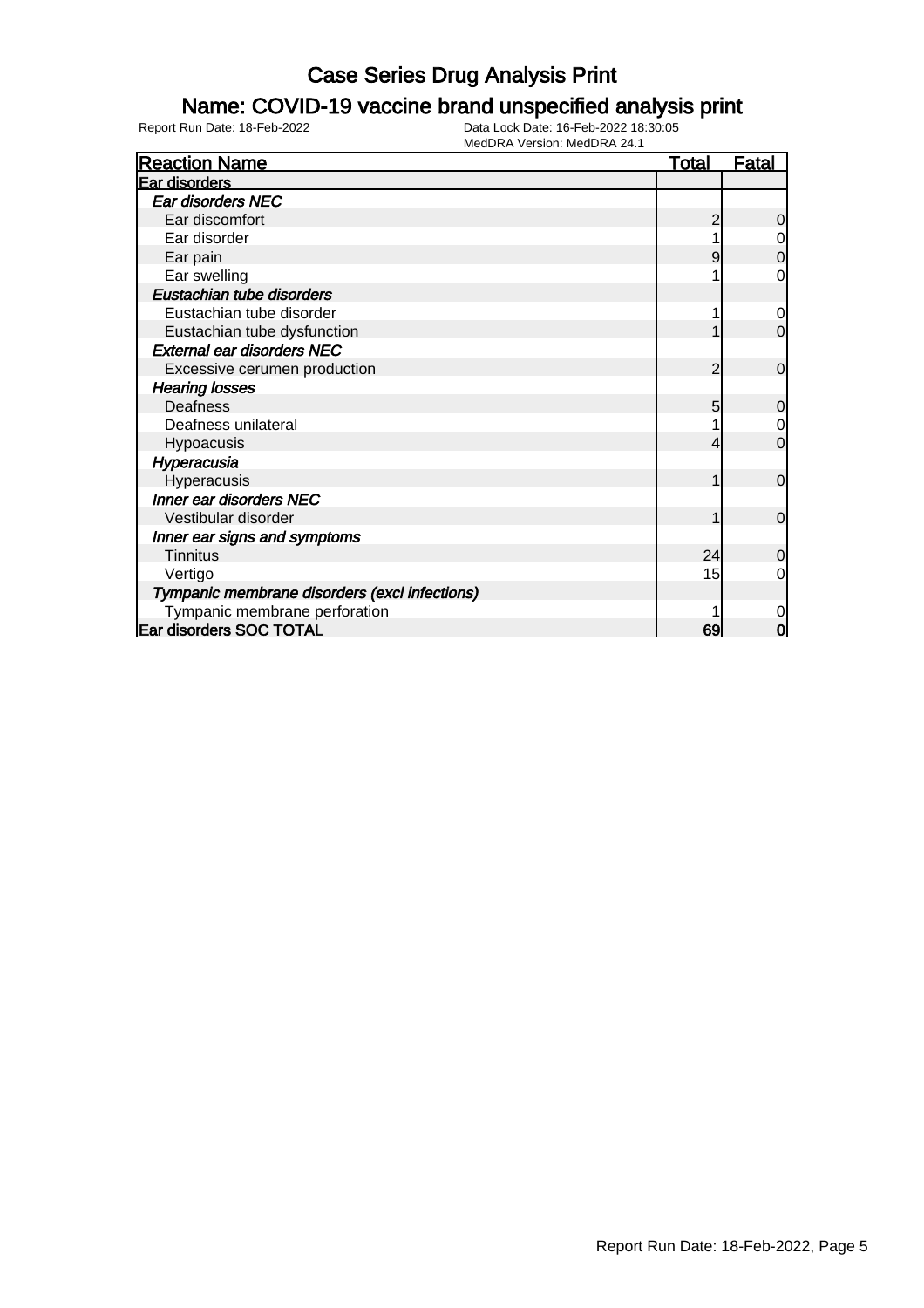#### Name: COVID-19 vaccine brand unspecified analysis print

| <b>Reaction Name</b>                   | Total |          |
|----------------------------------------|-------|----------|
| <b>Endocrine disorders</b>             |       |          |
| Acute and chronic thyroiditis          |       |          |
| Thyroiditis                            |       |          |
| Female gonadal function disorders      |       |          |
| Ovulation delayed                      |       | $\Omega$ |
| <b>Thyroid hyperfunction disorders</b> |       |          |
| Thyrotoxic crisis                      |       | $\Omega$ |
| <b>Endocrine disorders SOC TOTAL</b>   |       |          |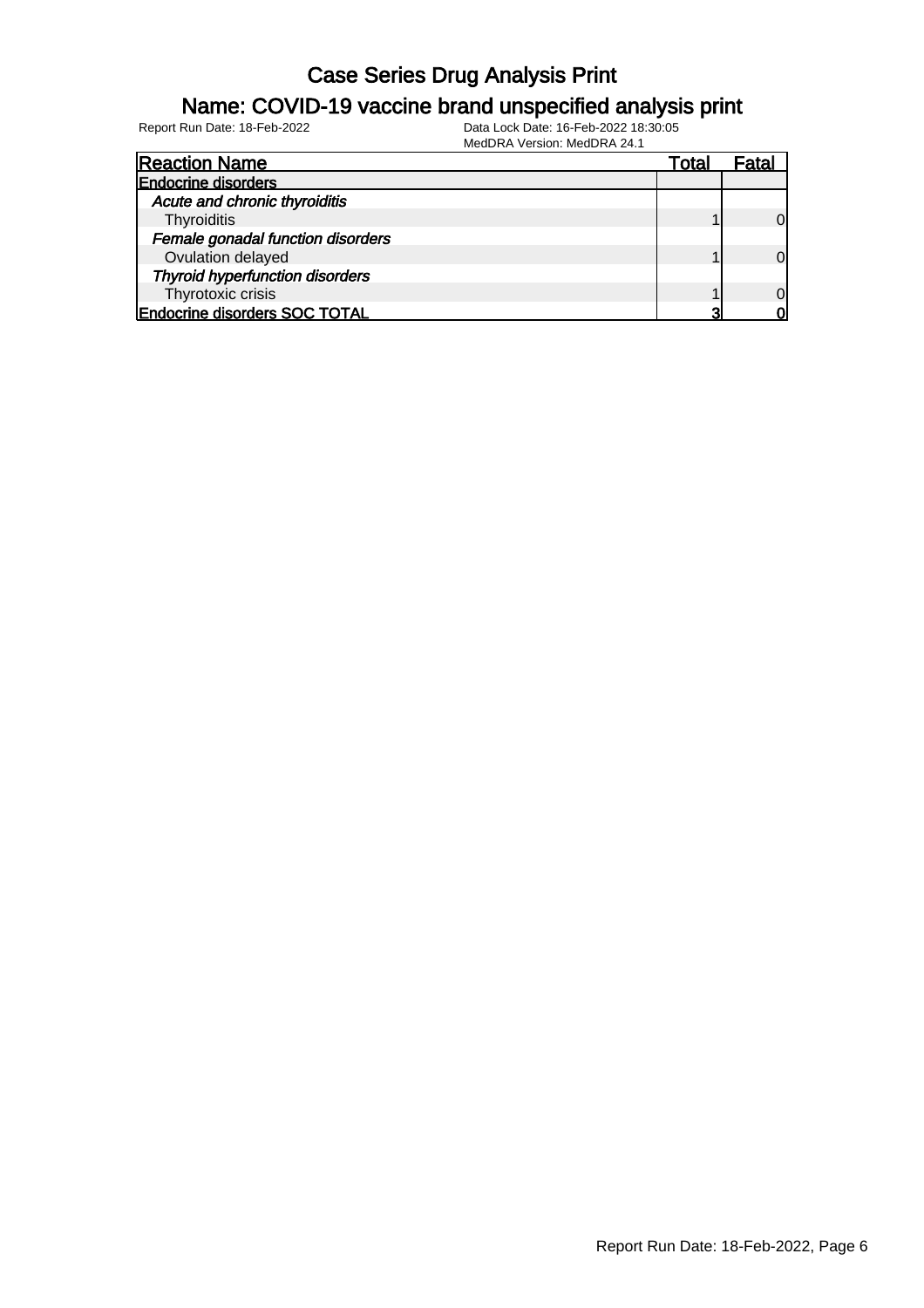### Name: COVID-19 vaccine brand unspecified analysis print

| <b>Reaction Name</b>                                             | <b>Total</b>    | <b>Fatal</b>   |
|------------------------------------------------------------------|-----------------|----------------|
| Eve disorders                                                    |                 |                |
| Choroid and vitreous structural change, deposit and degeneration |                 |                |
| Vitreous floaters                                                | $5\overline{)}$ | $\mathbf 0$    |
| Corneal infections, oedemas and inflammations                    |                 |                |
| Keratitis                                                        |                 | $\mathbf 0$    |
| <b>Eyelid movement disorders</b>                                 |                 |                |
| Blepharospasm                                                    |                 | $\mathbf 0$    |
| Iris and uveal tract infections, irritations and inflammations   |                 |                |
| Iridocyclitis                                                    |                 | $\mathbf 0$    |
| <b>Lacrimation disorders</b>                                     |                 |                |
| Dry eye                                                          | $\overline{c}$  | 0              |
| Lacrimation increased                                            |                 | 0              |
| Lid, lash and lacrimal infections, irritations and inflammations |                 |                |
| Chalazion                                                        |                 | $\mathbf 0$    |
| Eyelid cyst                                                      |                 | $\mathbf 0$    |
| Eyelid margin crusting                                           |                 | 0              |
| Swelling of eyelid                                               |                 | $\overline{0}$ |
| <b>Ocular disorders NEC</b>                                      |                 |                |
| Eye disorder                                                     | 4               | 0              |
| Eye pain                                                         | 6               | 0              |
| Eye swelling                                                     | 8               | $\overline{0}$ |
| Ocular discomfort                                                |                 | 0              |
| Periorbital swelling                                             | 3               | $\overline{0}$ |
| Ocular infections, inflammations and associated manifestations   |                 |                |
| Eye allergy                                                      | 1               | $\mathbf 0$    |
| Eye discharge                                                    |                 | 0              |
| Eye pruritus                                                     | 3               | $\overline{0}$ |
| <b>Ocular sensation disorders</b>                                |                 |                |
| Photophobia                                                      | 4               | $\mathbf 0$    |
| <b>Pupil disorders</b>                                           |                 |                |
| Pupil fixed                                                      | 1               | 0              |
| Pupils unequal                                                   |                 | $\mathbf 0$    |
| Retinal bleeding and vascular disorders (excl retinopathy)       |                 |                |
| Retinal haemorrhage                                              |                 | $\mathbf 0$    |
| Retinal vein occlusion                                           | $\overline{2}$  | $\overline{0}$ |
| Retinal structural change, deposit and degeneration              |                 |                |
| Macular degeneration                                             | 1               | $\overline{0}$ |
| <b>Retinal toxicity</b>                                          |                 | $\overline{0}$ |
| <b>Visual disorders NEC</b>                                      |                 |                |
| Diplopia                                                         | 5               | $\mathbf 0$    |
| Photopsia                                                        | $\overline{2}$  | $\mathbf 0$    |
| Vision blurred                                                   | 13              | $\mathbf 0$    |
| Visual impairment and blindness (excl colour blindness)          |                 |                |
| <b>Blindness</b>                                                 | 4               | $\mathbf 0$    |
| <b>Blindness transient</b>                                       |                 | $\mathbf 0$    |
| Visual impairment                                                | 5               | $\mathbf 0$    |
| Eye disorders SOC TOTAL                                          | 84              | $\mathbf 0$    |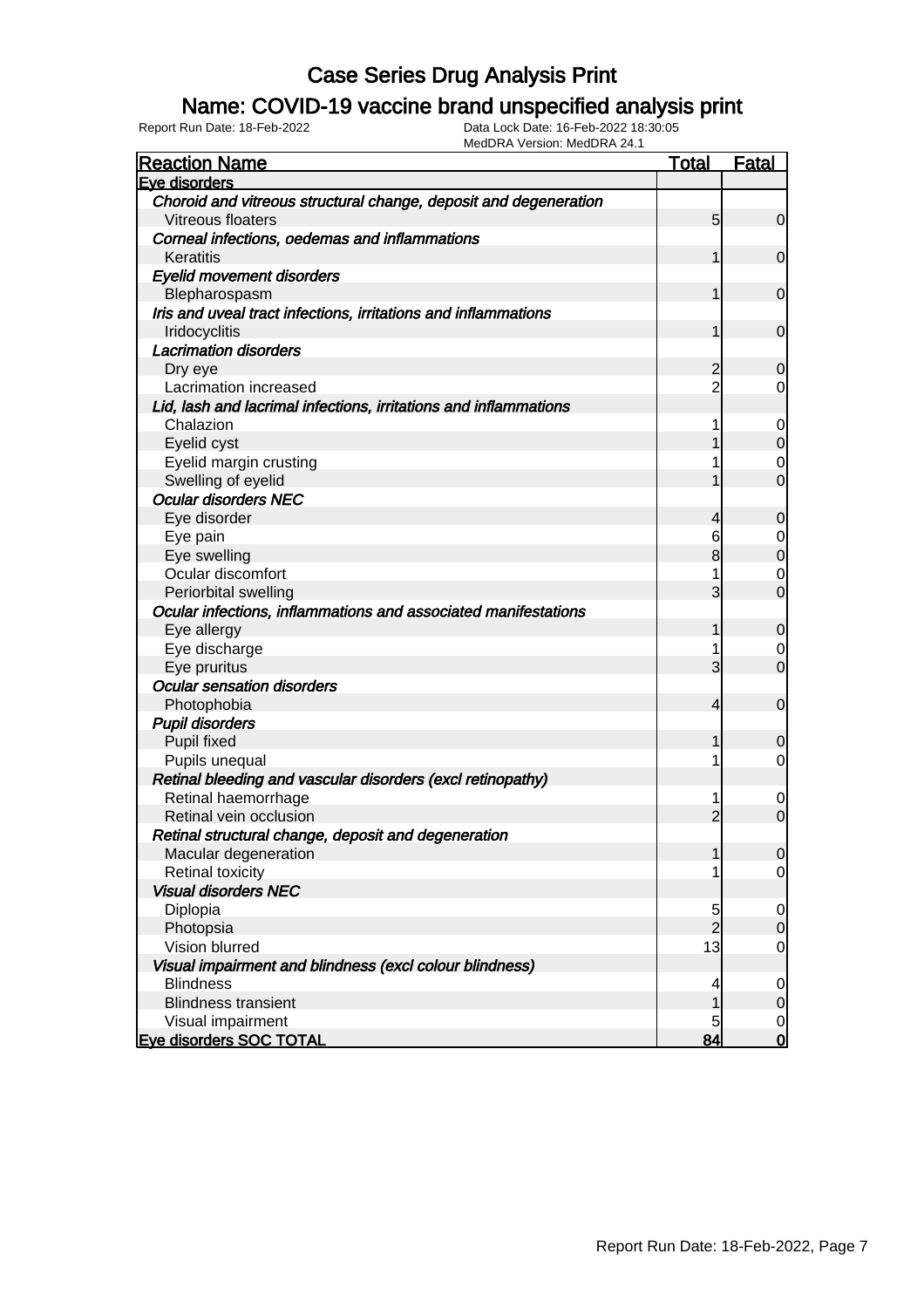### Name: COVID-19 vaccine brand unspecified analysis print

| <b>Reaction Name</b>                                         | <u>Total</u>   | <b>Fatal</b>     |
|--------------------------------------------------------------|----------------|------------------|
| <b>Gastrointestinal disorders</b>                            |                |                  |
| Anal and rectal pains                                        |                |                  |
| Proctalgia                                                   | 1              | $\mathbf 0$      |
| Colitis (excl infective)                                     |                |                  |
| Colitis                                                      | 2              | 0                |
| Colitis ulcerative                                           |                | 0                |
| Crohn's disease                                              |                | $\overline{0}$   |
| Dental pain and sensation disorders                          |                |                  |
| Toothache                                                    | 3              | $\mathbf 0$      |
| Diarrhoea (excl infective)                                   |                |                  |
| Diarrhoea                                                    | 52             | $\mathbf 0$      |
| Dyspeptic signs and symptoms                                 |                |                  |
| Dyspepsia                                                    | 3              | $\mathbf 0$      |
| <b>Faecal abnormalities NEC</b>                              |                |                  |
| Abnormal faeces                                              | 2              | $\overline{0}$   |
| Faeces discoloured                                           | 3              | 0                |
| Flatulence, bloating and distension                          |                |                  |
| Abdominal distension                                         | 4              | 0                |
| Flatulence                                                   | 1              | $\overline{0}$   |
| Gastritis (excl infective)                                   |                |                  |
| Gastritis                                                    | 1              | $\mathbf 0$      |
| Gastrointestinal and abdominal pains (excl oral and throat)  |                |                  |
| Abdominal pain                                               | 11             | 0                |
| Abdominal pain lower                                         | 3              | 0                |
| Abdominal pain upper                                         | 27             | $\boldsymbol{0}$ |
| Abdominal tenderness                                         | 1              | 0                |
| Gastrointestinal pain                                        | $\overline{2}$ | $\mathbf 0$      |
| Gastrointestinal atonic and hypomotility disorders NEC       |                |                  |
| Constipation                                                 | 4              | 0                |
| Gastrooesophageal reflux disease                             | 3              | 0                |
| Gastrointestinal signs and symptoms NEC                      |                |                  |
| Abdominal discomfort                                         | 15             | 0                |
| Dysphagia                                                    | $\overline{2}$ | $\mathbf 0$      |
| Gastrointestinal spastic and hypermotility disorders         |                |                  |
| Irritable bowel syndrome                                     | $\overline{2}$ | $\mathbf 0$      |
| Gastrointestinal stenosis and obstruction NEC                |                |                  |
| <b>Ileus</b>                                                 | 1              | $\overline{0}$   |
| Gastrointestinal vascular occlusion and infarction           |                |                  |
| Mesenteric vein thrombosis                                   | 1              | $\mathbf 0$      |
| Gingival disorders, signs and symptoms NEC                   |                |                  |
| Gingival pain                                                | 2              | $\mathbf 0$      |
| Haemorrhoids and gastrointestinal varices (excl oesophageal) |                |                  |
| Haemorrhoids                                                 | 1              | $\mathbf 0$      |
| <b>Intestinal haemorrhages</b>                               |                |                  |
| Intestinal haemorrhage                                       | 1              | $\mathbf 0$      |
| Nausea and vomiting symptoms                                 |                |                  |
| Nausea                                                       | 139            | 0                |
| Retching                                                     | 3              | 0                |
| Vomiting                                                     | 56             | $\mathbf 0$      |
| Vomiting projectile                                          | 2              | 0                |
| Non-site specific gastrointestinal haemorrhages              |                |                  |
| Gastrointestinal haemorrhage                                 | 1              | 1                |
| Haematemesis                                                 | 1              | $\mathbf 0$      |
| <b>Oral dryness and saliva altered</b>                       |                |                  |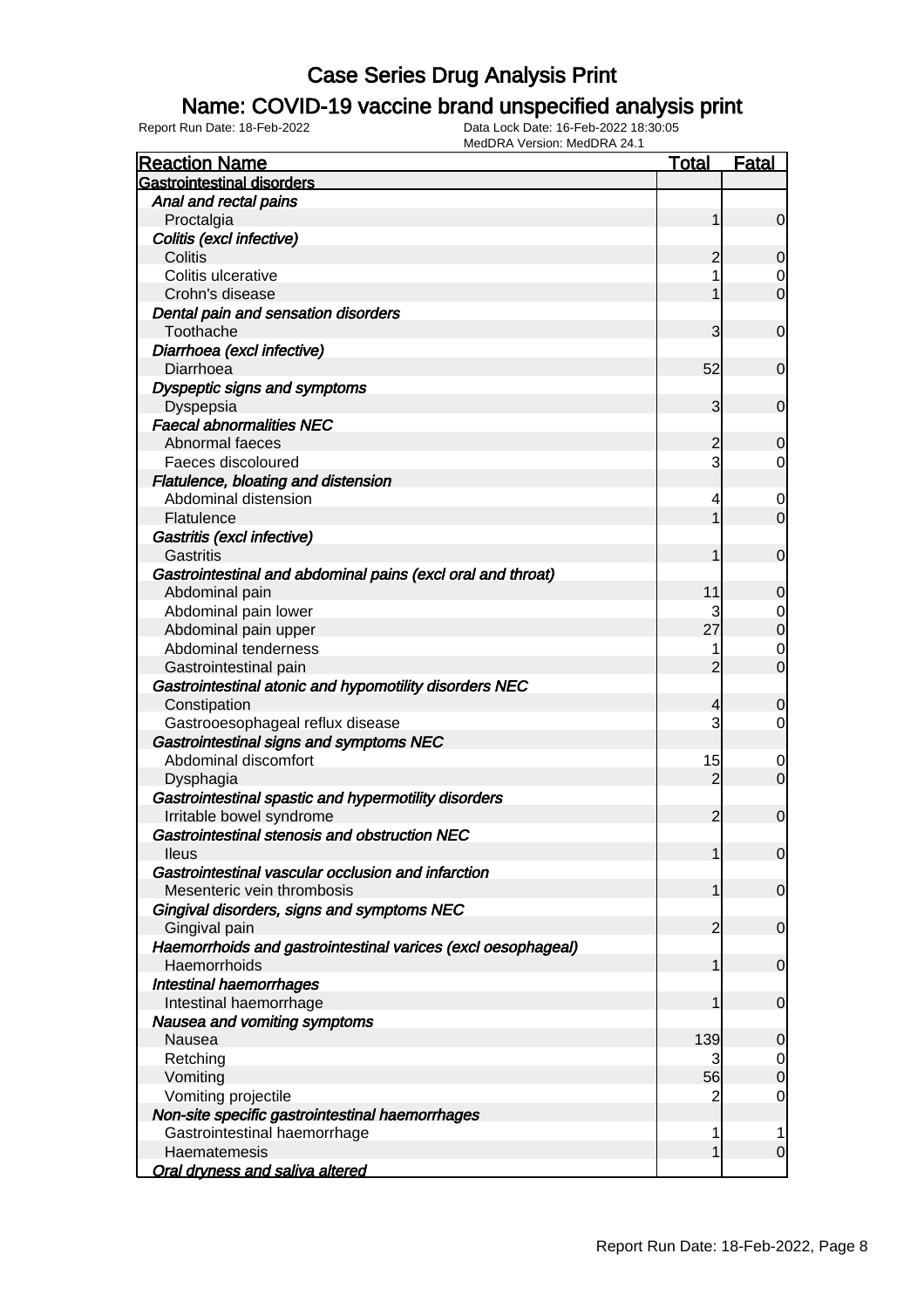### Name: COVID-19 vaccine brand unspecified analysis print

| <b>Reaction Name</b>                                    | Total | <u>Fatal</u>   |
|---------------------------------------------------------|-------|----------------|
| Gastrointestinal disordertsointestinal disorders cont'd |       |                |
| Dry mouth                                               |       | $\overline{0}$ |
| Oral soft tissue disorders NEC                          |       |                |
| Oral papule                                             |       | $\overline{0}$ |
| Oral soft tissue signs and symptoms                     |       |                |
| Hypoaesthesia oral                                      |       | $\overline{0}$ |
| Lip exfoliation                                         |       | 0              |
| Oral pain                                               |       | $\overline{0}$ |
| Paraesthesia oral                                       |       | $\overline{0}$ |
| Oral soft tissue swelling and oedema                    |       |                |
| Lip swelling                                            | 8     | $\overline{0}$ |
| Mouth swelling                                          |       | $\overline{0}$ |
| Stomatitis and ulceration                               |       |                |
| Mouth ulceration                                        | 3     | $\overline{0}$ |
| Tongue disorders                                        |       |                |
| <b>Glossitis</b>                                        |       | $\overline{0}$ |
| Tongue signs and symptoms                               |       |                |
| Glossodynia                                             | 2     | $\overline{0}$ |
| Swollen tongue                                          |       | 0              |
| Tongue discolouration                                   |       | $\overline{0}$ |
| Gastrointestinal disorders SOC TOTAL                    | 376   |                |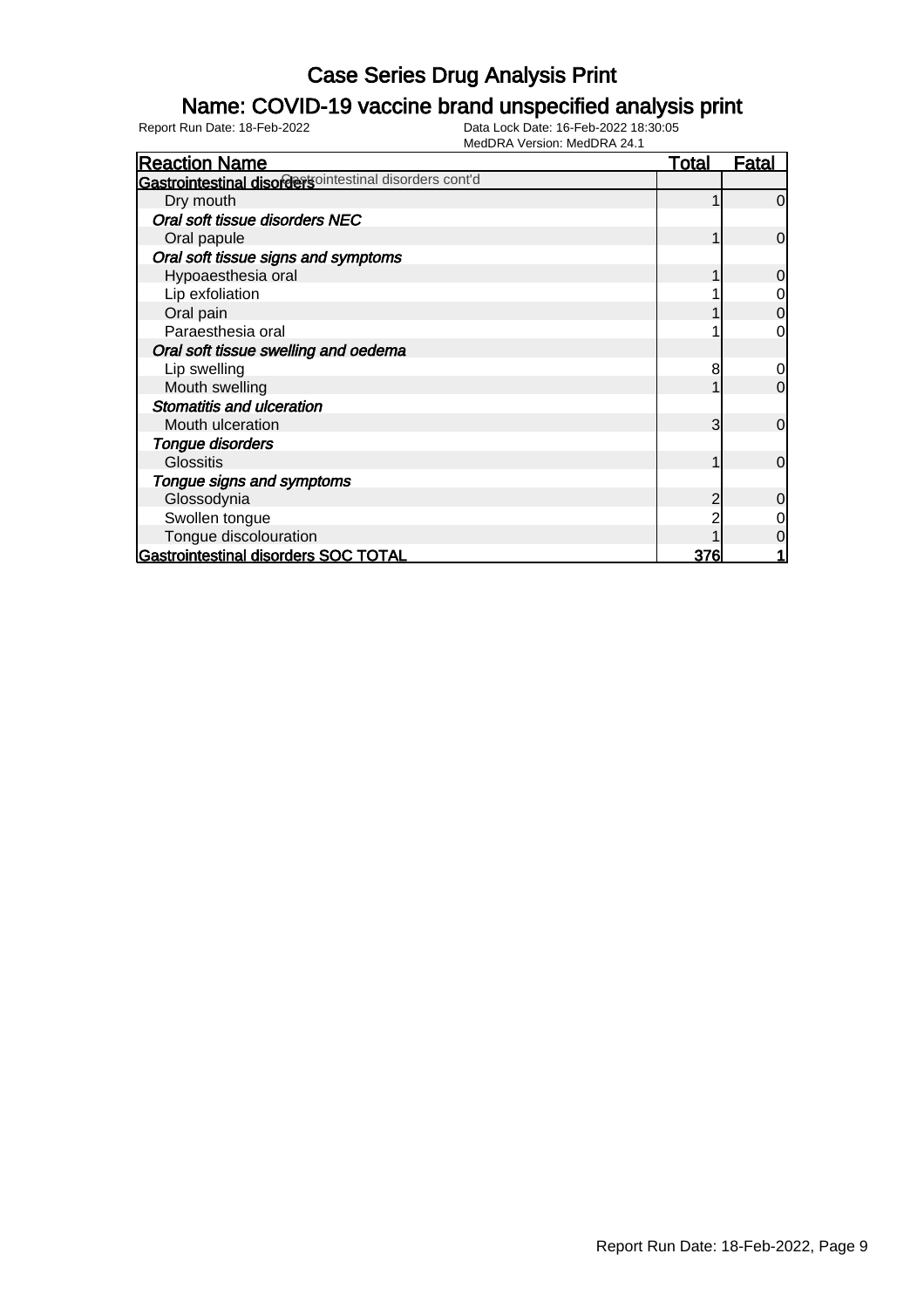### Name: COVID-19 vaccine brand unspecified analysis print

| <b>Reaction Name</b>                        | <b>Total</b>    | <b>Fatal</b>                         |
|---------------------------------------------|-----------------|--------------------------------------|
| General disorders                           |                 |                                      |
| <b>Administration site reactions NEC</b>    |                 |                                      |
| Administration site erythema                | 1               | $\overline{0}$                       |
| Application and instillation site reactions |                 |                                      |
| Application site swelling                   | 1               | $\mathbf 0$                          |
| <b>Asthenic conditions</b>                  |                 |                                      |
| Asthenia                                    | 45              | $\mathbf 0$                          |
| Chronic fatigue syndrome                    |                 | $\overline{0}$                       |
| Fatigue                                     | 211             | $\overline{0}$                       |
| Malaise                                     | 86              | $\mathbf 0$                          |
| <b>Body temperature altered</b>             |                 |                                      |
| Hyperthermia                                |                 | $\mathbf 0$                          |
| Hypothermia                                 |                 | $\overline{0}$                       |
| Death and sudden death                      |                 |                                      |
| Death                                       | 12              | 12                                   |
| Sudden death                                |                 | 1                                    |
| <b>Febrile disorders</b>                    |                 |                                      |
| Pyrexia                                     | 165             | 0                                    |
| <b>Feelings and sensations NEC</b>          |                 |                                      |
| Chills                                      | 107             | $\mathbf 0$                          |
| Feeling abnormal                            | 24              | $\pmb{0}$                            |
| Feeling cold                                | 23              |                                      |
| Feeling hot                                 | 14              | $\begin{matrix} 0 \\ 0 \end{matrix}$ |
| Feeling of body temperature change          | 10              | $\mathbf{0}$                         |
| Sensation of foreign body                   | 1               | $\overline{0}$                       |
| <b>Thirst</b>                               | 5               | $\mathbf 0$                          |
| Gait disturbances                           |                 |                                      |
| Gait disturbance                            | 8               | $\mathbf 0$                          |
| Gait inability                              | $\overline{2}$  | $\overline{0}$                       |
| General signs and symptoms NEC              |                 |                                      |
| Condition aggravated                        | 9               | $\mathbf 0$                          |
| Crying                                      |                 |                                      |
| General physical health deterioration       | 3               | $\mathbf{0}$<br>$\overline{0}$       |
| <b>Illness</b>                              | 30              |                                      |
| Influenza like illness                      | 36              | $\overline{0}$<br>$\overline{0}$     |
| Local reaction                              | 1               | $\mathbf 0$                          |
| Peripheral swelling                         | 40              | 0                                    |
| Secretion discharge                         |                 | $\overline{0}$                       |
| Swelling                                    | 28              | $\mathbf 0$                          |
| Swelling face                               | 14              |                                      |
| Symptom recurrence                          | 1               | $\overline{0}$<br>$\overline{0}$     |
| Unevaluable event                           |                 | $\mathbf 0$                          |
| <b>Inflammations</b>                        |                 |                                      |
| Inflammation                                | 7               |                                      |
|                                             |                 | $\overline{0}$<br>$\mathbf 0$        |
| Systemic inflammatory response syndrome     |                 |                                      |
| Injection site reactions                    |                 |                                      |
| Injection site discomfort                   | 1               | $\mathbf 0$                          |
| Injection site erythema                     | $\frac{3}{2}$   | $\overline{0}$                       |
| Injection site inflammation                 | $6\overline{6}$ | $\pmb{0}$                            |
| Injection site mass                         |                 | $\overline{0}$                       |
| Injection site pain                         | 12              | $\mathbf 0$                          |
| Injection site pruritus                     | 1               | $\overline{0}$                       |
| Injection site reaction                     | 1               | $\pmb{0}$                            |
| Injection site swelling                     | 3               | $\overline{0}$                       |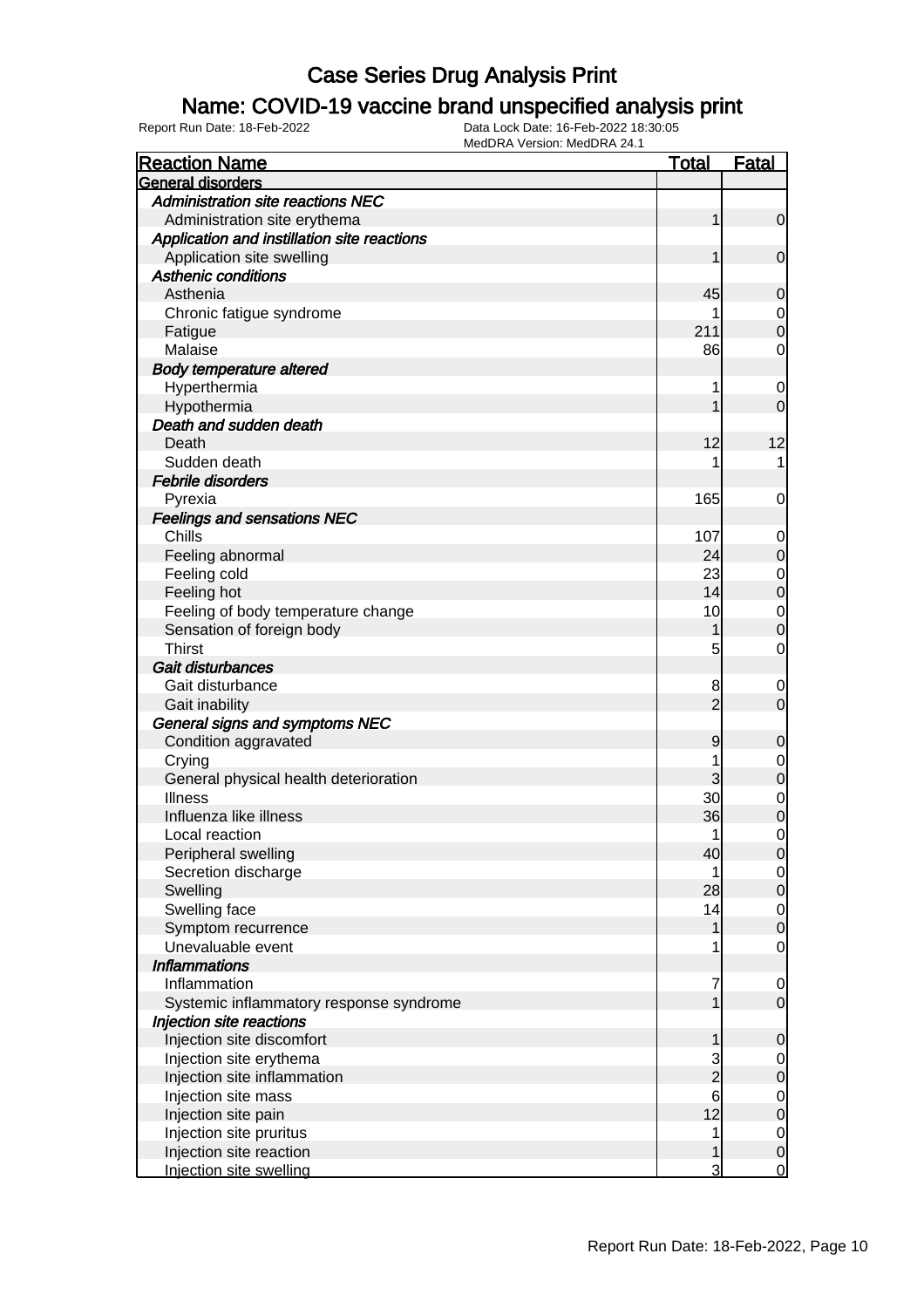#### Name: COVID-19 vaccine brand unspecified analysis print

| <b>Reaction Name</b>                                 | <u>Total</u>   | <b>Fatal</b>     |
|------------------------------------------------------|----------------|------------------|
| General disorders cont'd<br><b>General disorders</b> |                |                  |
| Injection site warmth                                | 1              | $\mathbf 0$      |
| <b>Interactions</b>                                  |                |                  |
| Drug interaction                                     | $\overline{2}$ | $\mathbf 0$      |
| <b>Mass conditions NEC</b>                           |                |                  |
| Cyst                                                 | $\overline{c}$ | 0                |
| Mass                                                 |                | $\mathbf 0$      |
| Nodule                                               |                | $\overline{0}$   |
| Oedema NEC                                           |                |                  |
| Oedema peripheral                                    |                | $\mathbf 0$      |
| <b>Pain and discomfort NEC</b>                       |                |                  |
| Axillary pain                                        | 11             | $\mathbf 0$      |
| Chest discomfort                                     | 7              | $\mathbf 0$      |
| Chest pain                                           | 36             | $\mathbf 0$      |
| <b>Discomfort</b>                                    | 6              | $\mathbf 0$      |
| <b>Facial discomfort</b>                             |                | $\mathbf 0$      |
| Facial pain                                          |                | $\mathbf 0$      |
| Pain                                                 | 93             | $\mathbf 0$      |
| <b>Tenderness</b>                                    |                | $\mathbf 0$      |
| Therapeutic and nontherapeutic responses             |                |                  |
| Adverse drug reaction                                | $\overline{c}$ | $\mathbf 0$      |
| Adverse reaction                                     |                | $\mathbf 0$      |
| Drug ineffective                                     | 6              | $\mathbf 0$      |
| Drug intolerance                                     |                | $\mathbf 0$      |
| No reaction on previous exposure to drug             |                | $\mathbf 0$      |
| Surgical failure                                     |                | $\overline{0}$   |
| Therapeutic product effect decreased                 |                | $\mathbf 0$      |
| Therapeutic product ineffective                      |                | $\overline{0}$   |
| Therapeutic response decreased                       |                | $\mathbf 0$      |
| Therapeutic response unexpected                      |                | $\overline{0}$   |
| Vaccination site reactions                           |                |                  |
| Vaccination site bruising                            | $\overline{c}$ | $\mathbf 0$      |
| Vaccination site erythema                            | 17             | $\mathbf 0$      |
| Vaccination site hypoaesthesia                       |                | $\mathbf 0$      |
| Vaccination site induration                          |                | $\mathbf 0$      |
| Vaccination site inflammation                        | $\frac{2}{2}$  | $\overline{0}$   |
| Vaccination site mass                                | 4              | $\overline{0}$   |
| Vaccination site movement impairment                 | $\overline{c}$ | $\mathbf 0$      |
| Vaccination site pain                                | 15             | $\overline{0}$   |
| Vaccination site papule                              | $\mathbf{1}$   | $\overline{0}$   |
| Vaccination site pruritus                            |                | $\mathbf 0$      |
| Vaccination site rash                                | $\frac{3}{2}$  | $\mathbf 0$      |
| Vaccination site reaction                            |                | $\mathbf 0$      |
| Vaccination site scab                                |                | $\mathbf 0$      |
| Vaccination site swelling                            | 13             | $\mathbf 0$      |
| Vaccination site warmth                              | 6              | $\boldsymbol{0}$ |
| General disorders SOC TOTAL                          | 1176           | <u> 13</u>       |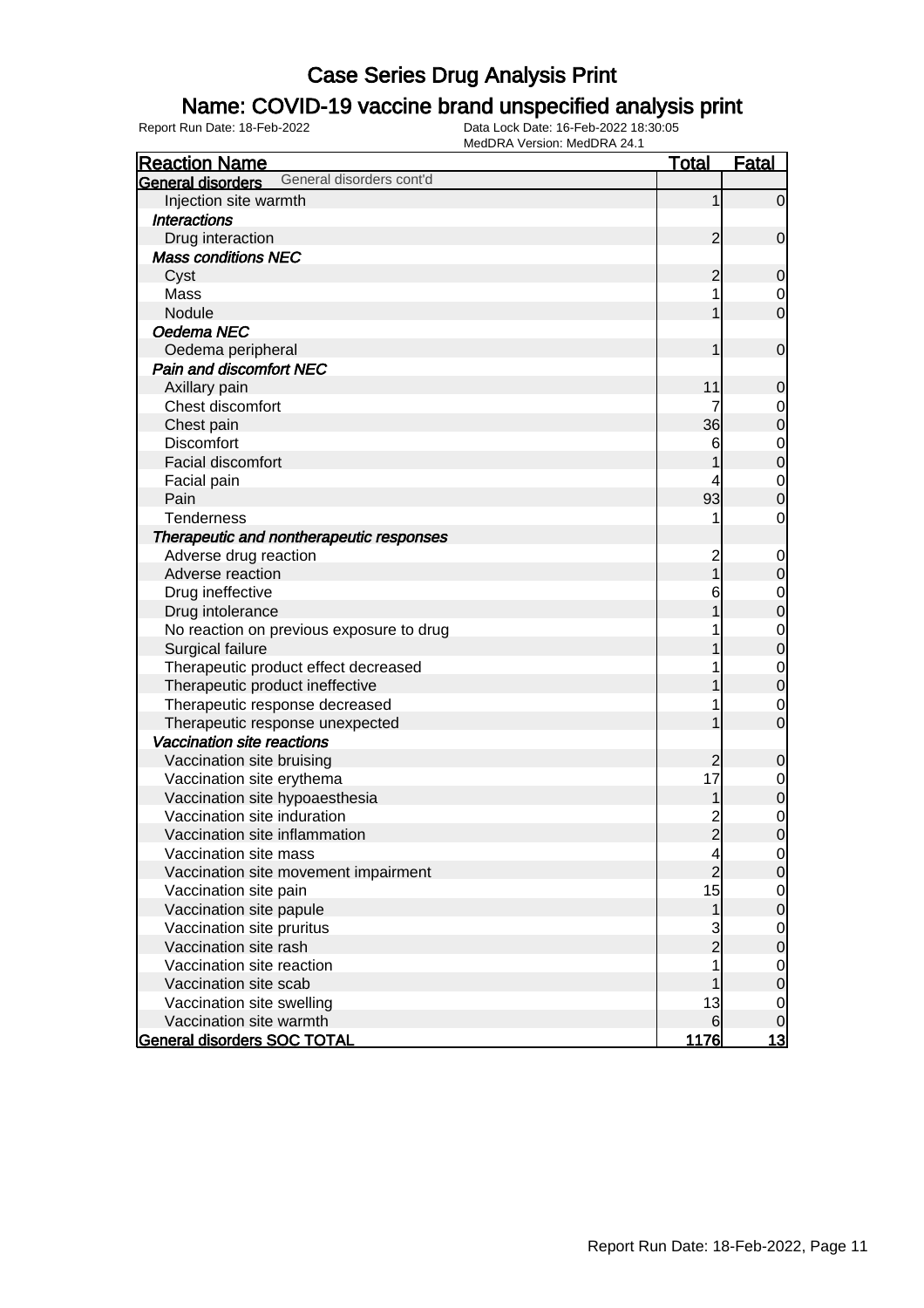#### Name: COVID-19 vaccine brand unspecified analysis print

| <b>Reaction Name</b>                    | Total | -atal    |
|-----------------------------------------|-------|----------|
| <b>Hepatic disorders</b>                |       |          |
| <b>Cholecystitis and cholelithiasis</b> |       |          |
| Cholecystitis acute                     |       | $\Omega$ |
| <b>Cholestasis and jaundice</b>         |       |          |
| Jaundice                                |       | $\Omega$ |
| Hepatic vascular disorders              |       |          |
| Portal vein thrombosis                  | ◠     | $\Omega$ |
| <b>Hepatic disorders SOC TOTAL</b>      | 5     | വ        |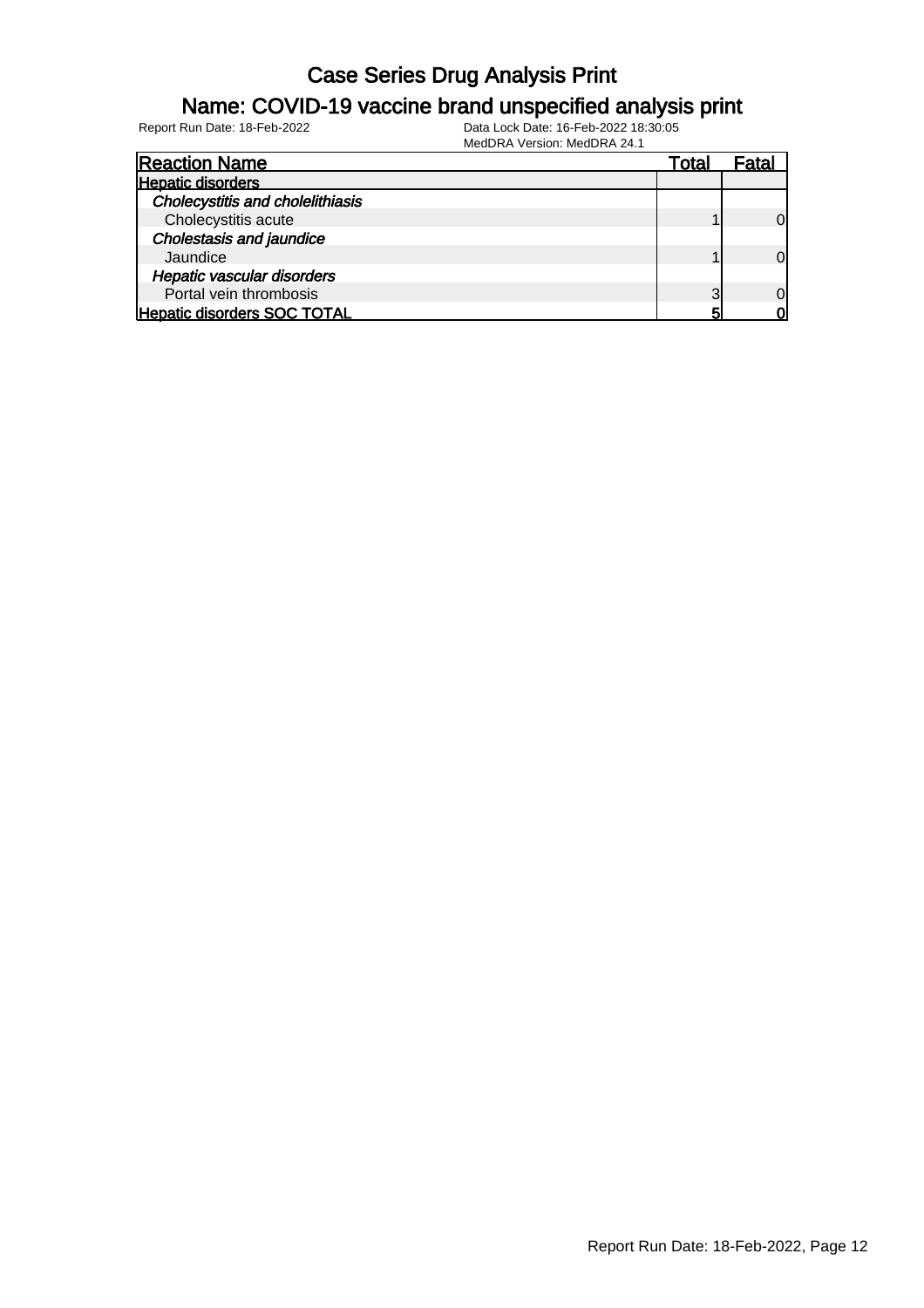### Name: COVID-19 vaccine brand unspecified analysis print

| <b>Reaction Name</b>                                          | Total | <b>Fatal</b>   |
|---------------------------------------------------------------|-------|----------------|
| Immune system disorders                                       |       |                |
| Acute and chronic sarcoidosis                                 |       |                |
| Sarcoidosis                                                   |       | $\Omega$       |
| <b>Allergic conditions NEC</b>                                |       |                |
| Hypersensitivity                                              | 6     | $\Omega$       |
| Allergies to foods, food additives, drugs and other chemicals |       |                |
| Allergy to vaccine                                            |       | 0              |
| Drug hypersensitivity                                         | 3     | 0              |
| Food allergy                                                  |       | 0              |
| Anaphylactic and anaphylactoid responses                      |       |                |
| Anaphylactic reaction                                         |       | $\mathbf 0$    |
| Atopic disorders                                              |       |                |
| Seasonal allergy                                              |       | $\Omega$       |
| Immune and associated conditions NEC                          |       |                |
| Immune system disorder                                        |       | $\overline{0}$ |
| <b>Immunodeficiency disorders NEC</b>                         |       |                |
| Immunodeficiency                                              |       | $\Omega$       |
| <b>Transplant rejections</b>                                  |       |                |
| Corneal graft rejection                                       |       | 0              |
| Immune system disorders SOC TOTAL                             |       |                |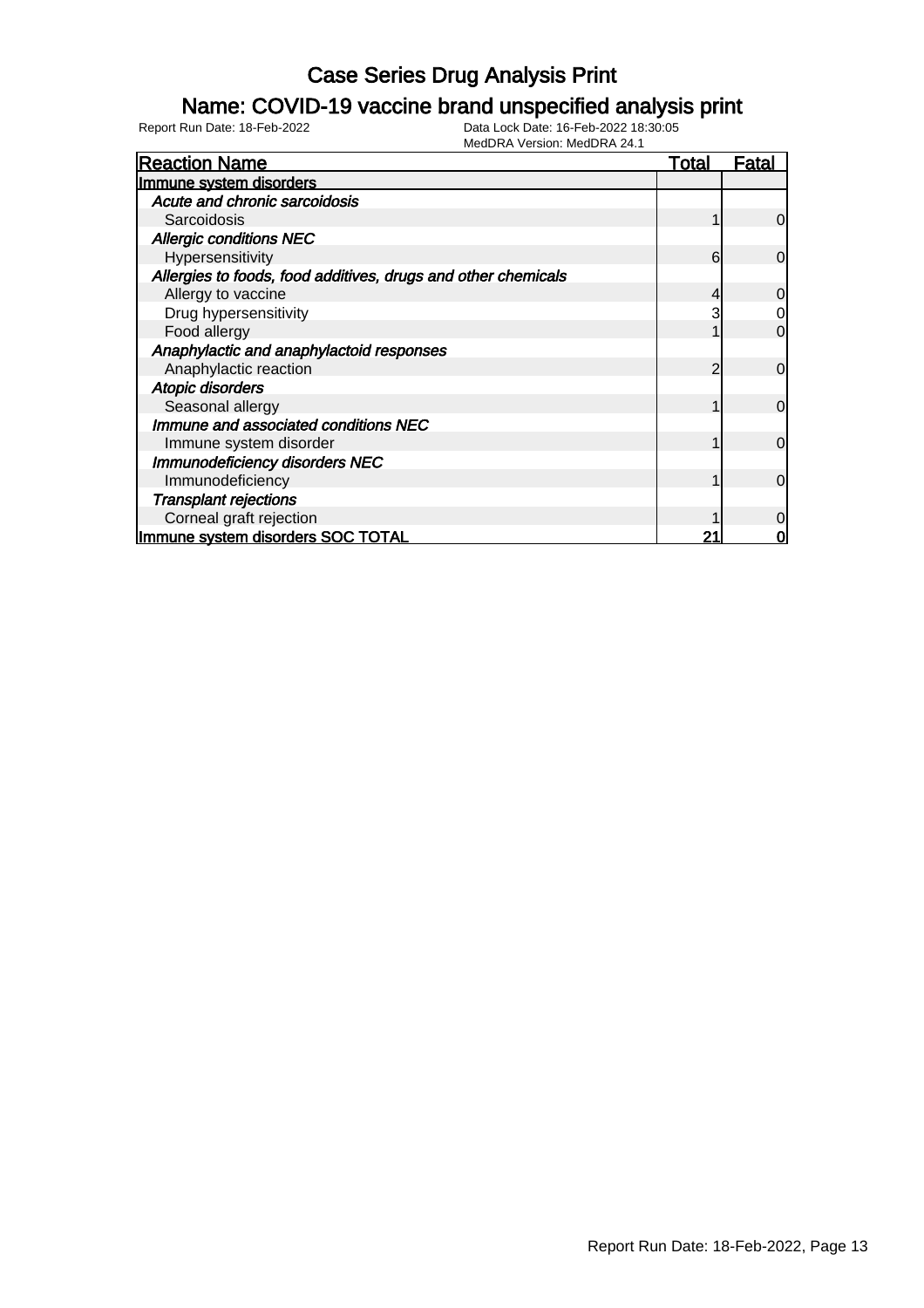#### Name: COVID-19 vaccine brand unspecified analysis print

| <b>Reaction Name</b>                                  | <u>Total</u>   | <b>Fatal</b> |
|-------------------------------------------------------|----------------|--------------|
| Infections                                            |                |              |
| Abdominal and gastrointestinal infections             |                |              |
| Appendicitis                                          | 1              | $\mathbf 0$  |
| <b>Bacterial infections NEC</b>                       |                |              |
| Arthritis bacterial                                   |                | 0            |
| <b>Cellulitis</b>                                     | 3              | 0            |
| <b>Breast infections</b>                              |                |              |
| <b>Mastitis</b>                                       | 1              | 0            |
| <b>Caliciviral infections</b>                         |                |              |
| Norovirus infection                                   | 1              | 0            |
| Candida infections                                    |                |              |
| Candida infection                                     | 1              | 0            |
| Central nervous system and spinal infections          |                |              |
| Encephalitis                                          |                | 0            |
| Meningitis aseptic                                    |                | $\mathbf 0$  |
| Clostridia infections                                 |                |              |
| Clostridium difficile infection                       | 1              | $\mathbf 0$  |
| <b>Coronavirus infections</b>                         |                |              |
| COVID-19                                              | 34             | 0            |
| Suspected COVID-19                                    | 2              | 0            |
| Eye and eyelid infections                             |                |              |
| Conjunctivitis                                        |                | 0            |
| Eye infection                                         |                | $\mathbf 0$  |
| Hordeolum                                             |                | 0            |
| <b>Fungal infections NEC</b>                          |                |              |
| Fungal infection                                      | 1              | 0            |
| <b>Herpes viral infections</b>                        |                |              |
| Disseminated varicella zoster vaccine virus infection |                | 0            |
| <b>Genital herpes</b>                                 | 2              | $\mathbf 0$  |
| Herpes zoster                                         | 15             | 0            |
| Herpes zoster oticus                                  |                | 0            |
| Oral herpes                                           | 4              | $\mathbf 0$  |
| <b>Infections NEC</b>                                 |                |              |
| Abscess                                               |                | $\mathbf 0$  |
| Infection                                             | 9              | $\mathbf 0$  |
| Localised infection                                   | 1              | 0            |
| Infectious transmissions                              |                |              |
| Vaccine virus shedding                                | 1              | 0            |
| Influenza viral infections                            |                |              |
| Influenza                                             | 22             | 0            |
| Lower respiratory tract and lung infections           |                |              |
| Lower respiratory tract infection                     | 3              | 1            |
| Pneumonia                                             | 11             | 3            |
| <b>Mumps viral infections</b>                         |                |              |
| <b>Mumps</b>                                          | 1              | $\mathbf 0$  |
| Sepsis, bacteraemia, viraemia and fungaemia NEC       |                |              |
| Sepsis                                                | $\overline{2}$ | $\mathbf 0$  |
| Skin structures and soft tissue infections            |                |              |
| Rash pustular                                         | 1              | $\mathbf 0$  |
| Staphylococcal infections                             |                |              |
| Furuncle                                              | $\overline{2}$ | $\mathbf 0$  |
| <b>Trypanosomal infections</b>                        |                |              |
| African trypanosomiasis                               | 1              | $\mathbf 0$  |
| <b>Upper respiratory tract infections</b>             |                |              |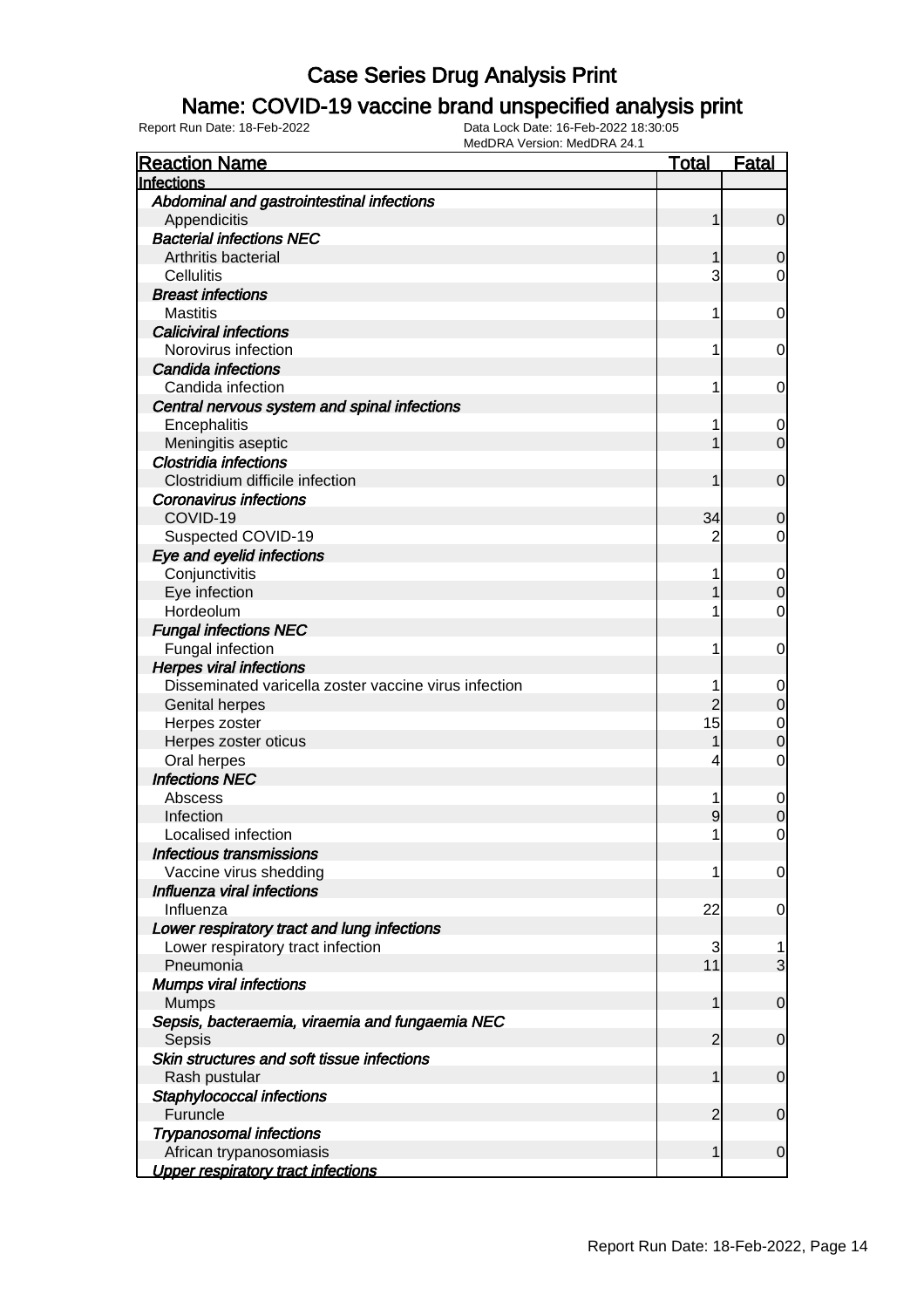#### Name: COVID-19 vaccine brand unspecified analysis print

| <b>Reaction Name</b>                   | <b>Total</b> | <b>Fatal</b>   |
|----------------------------------------|--------------|----------------|
| Infections cont'd<br><b>Infections</b> |              |                |
| Laryngitis                             |              | $\overline{0}$ |
| Nasopharyngitis                        | Š            | $\overline{0}$ |
| <b>Sinusitis</b>                       |              | $\overline{0}$ |
| <b>Tonsillitis</b>                     | ╭            | 0              |
| <b>Urinary tract infections</b>        |              |                |
| Kidney infection                       | ╭            | $\overline{0}$ |
| Urinary tract infection                |              | $\overline{0}$ |
| <b>Viral infections NEC</b>            |              |                |
| Gastroenteritis viral                  |              | $\overline{0}$ |
| Sweating fever                         |              | $\overline{0}$ |
| Viral infection                        |              | 0              |
| Infections SOC TOTAL                   | 152          | 4              |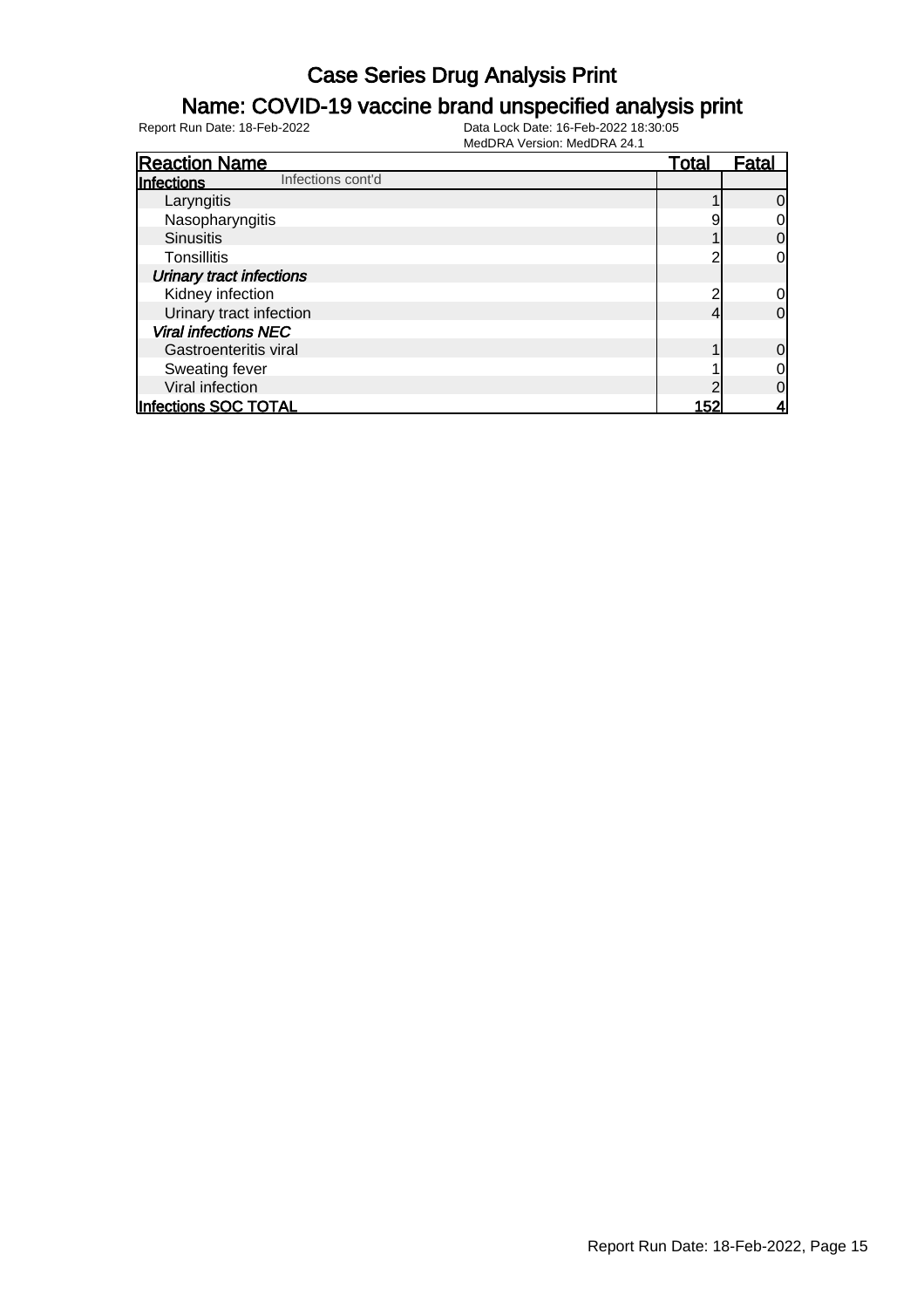#### Name: COVID-19 vaccine brand unspecified analysis print

| <b>Reaction Name</b>                                        | <b>Total</b>   | <b>Fatal</b>     |
|-------------------------------------------------------------|----------------|------------------|
| <b>Injuries</b>                                             |                |                  |
| Abdominal and gastrointestinal injuries NEC                 |                |                  |
| Gallbladder injury                                          | 1              | $\overline{0}$   |
| <b>Bone and joint injuries NEC</b>                          |                |                  |
| Joint injury                                                | 1              | $\mathbf 0$      |
| <b>Cerebral injuries NEC</b>                                |                |                  |
| Subdural haematoma                                          | 1              | 1                |
| Exposures associated with pregnancy, delivery and lactation |                |                  |
| Exposure via breast milk                                    | $\overline{c}$ | $\mathbf 0$      |
| Maternal exposure during breast feeding                     | 3              | 0                |
| Maternal exposure during pregnancy                          | 8              | $\mathbf 0$      |
| <b>Exposures to agents or circumstances NEC</b>             |                |                  |
| Exposure to vaccinated person                               | 2              | $\mathbf 0$      |
| Eye injuries NEC                                            |                |                  |
| Eye contusion                                               | 1              | $\mathbf 0$      |
| Eye injury                                                  | 3              | 0                |
| Retinal injury                                              |                | $\mathbf 0$      |
| Intentional product misuses                                 |                |                  |
| Intentional product misuse                                  | 2              | $\mathbf 0$      |
| Intentional product use issues                              |                |                  |
| Intentional dose omission                                   | $\overline{2}$ | $\mathbf 0$      |
| Medication errors, product use errors and issues NEC        |                |                  |
| <b>Medication error</b>                                     | 3              | $\mathbf 0$      |
| Prescription drug used without a prescription               |                | $\mathbf 0$      |
| Vaccination error                                           |                | $\overline{0}$   |
| Wrong technique in product usage process                    | 2              | $\mathbf 0$      |
| Muscle, tendon and ligament injuries                        |                |                  |
| Muscle strain                                               |                | $\mathbf 0$      |
| Tendon rupture                                              |                | $\mathbf 0$      |
| Nerve injuries NEC                                          |                |                  |
| Nerve injury                                                | 1              | $\mathbf 0$      |
| Non-site specific injuries NEC                              |                |                  |
| Fall                                                        | 11             | $\mathbf 0$      |
| Non-site specific procedural complications                  |                |                  |
| Incision site pain                                          |                | $\boldsymbol{0}$ |
| Injection related reaction                                  | $\overline{2}$ | $\mathbf 0$      |
| Off label uses                                              |                |                  |
| Off label use                                               | 1              | $\overline{0}$   |
| <b>Overdoses NEC</b>                                        |                |                  |
| Overdose                                                    | 1              | 0                |
| Product administration errors and issues                    |                |                  |
| Expired product administered                                | $\overline{c}$ | 0                |
| Inappropriate schedule of product administration            | $\overline{2}$ | $\boldsymbol{0}$ |
| Incorrect route of product administration                   | $\overline{c}$ | $\mathbf 0$      |
| Product administered at inappropriate site                  | $\overline{2}$ | $\mathbf 0$      |
| Product administration error                                |                | $\overline{0}$   |
| Product dose omission in error                              |                | $\overline{0}$   |
| Product dose omission issue                                 | 3              | $\mathbf 0$      |
| Wrong product administered                                  |                | $\overline{0}$   |
| Product dispensing errors and issues                        |                |                  |
| Product dispensing error                                    | 1              | $\mathbf 0$      |
| Site specific injuries NEC                                  |                |                  |
| Limb injury                                                 | $\overline{2}$ | $\mathbf 0$      |
| Spinal column injury                                        | 1              | $\Omega$         |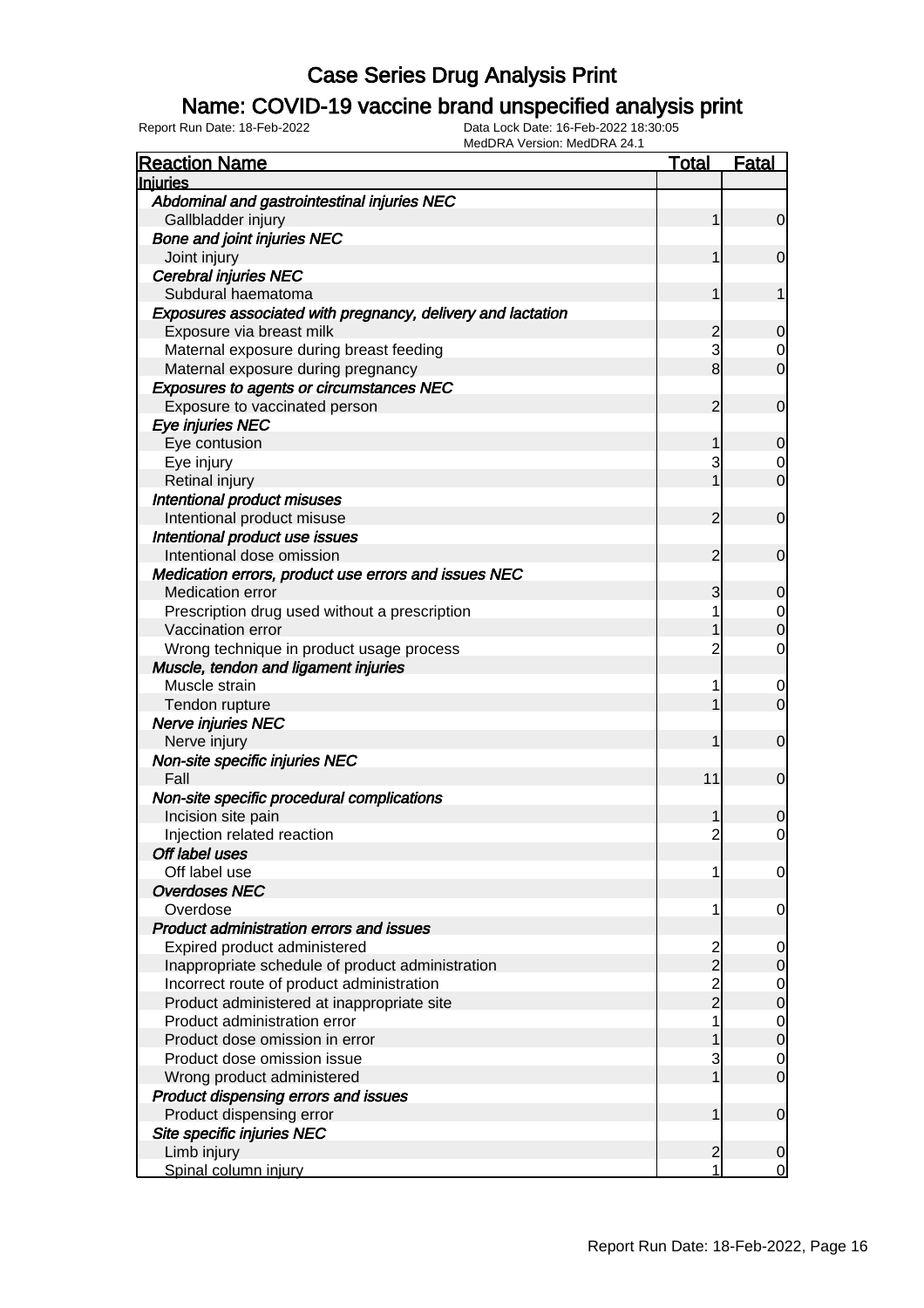### Name: COVID-19 vaccine brand unspecified analysis print

| <b>Reaction Name</b>              | Total | Fatal |
|-----------------------------------|-------|-------|
| Injuries cont'd<br>Injuries       |       |       |
| <b>Skin injuries NEC</b>          |       |       |
| Contusion                         | 15    | 0l    |
| <b>Underdoses NEC</b>             |       |       |
| Prescribed underdose              |       | 0     |
| Vaccination related complications |       |       |
| Vaccination complication          | 13    | 01    |
| Injuries SOC TOTAL                | 100   |       |
|                                   |       |       |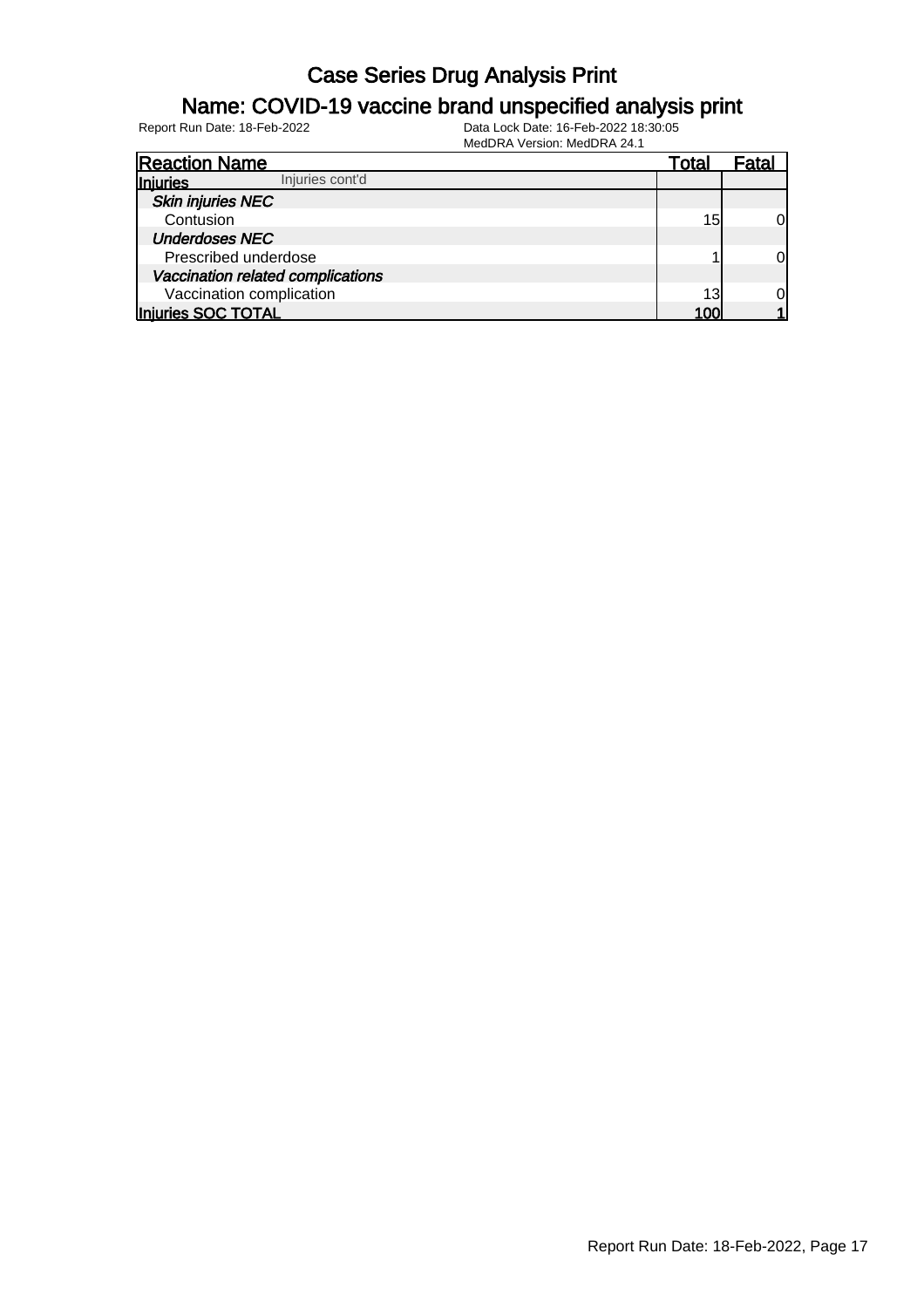### Name: COVID-19 vaccine brand unspecified analysis print

Report Run Date: 18-Feb-2022 Data Lock Date: 16-Feb-2022 18:30:05

MedDRA Version: MedDRA 24.1

| <b>Reaction Name</b>                                    | <u>Total</u>   | <b>Fatal</b>     |
|---------------------------------------------------------|----------------|------------------|
| Investigations                                          |                |                  |
| <b>Autoimmunity analyses</b>                            |                |                  |
| Anti-HLA antibody test positive                         | 1              | $\overline{0}$   |
| Blood gas and acid base analyses                        |                |                  |
| Oxygen saturation decreased                             | 1              | 0                |
| Carbohydrate tolerance analyses (incl diabetes)         |                |                  |
| Blood glucose increased                                 | 2              | 0                |
| Cardiac auscultatory investigations                     |                |                  |
| Cardiac murmur                                          | 2              | 0                |
| Cardiac function diagnostic procedures                  |                |                  |
| Myocardial strain imaging                               | 1              | 0                |
| Cerebrospinal fluid tests (excl microbiology)           |                |                  |
| CSF glucose decreased                                   |                | 0                |
| CSF protein increased                                   |                | 0                |
| <b>Cholesterol analyses</b>                             |                |                  |
| Blood cholesterol increased                             | 2              | 0                |
| Coagulation and bleeding analyses                       |                |                  |
| Fibrin D dimer increased                                | 2              | 0                |
| International normalised ratio increased                | $\overline{3}$ | 0                |
| <b>ECG</b> investigations                               |                |                  |
| Electrocardiogram abnormal                              | 1              | 0                |
| Heart rate and pulse investigations                     |                |                  |
| Heart rate                                              |                | 0                |
| Heart rate decreased                                    |                | 0                |
| Heart rate increased                                    |                | 0                |
| Heart rate irregular                                    | $\overline{2}$ | 0                |
| <b>Hepatobiliary imaging procedures</b>                 |                |                  |
| Liver scan                                              | 1              | 0                |
| Immunology skin tests NEC                               |                |                  |
| Skin test positive                                      | 1              | 0                |
| <b>Investigations NEC</b>                               |                |                  |
| <b>Blood test</b>                                       |                | 0                |
| Quality of life decreased                               |                | 0                |
| <b>Liver function analyses</b>                          |                |                  |
| Liver function test                                     | 1              | $\mathbf 0$      |
| Mineral and electrolyte analyses                        |                |                  |
| Blood iron decreased                                    |                | $\overline{0}$   |
| Blood potassium decreased                               |                | $\overline{0}$   |
| Physical examination procedures and organ system status |                |                  |
| Body temperature                                        | $\overline{c}$ | $\mathbf 0$      |
| Body temperature abnormal                               |                | 0                |
| Body temperature decreased                              |                | $\overline{0}$   |
| Body temperature fluctuation                            | 2<br>1         | 0                |
| Body temperature increased                              | 4              | $\mathbf 0$      |
| Respiratory rate increased                              | 1              | $\boldsymbol{0}$ |
| Weight decreased                                        | 6              | 0                |
| Weight increased                                        | $\overline{2}$ | $\mathbf 0$      |
| <b>Platelet analyses</b>                                |                |                  |
| Platelet count decreased                                | 1              | $\mathbf 0$      |
| Platelet count increased                                |                | $\mathbf 0$      |
| Red blood cell analyses                                 |                |                  |
| Haemoglobin E                                           | 1              | 0                |
| Haemoglobin decreased                                   |                | 0                |
| Red cell distribution width increased                   |                | 0                |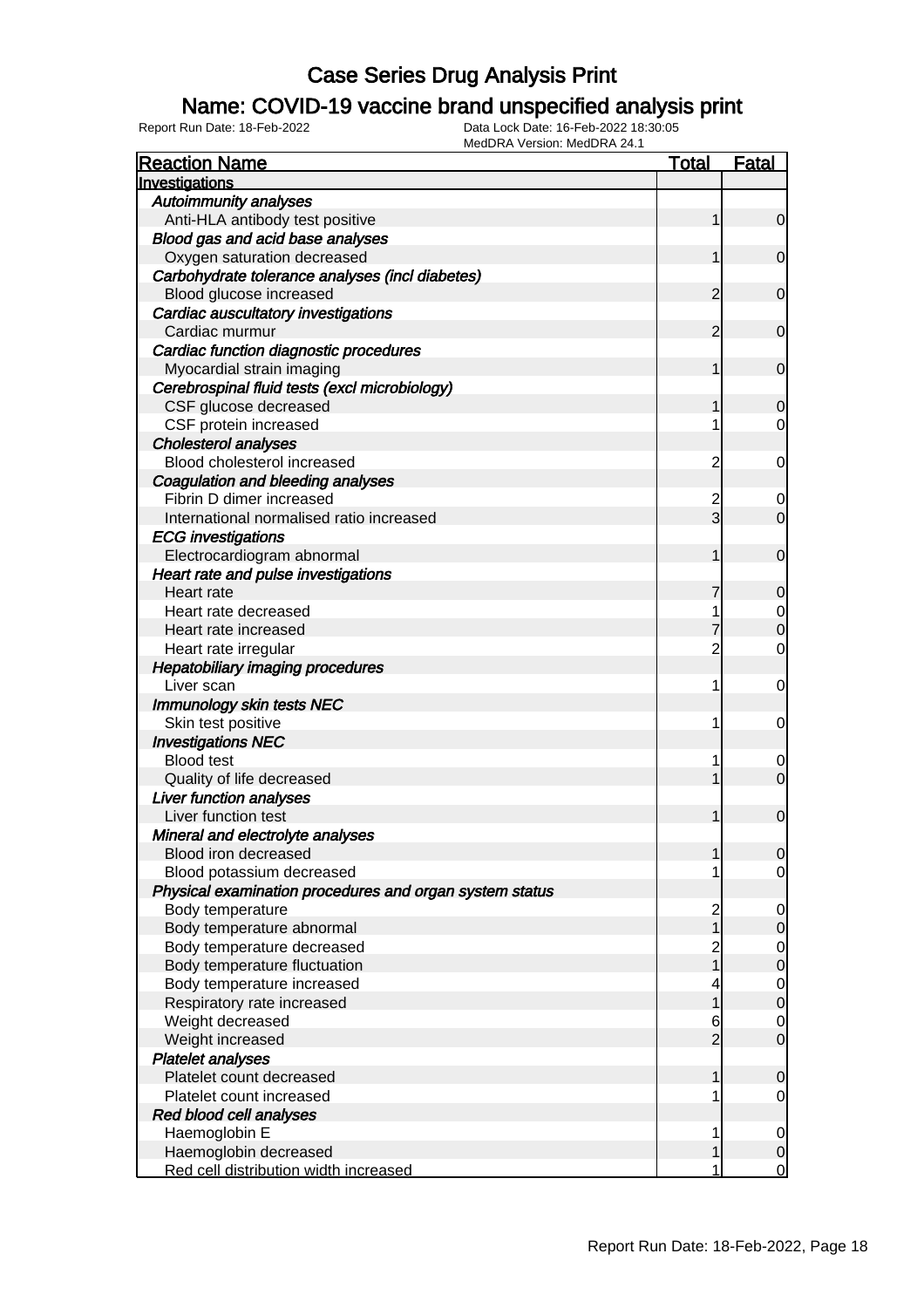### Name: COVID-19 vaccine brand unspecified analysis print

| <b>Reaction Name</b>                                     | <u>Total</u> | <u>Fatal</u>   |
|----------------------------------------------------------|--------------|----------------|
| Investigations cont'd<br>Investigations                  |              |                |
| Respiratory and pulmonary function diagnostic procedures |              |                |
| Peak expiratory flow rate decreased                      |              | $\overline{0}$ |
| Skeletal and cardiac muscle analyses                     |              |                |
| Blood creatine phosphokinase increased                   |              | 0              |
| Troponin increased                                       |              | $\Omega$       |
| Therapeutic drug monitoring analyses                     |              |                |
| Anticoagulation drug level below therapeutic             |              | $\overline{0}$ |
| <b>Triglyceride analyses</b>                             |              |                |
| <b>Blood triglycerides</b>                               |              | 0              |
| Blood triglycerides increased                            |              | 0              |
| Vascular tests NEC (incl blood pressure)                 |              |                |
| Blood pressure decreased                                 |              | $\overline{0}$ |
| Blood pressure increased                                 | 8            | $\mathbf 0$    |
| Virus identification and serology                        |              |                |
| SARS-CoV-2 test                                          |              | $\mathbf 0$    |
| SARS-CoV-2 test false negative                           |              | $\mathbf 0$    |
| SARS-CoV-2 test negative                                 |              | 0              |
| SARS-CoV-2 test positive                                 |              | 0              |
| White blood cell analyses                                |              |                |
| Neutrophil count decreased                               |              | 0              |
| Neutrophil count increased                               |              | 0              |
| White blood cell count increased                         |              | 0              |
| <b>Investigations SOC TOTAL</b>                          | 91           | O              |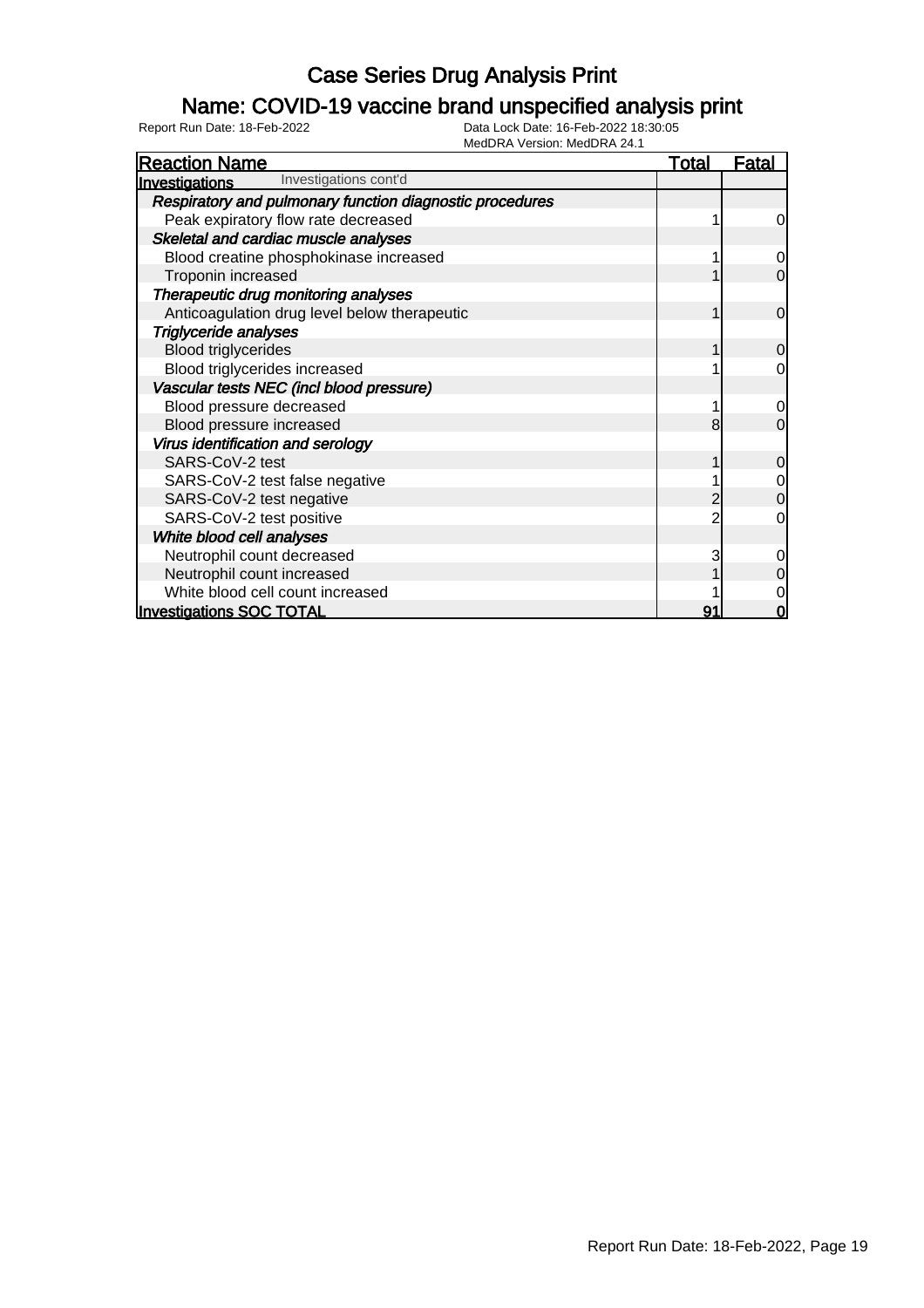### Name: COVID-19 vaccine brand unspecified analysis print

| <b>Reaction Name</b>                     | <b>Total</b> | <u>Fatal</u>   |
|------------------------------------------|--------------|----------------|
| <b>Metabolic disorders</b>               |              |                |
| Appetite disorders                       |              |                |
| Decreased appetite                       | 38           | $\overline{0}$ |
| Hypophagia                               | 2            | 0              |
| Increased appetite                       |              | $\overline{0}$ |
| Diabetes mellitus (incl subtypes)        |              |                |
| Diabetes mellitus                        |              | $\overline{0}$ |
| Diabetes mellitus inadequate control     |              | 0              |
| Disorders of purine metabolism           |              |                |
| Gout                                     | 4            | $\overline{0}$ |
| Electrolyte imbalance NEC                |              |                |
| Electrolyte imbalance                    |              | $\overline{0}$ |
| <b>General nutritional disorders NEC</b> |              |                |
| Feeding disorder                         |              | $\overline{0}$ |
| <b>Hyperglycaemic conditions NEC</b>     |              |                |
| Hyperglycaemia                           | 3            | $\overline{0}$ |
| Phosphorus metabolism disorders          |              |                |
| Hypophosphataemia                        |              | $\overline{0}$ |
| Sodium imbalance                         |              |                |
| Hyponatraemia                            |              | $\overline{0}$ |
| Total fluid volume decreased             |              |                |
| Dehydration                              | 4            | $\overline{0}$ |
| Water soluble vitamin deficiencies       |              |                |
| Folate deficiency                        |              | 0              |
| <b>Metabolic disorders SOC TOTAL</b>     | 59           | 0              |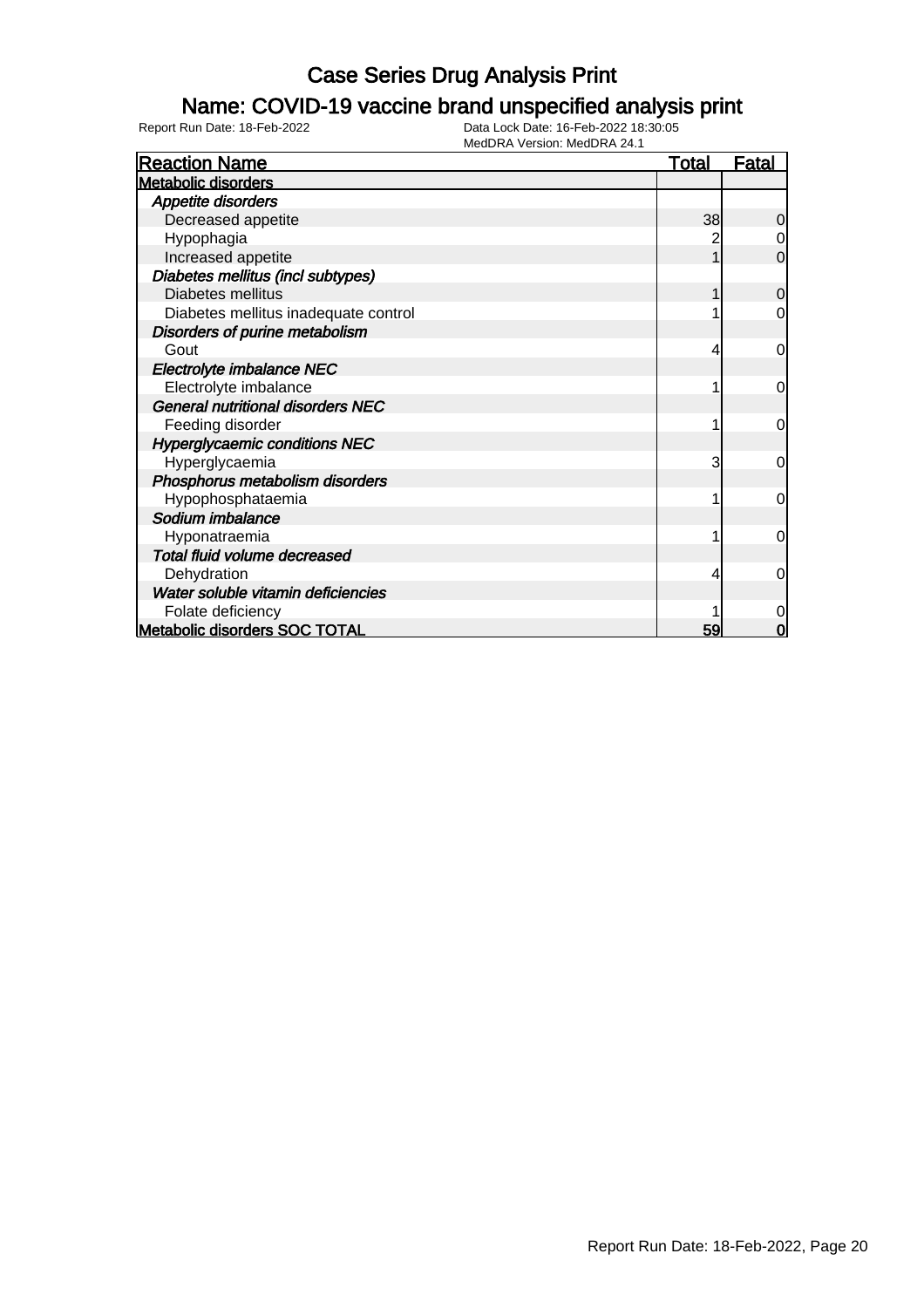### Name: COVID-19 vaccine brand unspecified analysis print

| Muscle & tissue disorders<br><b>Arthropathies NEC</b><br>Arthritis<br>11<br>$\mathbf 0$<br>Arthropathy<br>0<br>$\overline{0}$<br>Palindromic rheumatism<br>Bone related signs and symptoms<br>Bone pain<br>5<br>$\mathbf 0$<br>Pain in jaw<br>0<br>$\mathbf 0$<br>Spinal pain<br><b>Bursal disorders</b><br><b>Bursitis</b><br>$\overline{2}$<br>$\mathbf 0$<br>Cartilage disorders<br>Costochondritis<br>3<br>$\mathbf 0$<br><b>Connective tissue disorders NEC</b><br>Polymyalgia rheumatica<br>$5\overline{)}$<br>$\mathbf 0$<br>Joint related disorders NEC<br>Hypermobility syndrome<br>1<br>$\mathbf 0$<br>Joint lock<br>$\overline{c}$<br>0<br>3<br>Periarthritis<br>$\mathbf 0$<br>Rotator cuff syndrome<br>$\mathbf 0$<br>Joint related signs and symptoms<br>Arthralgia<br>102<br>$\mathbf 0$<br>Joint stiffness<br>3<br>$\mathbf 0$<br>11<br>Joint swelling<br>$\mathbf 0$<br>Lupus erythematosus (incl subtypes)<br>Systemic lupus erythematosus<br>$\overline{2}$<br>0<br>Muscle pains<br>Fibromyalgia<br>2<br>0<br>85<br>$\mathbf 0$<br>Myalgia<br>Muscle related signs and symptoms NEC<br>Muscle disorder<br>1<br>$\mathbf 0$<br>Muscle fatigue<br>3<br>0<br>17<br>$\mathbf 0$<br>Muscle spasms<br>Muscle tightness<br>$\overline{c}$<br>$\mathbf 0$<br>$\overline{3}$<br>Muscle twitching<br>$\mathbf 0$<br>Muscle tone abnormalities<br>Muscle rigidity<br>$\overline{4}$<br>$\overline{0}$<br>Muscle weakness conditions<br>18<br>Muscular weakness<br>$\mathbf 0$<br>Musculoskeletal and connective tissue conditions NEC<br>Back disorder<br>1<br>$\mathbf 0$<br>Mobility decreased<br>12<br>0<br>Musculoskeletal disorder<br>1<br>$\boldsymbol{0}$<br>Musculoskeletal stiffness<br>16<br>$\overline{0}$<br>Musculoskeletal and connective tissue pain and discomfort<br>36<br>Back pain<br>$\mathbf 0$<br>Limb discomfort<br>14<br>$\mathbf 0$<br>Musculoskeletal chest pain<br>$\overline{c}$<br>$\overline{0}$<br>1<br>Musculoskeletal discomfort<br>$\pmb{0}$<br>$\overline{c}$<br>Musculoskeletal pain<br>$\overline{0}$<br>15<br>$\boldsymbol{0}$<br>Neck pain<br>Pain in extremity<br>125<br>$\overline{0}$<br>Osteoarthropathies | <b>Reaction Name</b>  | <b>Total</b> | Fatal       |
|---------------------------------------------------------------------------------------------------------------------------------------------------------------------------------------------------------------------------------------------------------------------------------------------------------------------------------------------------------------------------------------------------------------------------------------------------------------------------------------------------------------------------------------------------------------------------------------------------------------------------------------------------------------------------------------------------------------------------------------------------------------------------------------------------------------------------------------------------------------------------------------------------------------------------------------------------------------------------------------------------------------------------------------------------------------------------------------------------------------------------------------------------------------------------------------------------------------------------------------------------------------------------------------------------------------------------------------------------------------------------------------------------------------------------------------------------------------------------------------------------------------------------------------------------------------------------------------------------------------------------------------------------------------------------------------------------------------------------------------------------------------------------------------------------------------------------------------------------------------------------------------------------------------------------------------------------------------------------------------------------------------------------------------------------------------------------------------------------------------------------------------------------------------|-----------------------|--------------|-------------|
|                                                                                                                                                                                                                                                                                                                                                                                                                                                                                                                                                                                                                                                                                                                                                                                                                                                                                                                                                                                                                                                                                                                                                                                                                                                                                                                                                                                                                                                                                                                                                                                                                                                                                                                                                                                                                                                                                                                                                                                                                                                                                                                                                               |                       |              |             |
|                                                                                                                                                                                                                                                                                                                                                                                                                                                                                                                                                                                                                                                                                                                                                                                                                                                                                                                                                                                                                                                                                                                                                                                                                                                                                                                                                                                                                                                                                                                                                                                                                                                                                                                                                                                                                                                                                                                                                                                                                                                                                                                                                               |                       |              |             |
|                                                                                                                                                                                                                                                                                                                                                                                                                                                                                                                                                                                                                                                                                                                                                                                                                                                                                                                                                                                                                                                                                                                                                                                                                                                                                                                                                                                                                                                                                                                                                                                                                                                                                                                                                                                                                                                                                                                                                                                                                                                                                                                                                               |                       |              |             |
|                                                                                                                                                                                                                                                                                                                                                                                                                                                                                                                                                                                                                                                                                                                                                                                                                                                                                                                                                                                                                                                                                                                                                                                                                                                                                                                                                                                                                                                                                                                                                                                                                                                                                                                                                                                                                                                                                                                                                                                                                                                                                                                                                               |                       |              |             |
|                                                                                                                                                                                                                                                                                                                                                                                                                                                                                                                                                                                                                                                                                                                                                                                                                                                                                                                                                                                                                                                                                                                                                                                                                                                                                                                                                                                                                                                                                                                                                                                                                                                                                                                                                                                                                                                                                                                                                                                                                                                                                                                                                               |                       |              |             |
|                                                                                                                                                                                                                                                                                                                                                                                                                                                                                                                                                                                                                                                                                                                                                                                                                                                                                                                                                                                                                                                                                                                                                                                                                                                                                                                                                                                                                                                                                                                                                                                                                                                                                                                                                                                                                                                                                                                                                                                                                                                                                                                                                               |                       |              |             |
|                                                                                                                                                                                                                                                                                                                                                                                                                                                                                                                                                                                                                                                                                                                                                                                                                                                                                                                                                                                                                                                                                                                                                                                                                                                                                                                                                                                                                                                                                                                                                                                                                                                                                                                                                                                                                                                                                                                                                                                                                                                                                                                                                               |                       |              |             |
|                                                                                                                                                                                                                                                                                                                                                                                                                                                                                                                                                                                                                                                                                                                                                                                                                                                                                                                                                                                                                                                                                                                                                                                                                                                                                                                                                                                                                                                                                                                                                                                                                                                                                                                                                                                                                                                                                                                                                                                                                                                                                                                                                               |                       |              |             |
|                                                                                                                                                                                                                                                                                                                                                                                                                                                                                                                                                                                                                                                                                                                                                                                                                                                                                                                                                                                                                                                                                                                                                                                                                                                                                                                                                                                                                                                                                                                                                                                                                                                                                                                                                                                                                                                                                                                                                                                                                                                                                                                                                               |                       |              |             |
|                                                                                                                                                                                                                                                                                                                                                                                                                                                                                                                                                                                                                                                                                                                                                                                                                                                                                                                                                                                                                                                                                                                                                                                                                                                                                                                                                                                                                                                                                                                                                                                                                                                                                                                                                                                                                                                                                                                                                                                                                                                                                                                                                               |                       |              |             |
|                                                                                                                                                                                                                                                                                                                                                                                                                                                                                                                                                                                                                                                                                                                                                                                                                                                                                                                                                                                                                                                                                                                                                                                                                                                                                                                                                                                                                                                                                                                                                                                                                                                                                                                                                                                                                                                                                                                                                                                                                                                                                                                                                               |                       |              |             |
|                                                                                                                                                                                                                                                                                                                                                                                                                                                                                                                                                                                                                                                                                                                                                                                                                                                                                                                                                                                                                                                                                                                                                                                                                                                                                                                                                                                                                                                                                                                                                                                                                                                                                                                                                                                                                                                                                                                                                                                                                                                                                                                                                               |                       |              |             |
|                                                                                                                                                                                                                                                                                                                                                                                                                                                                                                                                                                                                                                                                                                                                                                                                                                                                                                                                                                                                                                                                                                                                                                                                                                                                                                                                                                                                                                                                                                                                                                                                                                                                                                                                                                                                                                                                                                                                                                                                                                                                                                                                                               |                       |              |             |
|                                                                                                                                                                                                                                                                                                                                                                                                                                                                                                                                                                                                                                                                                                                                                                                                                                                                                                                                                                                                                                                                                                                                                                                                                                                                                                                                                                                                                                                                                                                                                                                                                                                                                                                                                                                                                                                                                                                                                                                                                                                                                                                                                               |                       |              |             |
|                                                                                                                                                                                                                                                                                                                                                                                                                                                                                                                                                                                                                                                                                                                                                                                                                                                                                                                                                                                                                                                                                                                                                                                                                                                                                                                                                                                                                                                                                                                                                                                                                                                                                                                                                                                                                                                                                                                                                                                                                                                                                                                                                               |                       |              |             |
|                                                                                                                                                                                                                                                                                                                                                                                                                                                                                                                                                                                                                                                                                                                                                                                                                                                                                                                                                                                                                                                                                                                                                                                                                                                                                                                                                                                                                                                                                                                                                                                                                                                                                                                                                                                                                                                                                                                                                                                                                                                                                                                                                               |                       |              |             |
|                                                                                                                                                                                                                                                                                                                                                                                                                                                                                                                                                                                                                                                                                                                                                                                                                                                                                                                                                                                                                                                                                                                                                                                                                                                                                                                                                                                                                                                                                                                                                                                                                                                                                                                                                                                                                                                                                                                                                                                                                                                                                                                                                               |                       |              |             |
|                                                                                                                                                                                                                                                                                                                                                                                                                                                                                                                                                                                                                                                                                                                                                                                                                                                                                                                                                                                                                                                                                                                                                                                                                                                                                                                                                                                                                                                                                                                                                                                                                                                                                                                                                                                                                                                                                                                                                                                                                                                                                                                                                               |                       |              |             |
|                                                                                                                                                                                                                                                                                                                                                                                                                                                                                                                                                                                                                                                                                                                                                                                                                                                                                                                                                                                                                                                                                                                                                                                                                                                                                                                                                                                                                                                                                                                                                                                                                                                                                                                                                                                                                                                                                                                                                                                                                                                                                                                                                               |                       |              |             |
|                                                                                                                                                                                                                                                                                                                                                                                                                                                                                                                                                                                                                                                                                                                                                                                                                                                                                                                                                                                                                                                                                                                                                                                                                                                                                                                                                                                                                                                                                                                                                                                                                                                                                                                                                                                                                                                                                                                                                                                                                                                                                                                                                               |                       |              |             |
|                                                                                                                                                                                                                                                                                                                                                                                                                                                                                                                                                                                                                                                                                                                                                                                                                                                                                                                                                                                                                                                                                                                                                                                                                                                                                                                                                                                                                                                                                                                                                                                                                                                                                                                                                                                                                                                                                                                                                                                                                                                                                                                                                               |                       |              |             |
|                                                                                                                                                                                                                                                                                                                                                                                                                                                                                                                                                                                                                                                                                                                                                                                                                                                                                                                                                                                                                                                                                                                                                                                                                                                                                                                                                                                                                                                                                                                                                                                                                                                                                                                                                                                                                                                                                                                                                                                                                                                                                                                                                               |                       |              |             |
|                                                                                                                                                                                                                                                                                                                                                                                                                                                                                                                                                                                                                                                                                                                                                                                                                                                                                                                                                                                                                                                                                                                                                                                                                                                                                                                                                                                                                                                                                                                                                                                                                                                                                                                                                                                                                                                                                                                                                                                                                                                                                                                                                               |                       |              |             |
|                                                                                                                                                                                                                                                                                                                                                                                                                                                                                                                                                                                                                                                                                                                                                                                                                                                                                                                                                                                                                                                                                                                                                                                                                                                                                                                                                                                                                                                                                                                                                                                                                                                                                                                                                                                                                                                                                                                                                                                                                                                                                                                                                               |                       |              |             |
|                                                                                                                                                                                                                                                                                                                                                                                                                                                                                                                                                                                                                                                                                                                                                                                                                                                                                                                                                                                                                                                                                                                                                                                                                                                                                                                                                                                                                                                                                                                                                                                                                                                                                                                                                                                                                                                                                                                                                                                                                                                                                                                                                               |                       |              |             |
|                                                                                                                                                                                                                                                                                                                                                                                                                                                                                                                                                                                                                                                                                                                                                                                                                                                                                                                                                                                                                                                                                                                                                                                                                                                                                                                                                                                                                                                                                                                                                                                                                                                                                                                                                                                                                                                                                                                                                                                                                                                                                                                                                               |                       |              |             |
|                                                                                                                                                                                                                                                                                                                                                                                                                                                                                                                                                                                                                                                                                                                                                                                                                                                                                                                                                                                                                                                                                                                                                                                                                                                                                                                                                                                                                                                                                                                                                                                                                                                                                                                                                                                                                                                                                                                                                                                                                                                                                                                                                               |                       |              |             |
|                                                                                                                                                                                                                                                                                                                                                                                                                                                                                                                                                                                                                                                                                                                                                                                                                                                                                                                                                                                                                                                                                                                                                                                                                                                                                                                                                                                                                                                                                                                                                                                                                                                                                                                                                                                                                                                                                                                                                                                                                                                                                                                                                               |                       |              |             |
|                                                                                                                                                                                                                                                                                                                                                                                                                                                                                                                                                                                                                                                                                                                                                                                                                                                                                                                                                                                                                                                                                                                                                                                                                                                                                                                                                                                                                                                                                                                                                                                                                                                                                                                                                                                                                                                                                                                                                                                                                                                                                                                                                               |                       |              |             |
|                                                                                                                                                                                                                                                                                                                                                                                                                                                                                                                                                                                                                                                                                                                                                                                                                                                                                                                                                                                                                                                                                                                                                                                                                                                                                                                                                                                                                                                                                                                                                                                                                                                                                                                                                                                                                                                                                                                                                                                                                                                                                                                                                               |                       |              |             |
|                                                                                                                                                                                                                                                                                                                                                                                                                                                                                                                                                                                                                                                                                                                                                                                                                                                                                                                                                                                                                                                                                                                                                                                                                                                                                                                                                                                                                                                                                                                                                                                                                                                                                                                                                                                                                                                                                                                                                                                                                                                                                                                                                               |                       |              |             |
|                                                                                                                                                                                                                                                                                                                                                                                                                                                                                                                                                                                                                                                                                                                                                                                                                                                                                                                                                                                                                                                                                                                                                                                                                                                                                                                                                                                                                                                                                                                                                                                                                                                                                                                                                                                                                                                                                                                                                                                                                                                                                                                                                               |                       |              |             |
|                                                                                                                                                                                                                                                                                                                                                                                                                                                                                                                                                                                                                                                                                                                                                                                                                                                                                                                                                                                                                                                                                                                                                                                                                                                                                                                                                                                                                                                                                                                                                                                                                                                                                                                                                                                                                                                                                                                                                                                                                                                                                                                                                               |                       |              |             |
|                                                                                                                                                                                                                                                                                                                                                                                                                                                                                                                                                                                                                                                                                                                                                                                                                                                                                                                                                                                                                                                                                                                                                                                                                                                                                                                                                                                                                                                                                                                                                                                                                                                                                                                                                                                                                                                                                                                                                                                                                                                                                                                                                               |                       |              |             |
|                                                                                                                                                                                                                                                                                                                                                                                                                                                                                                                                                                                                                                                                                                                                                                                                                                                                                                                                                                                                                                                                                                                                                                                                                                                                                                                                                                                                                                                                                                                                                                                                                                                                                                                                                                                                                                                                                                                                                                                                                                                                                                                                                               |                       |              |             |
|                                                                                                                                                                                                                                                                                                                                                                                                                                                                                                                                                                                                                                                                                                                                                                                                                                                                                                                                                                                                                                                                                                                                                                                                                                                                                                                                                                                                                                                                                                                                                                                                                                                                                                                                                                                                                                                                                                                                                                                                                                                                                                                                                               |                       |              |             |
|                                                                                                                                                                                                                                                                                                                                                                                                                                                                                                                                                                                                                                                                                                                                                                                                                                                                                                                                                                                                                                                                                                                                                                                                                                                                                                                                                                                                                                                                                                                                                                                                                                                                                                                                                                                                                                                                                                                                                                                                                                                                                                                                                               |                       |              |             |
|                                                                                                                                                                                                                                                                                                                                                                                                                                                                                                                                                                                                                                                                                                                                                                                                                                                                                                                                                                                                                                                                                                                                                                                                                                                                                                                                                                                                                                                                                                                                                                                                                                                                                                                                                                                                                                                                                                                                                                                                                                                                                                                                                               |                       |              |             |
|                                                                                                                                                                                                                                                                                                                                                                                                                                                                                                                                                                                                                                                                                                                                                                                                                                                                                                                                                                                                                                                                                                                                                                                                                                                                                                                                                                                                                                                                                                                                                                                                                                                                                                                                                                                                                                                                                                                                                                                                                                                                                                                                                               |                       |              |             |
|                                                                                                                                                                                                                                                                                                                                                                                                                                                                                                                                                                                                                                                                                                                                                                                                                                                                                                                                                                                                                                                                                                                                                                                                                                                                                                                                                                                                                                                                                                                                                                                                                                                                                                                                                                                                                                                                                                                                                                                                                                                                                                                                                               |                       |              |             |
|                                                                                                                                                                                                                                                                                                                                                                                                                                                                                                                                                                                                                                                                                                                                                                                                                                                                                                                                                                                                                                                                                                                                                                                                                                                                                                                                                                                                                                                                                                                                                                                                                                                                                                                                                                                                                                                                                                                                                                                                                                                                                                                                                               |                       |              |             |
|                                                                                                                                                                                                                                                                                                                                                                                                                                                                                                                                                                                                                                                                                                                                                                                                                                                                                                                                                                                                                                                                                                                                                                                                                                                                                                                                                                                                                                                                                                                                                                                                                                                                                                                                                                                                                                                                                                                                                                                                                                                                                                                                                               |                       |              |             |
|                                                                                                                                                                                                                                                                                                                                                                                                                                                                                                                                                                                                                                                                                                                                                                                                                                                                                                                                                                                                                                                                                                                                                                                                                                                                                                                                                                                                                                                                                                                                                                                                                                                                                                                                                                                                                                                                                                                                                                                                                                                                                                                                                               |                       |              |             |
|                                                                                                                                                                                                                                                                                                                                                                                                                                                                                                                                                                                                                                                                                                                                                                                                                                                                                                                                                                                                                                                                                                                                                                                                                                                                                                                                                                                                                                                                                                                                                                                                                                                                                                                                                                                                                                                                                                                                                                                                                                                                                                                                                               |                       |              |             |
|                                                                                                                                                                                                                                                                                                                                                                                                                                                                                                                                                                                                                                                                                                                                                                                                                                                                                                                                                                                                                                                                                                                                                                                                                                                                                                                                                                                                                                                                                                                                                                                                                                                                                                                                                                                                                                                                                                                                                                                                                                                                                                                                                               |                       |              |             |
|                                                                                                                                                                                                                                                                                                                                                                                                                                                                                                                                                                                                                                                                                                                                                                                                                                                                                                                                                                                                                                                                                                                                                                                                                                                                                                                                                                                                                                                                                                                                                                                                                                                                                                                                                                                                                                                                                                                                                                                                                                                                                                                                                               |                       |              |             |
|                                                                                                                                                                                                                                                                                                                                                                                                                                                                                                                                                                                                                                                                                                                                                                                                                                                                                                                                                                                                                                                                                                                                                                                                                                                                                                                                                                                                                                                                                                                                                                                                                                                                                                                                                                                                                                                                                                                                                                                                                                                                                                                                                               |                       |              |             |
|                                                                                                                                                                                                                                                                                                                                                                                                                                                                                                                                                                                                                                                                                                                                                                                                                                                                                                                                                                                                                                                                                                                                                                                                                                                                                                                                                                                                                                                                                                                                                                                                                                                                                                                                                                                                                                                                                                                                                                                                                                                                                                                                                               |                       |              |             |
|                                                                                                                                                                                                                                                                                                                                                                                                                                                                                                                                                                                                                                                                                                                                                                                                                                                                                                                                                                                                                                                                                                                                                                                                                                                                                                                                                                                                                                                                                                                                                                                                                                                                                                                                                                                                                                                                                                                                                                                                                                                                                                                                                               |                       |              |             |
|                                                                                                                                                                                                                                                                                                                                                                                                                                                                                                                                                                                                                                                                                                                                                                                                                                                                                                                                                                                                                                                                                                                                                                                                                                                                                                                                                                                                                                                                                                                                                                                                                                                                                                                                                                                                                                                                                                                                                                                                                                                                                                                                                               |                       |              |             |
|                                                                                                                                                                                                                                                                                                                                                                                                                                                                                                                                                                                                                                                                                                                                                                                                                                                                                                                                                                                                                                                                                                                                                                                                                                                                                                                                                                                                                                                                                                                                                                                                                                                                                                                                                                                                                                                                                                                                                                                                                                                                                                                                                               |                       |              |             |
|                                                                                                                                                                                                                                                                                                                                                                                                                                                                                                                                                                                                                                                                                                                                                                                                                                                                                                                                                                                                                                                                                                                                                                                                                                                                                                                                                                                                                                                                                                                                                                                                                                                                                                                                                                                                                                                                                                                                                                                                                                                                                                                                                               |                       |              |             |
|                                                                                                                                                                                                                                                                                                                                                                                                                                                                                                                                                                                                                                                                                                                                                                                                                                                                                                                                                                                                                                                                                                                                                                                                                                                                                                                                                                                                                                                                                                                                                                                                                                                                                                                                                                                                                                                                                                                                                                                                                                                                                                                                                               |                       |              |             |
|                                                                                                                                                                                                                                                                                                                                                                                                                                                                                                                                                                                                                                                                                                                                                                                                                                                                                                                                                                                                                                                                                                                                                                                                                                                                                                                                                                                                                                                                                                                                                                                                                                                                                                                                                                                                                                                                                                                                                                                                                                                                                                                                                               |                       |              |             |
|                                                                                                                                                                                                                                                                                                                                                                                                                                                                                                                                                                                                                                                                                                                                                                                                                                                                                                                                                                                                                                                                                                                                                                                                                                                                                                                                                                                                                                                                                                                                                                                                                                                                                                                                                                                                                                                                                                                                                                                                                                                                                                                                                               | <b>Osteoarthritis</b> | 1            | $\mathbf 0$ |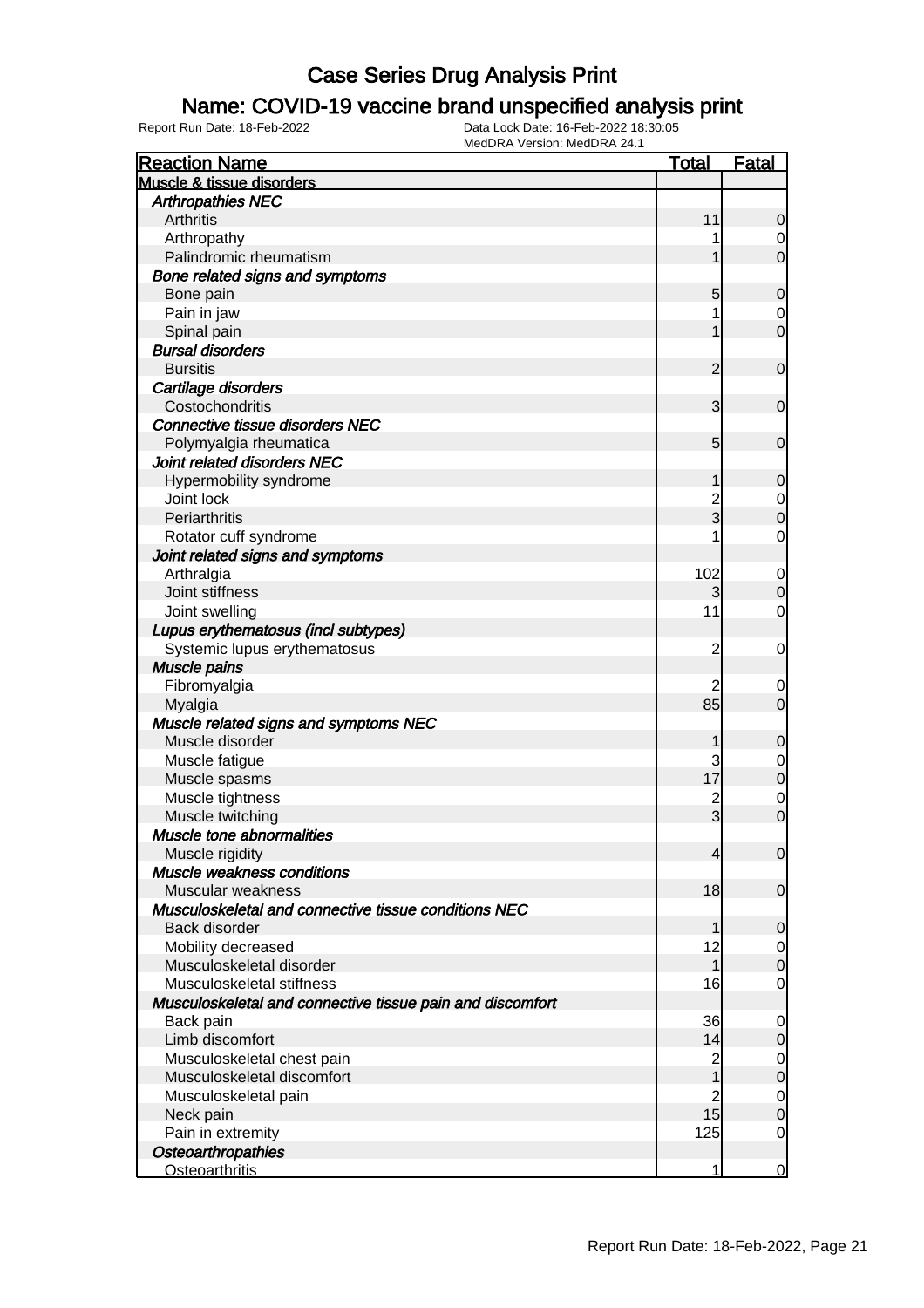### Name: COVID-19 vaccine brand unspecified analysis print

| <b>Reaction Name</b>                                  | <u>Total</u> | Fatal |
|-------------------------------------------------------|--------------|-------|
| Muscle & tissue disordersle & tissue disorders cont'd |              |       |
| <b>Psoriatic arthropathies</b>                        |              |       |
| Psoriatic arthropathy                                 |              | 0     |
| <b>Rheumatoid arthropathies</b>                       |              |       |
| Rheumatoid arthritis                                  |              | 0     |
| Soft tissue disorders NEC                             |              |       |
| Axillary mass                                         |              |       |
| Groin pain                                            |              | 0     |
| Neck mass                                             | ົ            | 0     |
| Spondyloarthropathies                                 |              |       |
| Arthritis reactive                                    |              | 0     |
| <b>Tendon disorders</b>                               |              |       |
| <b>Tendonitis</b>                                     |              |       |
| Trigger finger                                        |              | 0     |
| Muscle & tissue disorders SOC TOTAL                   | 529          | 0     |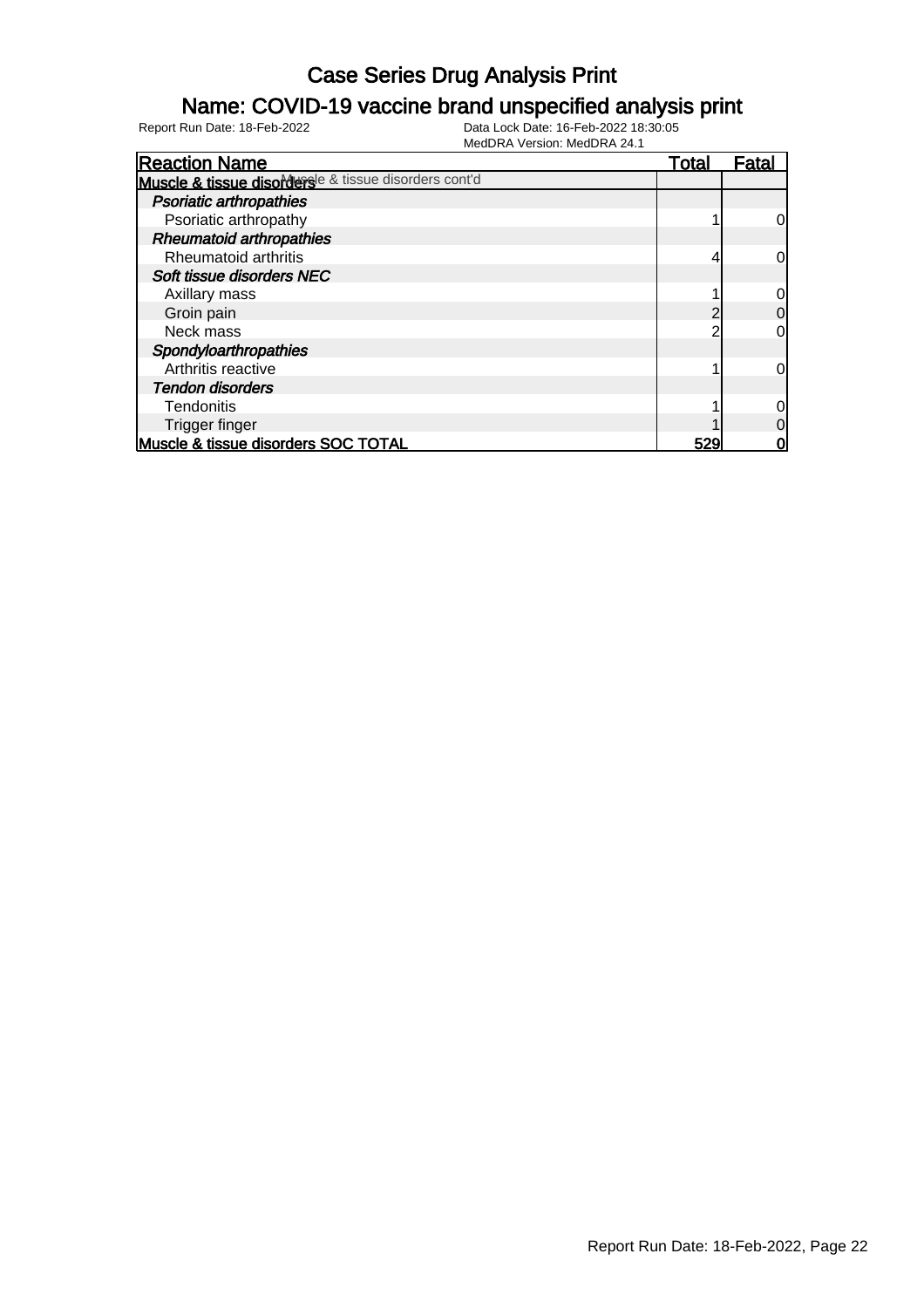### Name: COVID-19 vaccine brand unspecified analysis print

| <b>Reaction Name</b>                                                            | <u>Total</u> | <u>Fatal</u> |
|---------------------------------------------------------------------------------|--------------|--------------|
| <b>Neoplasms</b>                                                                |              |              |
| <b>Breast and nipple neoplasms malignant</b>                                    |              |              |
| Breast cancer                                                                   |              | 0            |
| Breast cancer female                                                            |              | 0            |
| Haematologic neoplasms NEC                                                      |              |              |
| Benign lymph node neoplasm                                                      |              | $\Omega$     |
| Leukaemias acute myeloid                                                        |              |              |
| Acute myeloid leukaemia                                                         |              |              |
| <b>Lymphomas unspecified NEC</b>                                                |              |              |
| Lymphoma                                                                        |              | 0            |
| Neoplasms malignant site unspecified NEC                                        |              |              |
| Malignant neoplasm progression                                                  |              | 0            |
| Neoplasm malignant                                                              | 3            | $\Omega$     |
| Respiratory tract and pleural neoplasms malignant cell type unspecified<br> NEC |              |              |
| Lung neoplasm malignant                                                         |              |              |
| Throat cancer                                                                   |              | 0            |
| <b>Respiratory tract small cell carcinomas</b>                                  |              |              |
| Small cell lung cancer metastatic                                               |              |              |
| Skin neoplasms benign                                                           |              |              |
| Skin papilloma                                                                  |              | 0            |
| <b>Neoplasms SOC TOTAL</b>                                                      |              | 3            |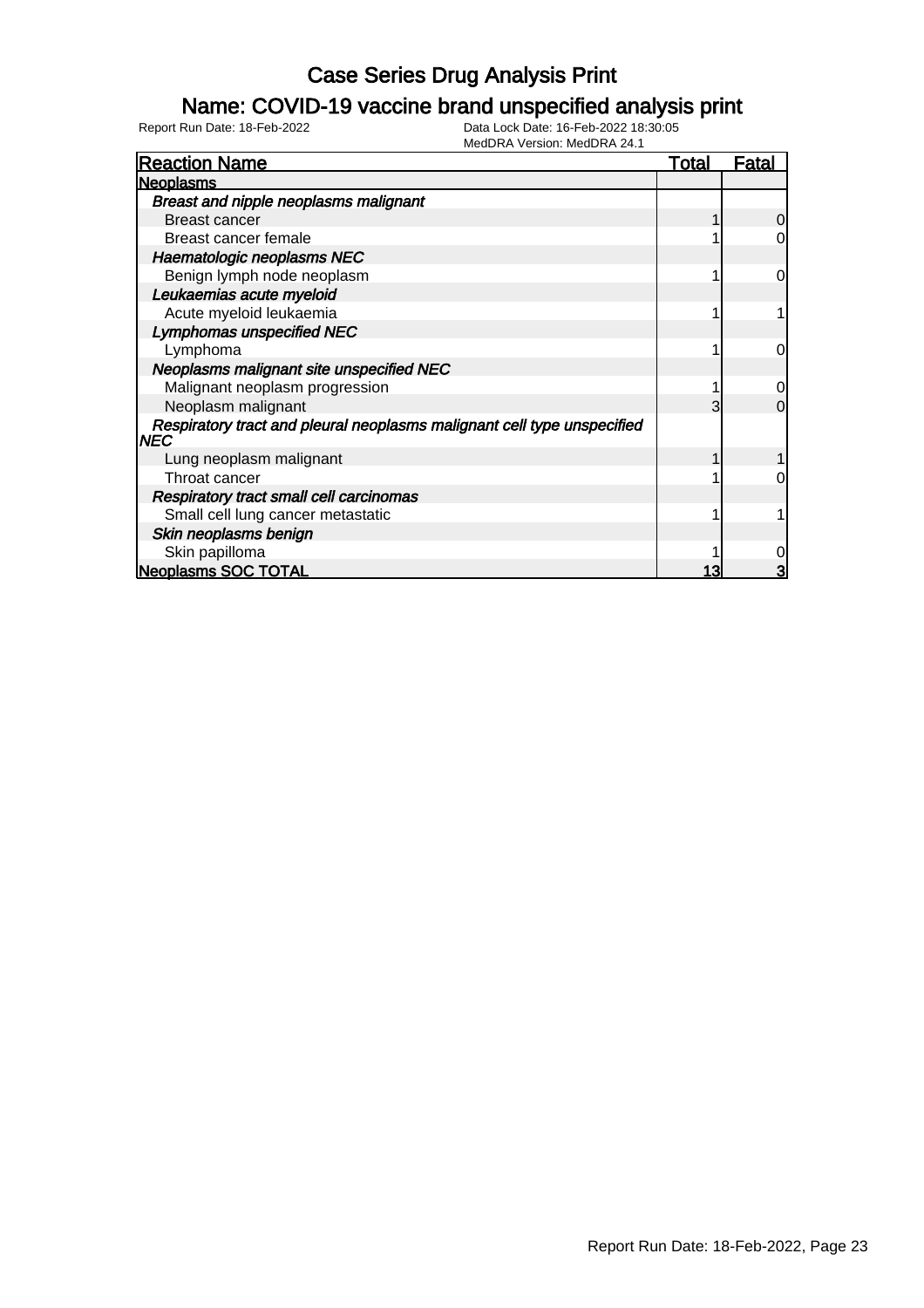### Name: COVID-19 vaccine brand unspecified analysis print

| <b>Nervous system disorders</b><br>Acute polyneuropathies<br>Guillain-Barre syndrome<br>$\overline{0}$<br>6<br>Autonomic nervous system disorders<br>Orthostatic intolerance<br>$\mathbf 0$<br>Central nervous system haemorrhages and cerebrovascular accidents<br>Basilar artery thrombosis<br>Carotid artery occlusion<br>0<br>$\mathbf 0$<br>Cerebral haemorrhage<br>Cerebrovascular accident<br>1<br>$\overline{2}$<br>$\mathbf 0$<br>Haemorrhage intracranial<br>Ischaemic stroke<br>0<br>Cerebrovascular venous and sinus thrombosis<br>Cerebral venous sinus thrombosis<br>1<br>Coma states<br>0<br>Coma<br><b>Coordination and balance disturbances</b><br><b>Balance disorder</b><br>10<br>$\mathbf 0$<br>$\mathbf 0$<br>$\overline{2}$<br>Coordination abnormal<br>$\overline{2}$<br>Dysstasia<br>0<br><b>Cortical dysfunction NEC</b><br>Aphasia<br>3<br>0<br>Disturbances in consciousness NEC<br>30<br>Lethargy<br>$\mathbf 0$<br>$\mathbf 0$<br>11<br>Loss of consciousness<br>15<br>Somnolence<br>$\mathbf 0$<br>$\overline{0}$<br>19<br>Syncope<br>Dyskinesias and movement disorders NEC<br>Bradykinesia<br>$\boldsymbol{0}$<br>Hypokinesia<br>$\mathbf 0$<br>$\overline{0}$<br>$\overline{2}$<br>Movement disorder<br><b>Encephalopathies NEC</b><br>$\mathbf 0$<br>Autoimmune encephalopathy<br>Eye movement disorders<br>$\mathbf 0$<br>Vith nerve paralysis<br><b>Facial cranial nerve disorders</b><br>Bell's palsy<br>3<br>Facial paralysis<br>6<br>$\overline{O}$<br><b>Facial paresis</b><br>Facial spasm<br>$\mathbf 0$<br>Generalised tonic-clonic seizures<br>Generalised tonic-clonic seizure<br>$\mathbf 0$<br>1<br><b>Headaches NEC</b><br>Cluster headache<br>$\overline{0}$<br>285<br>$\mathbf 0$<br>Headache<br>Sinus headache<br>$\overline{c}$<br>$\overline{0}$<br>$\overline{0}$<br>6<br><b>Tension headache</b><br>Increased intracranial pressure disorders<br>$\mathbf 0$<br>Brain oedema<br>1<br>Lumbar spinal cord and nerve root disorders<br>Sciatica<br>$\mathbf 0$<br>Memory loss (excl dementia) | <b>Reaction Name</b> | <b>Total</b> | <b>Fatal</b> |
|---------------------------------------------------------------------------------------------------------------------------------------------------------------------------------------------------------------------------------------------------------------------------------------------------------------------------------------------------------------------------------------------------------------------------------------------------------------------------------------------------------------------------------------------------------------------------------------------------------------------------------------------------------------------------------------------------------------------------------------------------------------------------------------------------------------------------------------------------------------------------------------------------------------------------------------------------------------------------------------------------------------------------------------------------------------------------------------------------------------------------------------------------------------------------------------------------------------------------------------------------------------------------------------------------------------------------------------------------------------------------------------------------------------------------------------------------------------------------------------------------------------------------------------------------------------------------------------------------------------------------------------------------------------------------------------------------------------------------------------------------------------------------------------------------------------------------------------------------------------------------------------------------------------------------------------------------------------------------------------------------------------------------------------------------|----------------------|--------------|--------------|
|                                                                                                                                                                                                                                                                                                                                                                                                                                                                                                                                                                                                                                                                                                                                                                                                                                                                                                                                                                                                                                                                                                                                                                                                                                                                                                                                                                                                                                                                                                                                                                                                                                                                                                                                                                                                                                                                                                                                                                                                                                                   |                      |              |              |
|                                                                                                                                                                                                                                                                                                                                                                                                                                                                                                                                                                                                                                                                                                                                                                                                                                                                                                                                                                                                                                                                                                                                                                                                                                                                                                                                                                                                                                                                                                                                                                                                                                                                                                                                                                                                                                                                                                                                                                                                                                                   |                      |              |              |
| 0 <br>$\overline{0}$                                                                                                                                                                                                                                                                                                                                                                                                                                                                                                                                                                                                                                                                                                                                                                                                                                                                                                                                                                                                                                                                                                                                                                                                                                                                                                                                                                                                                                                                                                                                                                                                                                                                                                                                                                                                                                                                                                                                                                                                                              |                      |              |              |
|                                                                                                                                                                                                                                                                                                                                                                                                                                                                                                                                                                                                                                                                                                                                                                                                                                                                                                                                                                                                                                                                                                                                                                                                                                                                                                                                                                                                                                                                                                                                                                                                                                                                                                                                                                                                                                                                                                                                                                                                                                                   |                      |              |              |
|                                                                                                                                                                                                                                                                                                                                                                                                                                                                                                                                                                                                                                                                                                                                                                                                                                                                                                                                                                                                                                                                                                                                                                                                                                                                                                                                                                                                                                                                                                                                                                                                                                                                                                                                                                                                                                                                                                                                                                                                                                                   |                      |              |              |
|                                                                                                                                                                                                                                                                                                                                                                                                                                                                                                                                                                                                                                                                                                                                                                                                                                                                                                                                                                                                                                                                                                                                                                                                                                                                                                                                                                                                                                                                                                                                                                                                                                                                                                                                                                                                                                                                                                                                                                                                                                                   |                      |              |              |
|                                                                                                                                                                                                                                                                                                                                                                                                                                                                                                                                                                                                                                                                                                                                                                                                                                                                                                                                                                                                                                                                                                                                                                                                                                                                                                                                                                                                                                                                                                                                                                                                                                                                                                                                                                                                                                                                                                                                                                                                                                                   |                      |              |              |
|                                                                                                                                                                                                                                                                                                                                                                                                                                                                                                                                                                                                                                                                                                                                                                                                                                                                                                                                                                                                                                                                                                                                                                                                                                                                                                                                                                                                                                                                                                                                                                                                                                                                                                                                                                                                                                                                                                                                                                                                                                                   |                      |              |              |
|                                                                                                                                                                                                                                                                                                                                                                                                                                                                                                                                                                                                                                                                                                                                                                                                                                                                                                                                                                                                                                                                                                                                                                                                                                                                                                                                                                                                                                                                                                                                                                                                                                                                                                                                                                                                                                                                                                                                                                                                                                                   |                      |              |              |
|                                                                                                                                                                                                                                                                                                                                                                                                                                                                                                                                                                                                                                                                                                                                                                                                                                                                                                                                                                                                                                                                                                                                                                                                                                                                                                                                                                                                                                                                                                                                                                                                                                                                                                                                                                                                                                                                                                                                                                                                                                                   |                      |              |              |
|                                                                                                                                                                                                                                                                                                                                                                                                                                                                                                                                                                                                                                                                                                                                                                                                                                                                                                                                                                                                                                                                                                                                                                                                                                                                                                                                                                                                                                                                                                                                                                                                                                                                                                                                                                                                                                                                                                                                                                                                                                                   |                      |              |              |
|                                                                                                                                                                                                                                                                                                                                                                                                                                                                                                                                                                                                                                                                                                                                                                                                                                                                                                                                                                                                                                                                                                                                                                                                                                                                                                                                                                                                                                                                                                                                                                                                                                                                                                                                                                                                                                                                                                                                                                                                                                                   |                      |              |              |
|                                                                                                                                                                                                                                                                                                                                                                                                                                                                                                                                                                                                                                                                                                                                                                                                                                                                                                                                                                                                                                                                                                                                                                                                                                                                                                                                                                                                                                                                                                                                                                                                                                                                                                                                                                                                                                                                                                                                                                                                                                                   |                      |              |              |
|                                                                                                                                                                                                                                                                                                                                                                                                                                                                                                                                                                                                                                                                                                                                                                                                                                                                                                                                                                                                                                                                                                                                                                                                                                                                                                                                                                                                                                                                                                                                                                                                                                                                                                                                                                                                                                                                                                                                                                                                                                                   |                      |              |              |
|                                                                                                                                                                                                                                                                                                                                                                                                                                                                                                                                                                                                                                                                                                                                                                                                                                                                                                                                                                                                                                                                                                                                                                                                                                                                                                                                                                                                                                                                                                                                                                                                                                                                                                                                                                                                                                                                                                                                                                                                                                                   |                      |              |              |
|                                                                                                                                                                                                                                                                                                                                                                                                                                                                                                                                                                                                                                                                                                                                                                                                                                                                                                                                                                                                                                                                                                                                                                                                                                                                                                                                                                                                                                                                                                                                                                                                                                                                                                                                                                                                                                                                                                                                                                                                                                                   |                      |              |              |
|                                                                                                                                                                                                                                                                                                                                                                                                                                                                                                                                                                                                                                                                                                                                                                                                                                                                                                                                                                                                                                                                                                                                                                                                                                                                                                                                                                                                                                                                                                                                                                                                                                                                                                                                                                                                                                                                                                                                                                                                                                                   |                      |              |              |
|                                                                                                                                                                                                                                                                                                                                                                                                                                                                                                                                                                                                                                                                                                                                                                                                                                                                                                                                                                                                                                                                                                                                                                                                                                                                                                                                                                                                                                                                                                                                                                                                                                                                                                                                                                                                                                                                                                                                                                                                                                                   |                      |              |              |
|                                                                                                                                                                                                                                                                                                                                                                                                                                                                                                                                                                                                                                                                                                                                                                                                                                                                                                                                                                                                                                                                                                                                                                                                                                                                                                                                                                                                                                                                                                                                                                                                                                                                                                                                                                                                                                                                                                                                                                                                                                                   |                      |              |              |
|                                                                                                                                                                                                                                                                                                                                                                                                                                                                                                                                                                                                                                                                                                                                                                                                                                                                                                                                                                                                                                                                                                                                                                                                                                                                                                                                                                                                                                                                                                                                                                                                                                                                                                                                                                                                                                                                                                                                                                                                                                                   |                      |              |              |
|                                                                                                                                                                                                                                                                                                                                                                                                                                                                                                                                                                                                                                                                                                                                                                                                                                                                                                                                                                                                                                                                                                                                                                                                                                                                                                                                                                                                                                                                                                                                                                                                                                                                                                                                                                                                                                                                                                                                                                                                                                                   |                      |              |              |
|                                                                                                                                                                                                                                                                                                                                                                                                                                                                                                                                                                                                                                                                                                                                                                                                                                                                                                                                                                                                                                                                                                                                                                                                                                                                                                                                                                                                                                                                                                                                                                                                                                                                                                                                                                                                                                                                                                                                                                                                                                                   |                      |              |              |
|                                                                                                                                                                                                                                                                                                                                                                                                                                                                                                                                                                                                                                                                                                                                                                                                                                                                                                                                                                                                                                                                                                                                                                                                                                                                                                                                                                                                                                                                                                                                                                                                                                                                                                                                                                                                                                                                                                                                                                                                                                                   |                      |              |              |
|                                                                                                                                                                                                                                                                                                                                                                                                                                                                                                                                                                                                                                                                                                                                                                                                                                                                                                                                                                                                                                                                                                                                                                                                                                                                                                                                                                                                                                                                                                                                                                                                                                                                                                                                                                                                                                                                                                                                                                                                                                                   |                      |              |              |
|                                                                                                                                                                                                                                                                                                                                                                                                                                                                                                                                                                                                                                                                                                                                                                                                                                                                                                                                                                                                                                                                                                                                                                                                                                                                                                                                                                                                                                                                                                                                                                                                                                                                                                                                                                                                                                                                                                                                                                                                                                                   |                      |              |              |
|                                                                                                                                                                                                                                                                                                                                                                                                                                                                                                                                                                                                                                                                                                                                                                                                                                                                                                                                                                                                                                                                                                                                                                                                                                                                                                                                                                                                                                                                                                                                                                                                                                                                                                                                                                                                                                                                                                                                                                                                                                                   |                      |              |              |
|                                                                                                                                                                                                                                                                                                                                                                                                                                                                                                                                                                                                                                                                                                                                                                                                                                                                                                                                                                                                                                                                                                                                                                                                                                                                                                                                                                                                                                                                                                                                                                                                                                                                                                                                                                                                                                                                                                                                                                                                                                                   |                      |              |              |
|                                                                                                                                                                                                                                                                                                                                                                                                                                                                                                                                                                                                                                                                                                                                                                                                                                                                                                                                                                                                                                                                                                                                                                                                                                                                                                                                                                                                                                                                                                                                                                                                                                                                                                                                                                                                                                                                                                                                                                                                                                                   |                      |              |              |
|                                                                                                                                                                                                                                                                                                                                                                                                                                                                                                                                                                                                                                                                                                                                                                                                                                                                                                                                                                                                                                                                                                                                                                                                                                                                                                                                                                                                                                                                                                                                                                                                                                                                                                                                                                                                                                                                                                                                                                                                                                                   |                      |              |              |
|                                                                                                                                                                                                                                                                                                                                                                                                                                                                                                                                                                                                                                                                                                                                                                                                                                                                                                                                                                                                                                                                                                                                                                                                                                                                                                                                                                                                                                                                                                                                                                                                                                                                                                                                                                                                                                                                                                                                                                                                                                                   |                      |              |              |
|                                                                                                                                                                                                                                                                                                                                                                                                                                                                                                                                                                                                                                                                                                                                                                                                                                                                                                                                                                                                                                                                                                                                                                                                                                                                                                                                                                                                                                                                                                                                                                                                                                                                                                                                                                                                                                                                                                                                                                                                                                                   |                      |              |              |
|                                                                                                                                                                                                                                                                                                                                                                                                                                                                                                                                                                                                                                                                                                                                                                                                                                                                                                                                                                                                                                                                                                                                                                                                                                                                                                                                                                                                                                                                                                                                                                                                                                                                                                                                                                                                                                                                                                                                                                                                                                                   |                      |              |              |
|                                                                                                                                                                                                                                                                                                                                                                                                                                                                                                                                                                                                                                                                                                                                                                                                                                                                                                                                                                                                                                                                                                                                                                                                                                                                                                                                                                                                                                                                                                                                                                                                                                                                                                                                                                                                                                                                                                                                                                                                                                                   |                      |              |              |
|                                                                                                                                                                                                                                                                                                                                                                                                                                                                                                                                                                                                                                                                                                                                                                                                                                                                                                                                                                                                                                                                                                                                                                                                                                                                                                                                                                                                                                                                                                                                                                                                                                                                                                                                                                                                                                                                                                                                                                                                                                                   |                      |              |              |
|                                                                                                                                                                                                                                                                                                                                                                                                                                                                                                                                                                                                                                                                                                                                                                                                                                                                                                                                                                                                                                                                                                                                                                                                                                                                                                                                                                                                                                                                                                                                                                                                                                                                                                                                                                                                                                                                                                                                                                                                                                                   |                      |              |              |
|                                                                                                                                                                                                                                                                                                                                                                                                                                                                                                                                                                                                                                                                                                                                                                                                                                                                                                                                                                                                                                                                                                                                                                                                                                                                                                                                                                                                                                                                                                                                                                                                                                                                                                                                                                                                                                                                                                                                                                                                                                                   |                      |              |              |
|                                                                                                                                                                                                                                                                                                                                                                                                                                                                                                                                                                                                                                                                                                                                                                                                                                                                                                                                                                                                                                                                                                                                                                                                                                                                                                                                                                                                                                                                                                                                                                                                                                                                                                                                                                                                                                                                                                                                                                                                                                                   |                      |              |              |
|                                                                                                                                                                                                                                                                                                                                                                                                                                                                                                                                                                                                                                                                                                                                                                                                                                                                                                                                                                                                                                                                                                                                                                                                                                                                                                                                                                                                                                                                                                                                                                                                                                                                                                                                                                                                                                                                                                                                                                                                                                                   |                      |              |              |
|                                                                                                                                                                                                                                                                                                                                                                                                                                                                                                                                                                                                                                                                                                                                                                                                                                                                                                                                                                                                                                                                                                                                                                                                                                                                                                                                                                                                                                                                                                                                                                                                                                                                                                                                                                                                                                                                                                                                                                                                                                                   |                      |              |              |
|                                                                                                                                                                                                                                                                                                                                                                                                                                                                                                                                                                                                                                                                                                                                                                                                                                                                                                                                                                                                                                                                                                                                                                                                                                                                                                                                                                                                                                                                                                                                                                                                                                                                                                                                                                                                                                                                                                                                                                                                                                                   |                      |              |              |
|                                                                                                                                                                                                                                                                                                                                                                                                                                                                                                                                                                                                                                                                                                                                                                                                                                                                                                                                                                                                                                                                                                                                                                                                                                                                                                                                                                                                                                                                                                                                                                                                                                                                                                                                                                                                                                                                                                                                                                                                                                                   |                      |              |              |
|                                                                                                                                                                                                                                                                                                                                                                                                                                                                                                                                                                                                                                                                                                                                                                                                                                                                                                                                                                                                                                                                                                                                                                                                                                                                                                                                                                                                                                                                                                                                                                                                                                                                                                                                                                                                                                                                                                                                                                                                                                                   |                      |              |              |
|                                                                                                                                                                                                                                                                                                                                                                                                                                                                                                                                                                                                                                                                                                                                                                                                                                                                                                                                                                                                                                                                                                                                                                                                                                                                                                                                                                                                                                                                                                                                                                                                                                                                                                                                                                                                                                                                                                                                                                                                                                                   |                      |              |              |
|                                                                                                                                                                                                                                                                                                                                                                                                                                                                                                                                                                                                                                                                                                                                                                                                                                                                                                                                                                                                                                                                                                                                                                                                                                                                                                                                                                                                                                                                                                                                                                                                                                                                                                                                                                                                                                                                                                                                                                                                                                                   |                      |              |              |
|                                                                                                                                                                                                                                                                                                                                                                                                                                                                                                                                                                                                                                                                                                                                                                                                                                                                                                                                                                                                                                                                                                                                                                                                                                                                                                                                                                                                                                                                                                                                                                                                                                                                                                                                                                                                                                                                                                                                                                                                                                                   |                      |              |              |
|                                                                                                                                                                                                                                                                                                                                                                                                                                                                                                                                                                                                                                                                                                                                                                                                                                                                                                                                                                                                                                                                                                                                                                                                                                                                                                                                                                                                                                                                                                                                                                                                                                                                                                                                                                                                                                                                                                                                                                                                                                                   |                      |              |              |
|                                                                                                                                                                                                                                                                                                                                                                                                                                                                                                                                                                                                                                                                                                                                                                                                                                                                                                                                                                                                                                                                                                                                                                                                                                                                                                                                                                                                                                                                                                                                                                                                                                                                                                                                                                                                                                                                                                                                                                                                                                                   |                      |              |              |
|                                                                                                                                                                                                                                                                                                                                                                                                                                                                                                                                                                                                                                                                                                                                                                                                                                                                                                                                                                                                                                                                                                                                                                                                                                                                                                                                                                                                                                                                                                                                                                                                                                                                                                                                                                                                                                                                                                                                                                                                                                                   |                      |              |              |
|                                                                                                                                                                                                                                                                                                                                                                                                                                                                                                                                                                                                                                                                                                                                                                                                                                                                                                                                                                                                                                                                                                                                                                                                                                                                                                                                                                                                                                                                                                                                                                                                                                                                                                                                                                                                                                                                                                                                                                                                                                                   |                      |              |              |
|                                                                                                                                                                                                                                                                                                                                                                                                                                                                                                                                                                                                                                                                                                                                                                                                                                                                                                                                                                                                                                                                                                                                                                                                                                                                                                                                                                                                                                                                                                                                                                                                                                                                                                                                                                                                                                                                                                                                                                                                                                                   |                      |              |              |
|                                                                                                                                                                                                                                                                                                                                                                                                                                                                                                                                                                                                                                                                                                                                                                                                                                                                                                                                                                                                                                                                                                                                                                                                                                                                                                                                                                                                                                                                                                                                                                                                                                                                                                                                                                                                                                                                                                                                                                                                                                                   |                      |              |              |
|                                                                                                                                                                                                                                                                                                                                                                                                                                                                                                                                                                                                                                                                                                                                                                                                                                                                                                                                                                                                                                                                                                                                                                                                                                                                                                                                                                                                                                                                                                                                                                                                                                                                                                                                                                                                                                                                                                                                                                                                                                                   |                      |              |              |
|                                                                                                                                                                                                                                                                                                                                                                                                                                                                                                                                                                                                                                                                                                                                                                                                                                                                                                                                                                                                                                                                                                                                                                                                                                                                                                                                                                                                                                                                                                                                                                                                                                                                                                                                                                                                                                                                                                                                                                                                                                                   | Amnesia              | 7            | $\mathbf 0$  |
| Memory impairment<br>3<br>0                                                                                                                                                                                                                                                                                                                                                                                                                                                                                                                                                                                                                                                                                                                                                                                                                                                                                                                                                                                                                                                                                                                                                                                                                                                                                                                                                                                                                                                                                                                                                                                                                                                                                                                                                                                                                                                                                                                                                                                                                       |                      |              |              |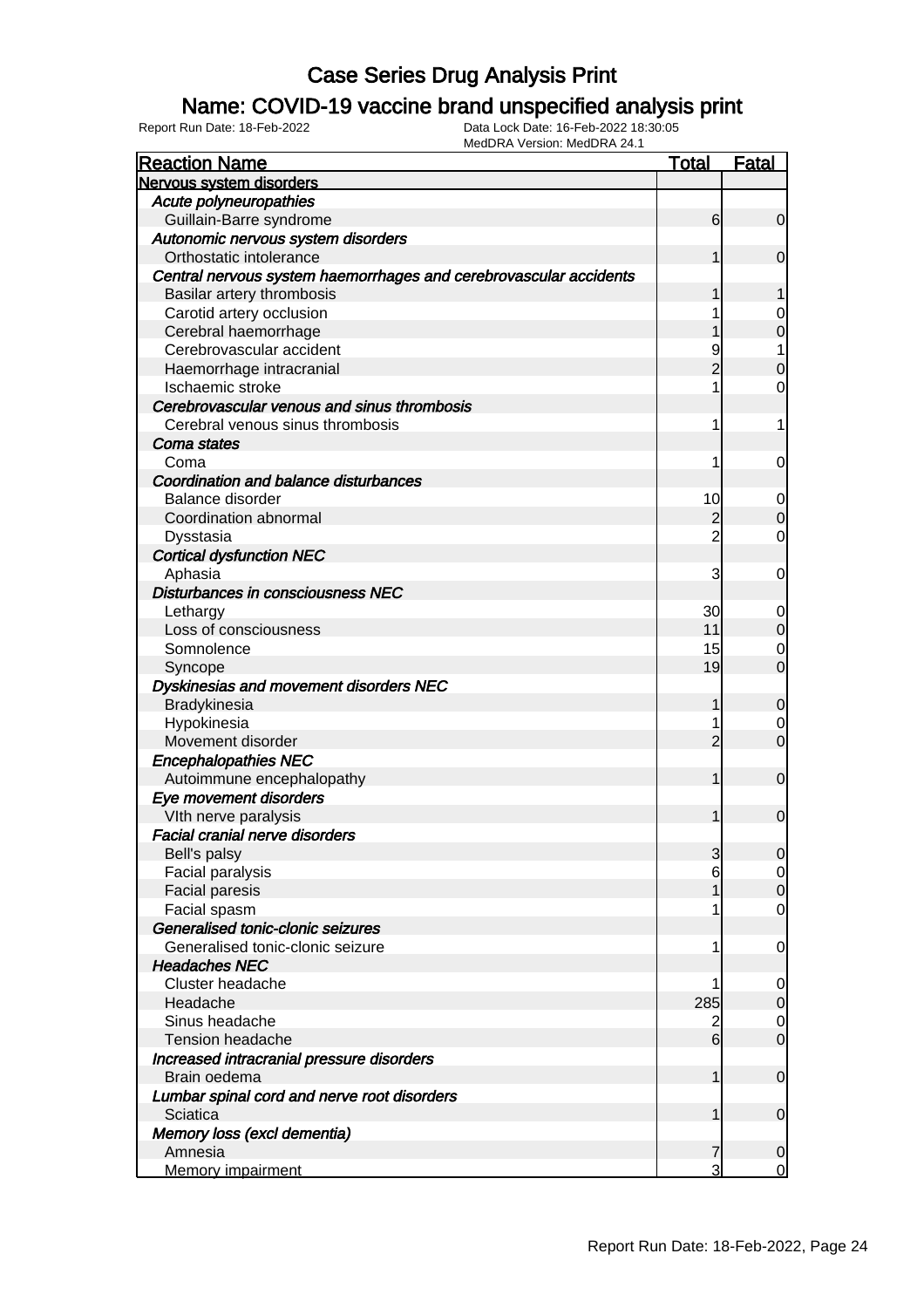### Name: COVID-19 vaccine brand unspecified analysis print

| MEUDRA VEISIUII. MEUDRA 24.<br><b>Reaction Name</b> | <b>Total</b> | <b>Fatal</b>   |
|-----------------------------------------------------|--------------|----------------|
| Nervous system disordersus system disorders cont'd  |              |                |
| <b>Meningitis NEC</b>                               |              |                |
| Meningitis noninfective                             |              | 0              |
| Mental impairment (excl dementia and memory loss)   |              |                |
| Cognitive disorder                                  |              | 0              |
| Disturbance in attention                            | 3            | $\Omega$       |
| Mental impairment                                   |              | 0              |
| <b>Migraine headaches</b>                           |              |                |
| Migraine                                            | 36           | 0              |
| Retinal migraine                                    |              | $\overline{0}$ |
| Mononeuropathies                                    |              |                |
| Carpal tunnel syndrome                              |              | 0              |
| Peroneal nerve palsy                                |              | 0              |
| Multiple sclerosis acute and progressive            |              |                |
| Multiple sclerosis                                  | 2            | 0              |
| Muscle tone abnormal                                |              |                |
| Hypotonia                                           |              | 0              |
| Narcolepsy and hypersomnia                          |              |                |
| Hypersomnia                                         | 2            | 0              |
| Nervous system disorders NEC                        |              |                |
| Nervous system disorder                             | 2            | 0              |
| <b>Neurological signs and symptoms NEC</b>          |              |                |
| <b>Dizziness</b>                                    | 102          | 0              |
| <b>Dizziness exertional</b>                         |              | $\mathbf 0$    |
| Dizziness postural                                  |              | 0              |
| Head discomfort                                     | 2            | $\overline{0}$ |
| Meningism                                           |              | $\mathbf 0$    |
| Myoclonus                                           |              | $\overline{0}$ |
| Neurological symptom                                |              | 0              |
| Presyncope                                          | 3            | 0              |
| Unresponsive to stimuli                             | 3            | 0              |
| <b>Olfactory nerve disorders</b>                    |              |                |
| Anosmia                                             | 3            | 0              |
| Parosmia                                            | 4            | $\mathbf 0$    |
| Paraesthesias and dysaesthesias                     |              |                |
| <b>Burning sensation</b>                            | 14           | $\mathbf 0$    |
| Hypoaesthesia                                       | 35           | $\overline{0}$ |
| Paraesthesia                                        | 48           | $\overline{0}$ |
| Paralysis and paresis (excl cranial nerve)          |              |                |
| Hemiparesis                                         | 2            | $\mathbf 0$    |
| Hemiplegia                                          |              | $\mathbf 0$    |
| Monoparesis                                         |              | $\mathbf 0$    |
| Monoplegia                                          |              | $\mathbf 0$    |
| Paralysis                                           | 3            | $\overline{0}$ |
| Parkinson's disease and parkinsonism                |              |                |
| Freezing phenomenon                                 | 2            | $\mathbf 0$    |
| Parkinson's disease                                 |              | 0              |
| <b>Peripheral neuropathies NEC</b>                  |              |                |
| Neuropathy peripheral                               |              | $\mathbf 0$    |
| Seizures and seizure disorders NEC                  |              |                |
| <b>Convulsions local</b>                            |              | 0              |
| Epilepsy                                            |              | $\mathbf 0$    |
| Psychogenic seizure                                 |              | $\mathbf 0$    |
| <b>Seizure</b>                                      | 11           | $\overline{0}$ |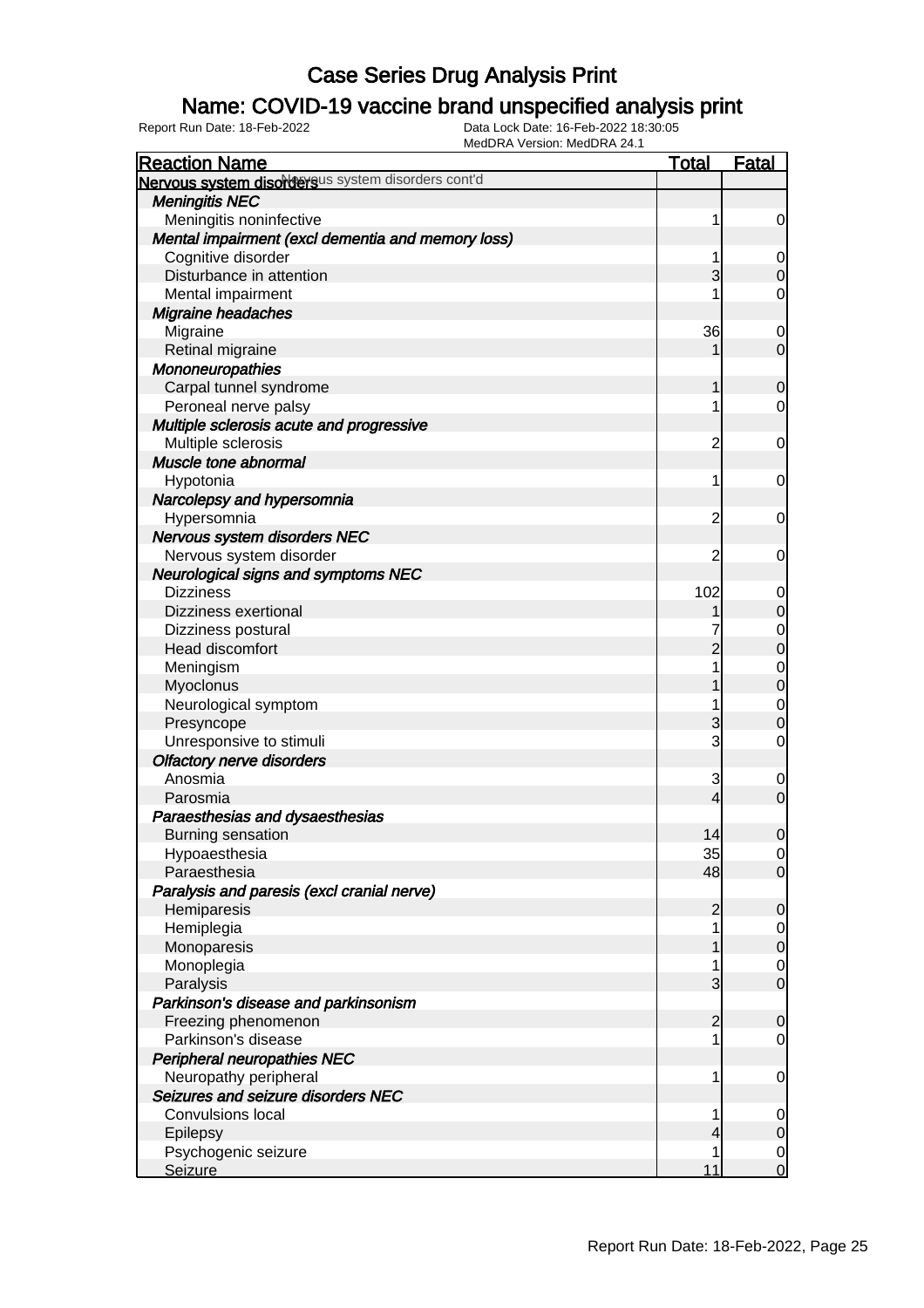### Name: COVID-19 vaccine brand unspecified analysis print

| <b>Reaction Name</b>                               | Total | Fatal          |
|----------------------------------------------------|-------|----------------|
| Nervous system disordersus system disorders cont'd |       |                |
| Seizure like phenomena                             |       | $\overline{0}$ |
| <b>Sensory abnormalities NEC</b>                   |       |                |
| Ageusia                                            | 6     | $\overline{0}$ |
| Dysgeusia                                          | 8     | $\overline{0}$ |
| Neuralgia                                          | 8     | $\overline{0}$ |
| Restless legs syndrome                             |       | $\overline{0}$ |
| Sensory disturbance                                |       | $\overline{O}$ |
| Sensory loss                                       |       | $\overline{0}$ |
| Taste disorder                                     |       | $\overline{0}$ |
| Speech and language abnormalities                  |       |                |
| Dysarthria                                         | 6     | $\overline{0}$ |
| Transient cerebrovascular events                   |       |                |
| Transient ischaemic attack                         | 6     | $\overline{0}$ |
| Tremor (excl congenital)                           |       |                |
| Tremor                                             | 50    | $\overline{0}$ |
| <b>Trigeminal disorders</b>                        |       |                |
| Trigeminal neuralgia                               |       | $\overline{O}$ |
| Nervous system disorders SOC TOTAL                 | 840   | 3              |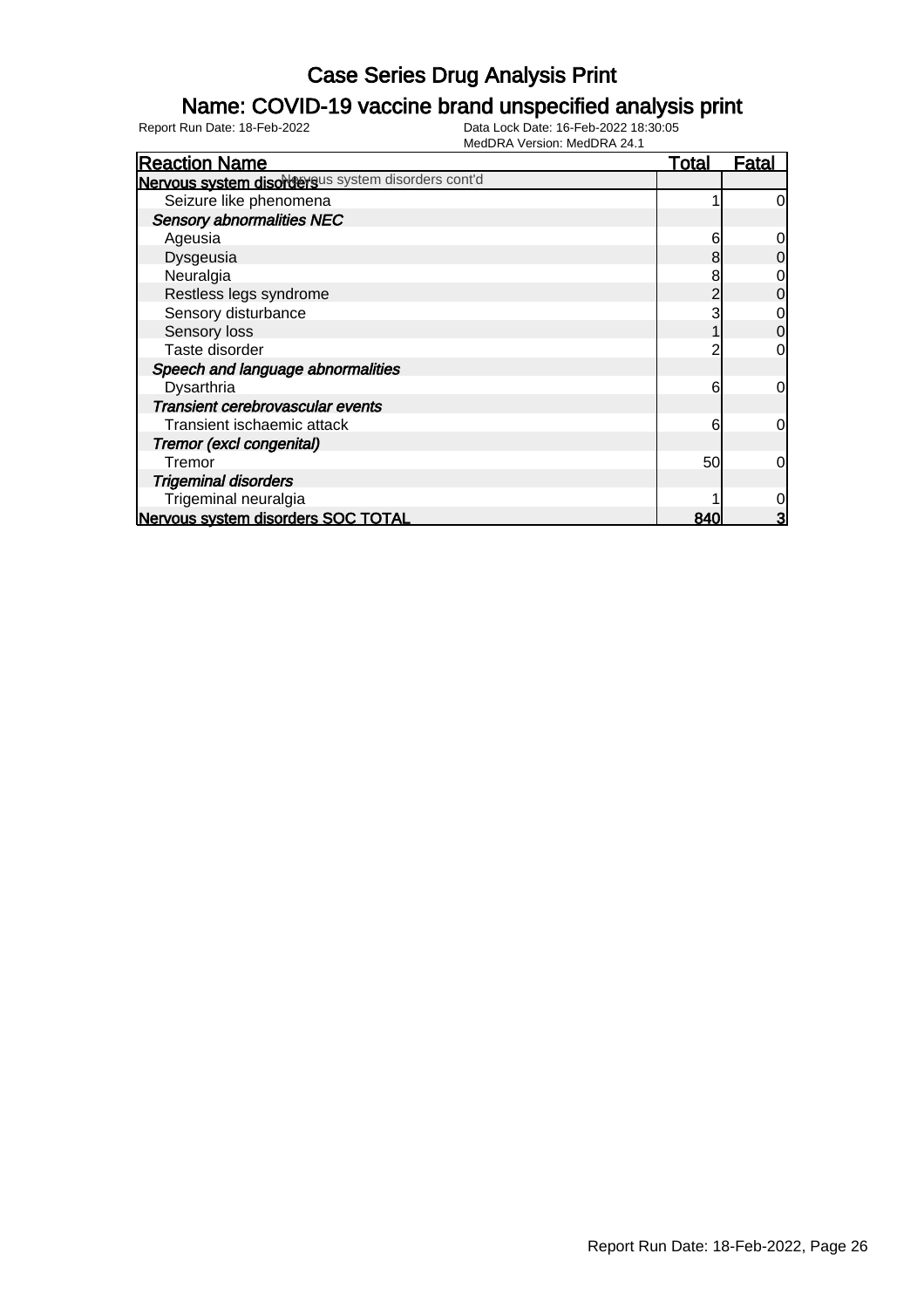### Name: COVID-19 vaccine brand unspecified analysis print

Report Run Date: 18-Feb-2022 Data Lock Date: 16-Feb-2022 18:30:05

MedDRA Version: MedDRA 24.1

| <b>Reaction Name</b>                    | Total | ⊦atal          |
|-----------------------------------------|-------|----------------|
| <b>Pregnancy conditions</b>             |       |                |
| <b>Abortions spontaneous</b>            |       |                |
| Abortion spontaneous                    | 6     | $\Omega$       |
| Maternal complications of pregnancy NEC |       |                |
| <b>Biochemical pregnancy</b>            |       | $\overline{0}$ |
| Preterm premature rupture of membranes  |       | 0              |
| Normal pregnancy, labour and delivery   |       |                |
| Pregnancy                               |       | 0l             |
| <b>Pregnancy conditions SOC TOTAL</b>   |       | ი              |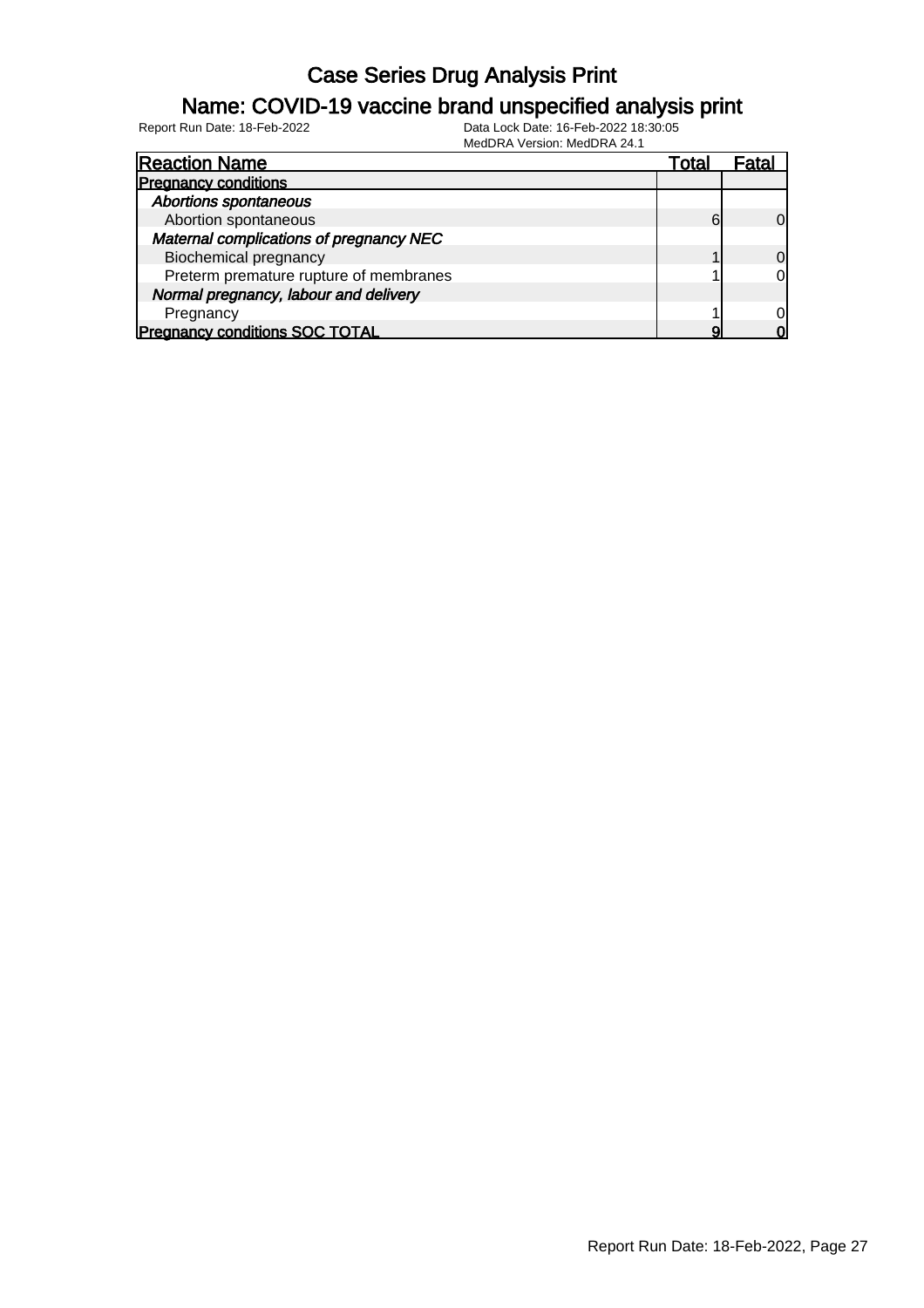#### Name: COVID-19 vaccine brand unspecified analysis print

| <b>Reaction Name</b>                   | Total |  |
|----------------------------------------|-------|--|
| Product supply and availability issues |       |  |
| Product availability issue             |       |  |
| <b>Inull SOC TOTAL</b>                 |       |  |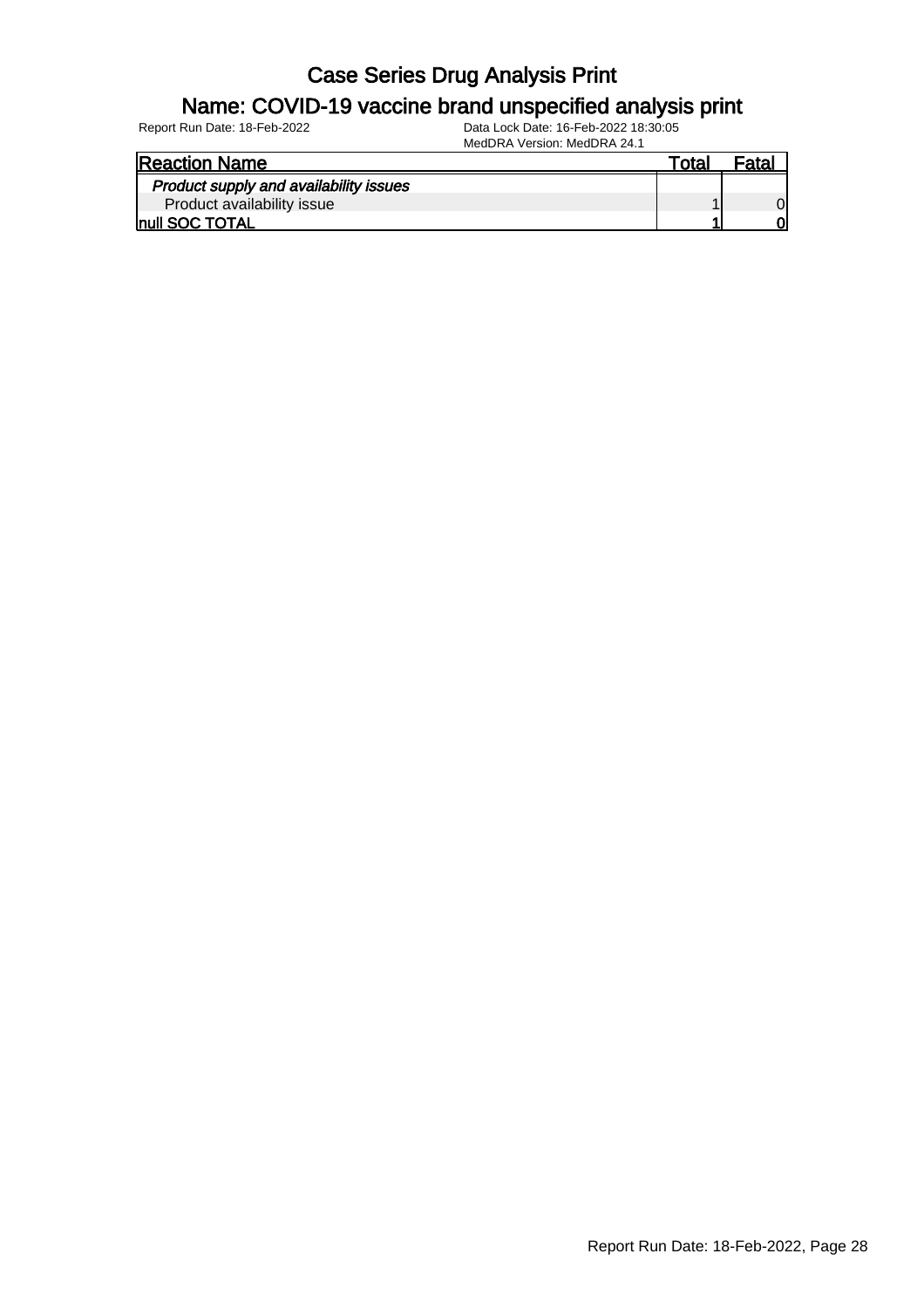### Name: COVID-19 vaccine brand unspecified analysis print

| <b>Reaction Name</b>                                   | <b>Total</b>   | Fatal          |
|--------------------------------------------------------|----------------|----------------|
| <b>Psychiatric disorders</b>                           |                |                |
| <b>Abnormal behaviour NEC</b>                          |                |                |
| Abnormal behaviour                                     | 1              | $\overline{0}$ |
| <b>Anxiety symptoms</b>                                |                |                |
| Agitation                                              |                | $\overline{0}$ |
| Anxiety                                                | 9              | $\mathbf 0$    |
| Nervousness                                            | 4              | $\mathbf 0$    |
| <b>Stress</b>                                          | 3              | 0              |
| <b>Behaviour and socialisation disturbances</b>        |                |                |
| Personality change                                     | 1              | 0              |
| Cognitive and attention disorders and disturbances NEC |                |                |
| Mental fatigue                                         | 1              | 0              |
| <b>Confusion and disorientation</b>                    |                |                |
| Confusional state                                      | 16             | 0              |
| Disorientation                                         | 5              | $\overline{0}$ |
| Deliria                                                |                |                |
| Delirium                                               | 1              | $\overline{0}$ |
| Depressive disorders                                   |                |                |
| Depression                                             | 4              | $\mathbf 0$    |
| <b>Dissociative states</b>                             |                |                |
| Dissociative amnesia                                   |                | $\overline{0}$ |
| Disturbances in initiating and maintaining sleep       |                |                |
| Insomnia                                               | 15             | $\mathbf 0$    |
| <b>Dyssomnias</b>                                      |                |                |
| Poor quality sleep                                     | $\overline{2}$ | $\overline{0}$ |
| <b>Emotional and mood disturbances NEC</b>             |                |                |
| Anger                                                  | 1              | $\overline{0}$ |
| <b>Emotional disorder</b>                              |                | $\overline{0}$ |
| Irritability                                           |                | $\mathbf 0$    |
| Mood altered                                           |                | 0              |
| <b>Fluctuating mood symptoms</b>                       |                |                |
| Mood swings                                            | $\overline{c}$ | 0              |
| Hallucinations (excl sleep-related)                    |                |                |
| Hallucination                                          | 5              | 0              |
| Increased physical activity levels                     |                |                |
| Restlessness                                           | 3              | 0              |
| <b>Mental disorders NEC</b>                            |                |                |
| Mental disorder                                        | $\overline{c}$ | 0              |
| Mood alterations with depressive symptoms              |                |                |
| Depressed mood                                         | 5              | $\overline{0}$ |
| Negative thoughts                                      |                | $\overline{0}$ |
| <b>Mood disorders NEC</b>                              |                |                |
| Apathy                                                 | 1              | $\mathbf 0$    |
| <b>Panic attacks and disorders</b>                     |                |                |
| Panic attack                                           | 4              | $\mathbf 0$    |
| Parasomnias                                            |                |                |
| Abnormal dreams                                        |                | $\overline{0}$ |
| Nightmare                                              |                | $\overline{0}$ |
| Somnambulism                                           |                | $\mathbf 0$    |
| <b>Perception disturbances NEC</b>                     |                | $\mathbf 0$    |
| Autoscopy                                              |                |                |
| <b>Psychotic disorder NEC</b><br>Acute psychosis       | 1              | $\overline{0}$ |
| <b>Sleep disorders NEC</b>                             |                |                |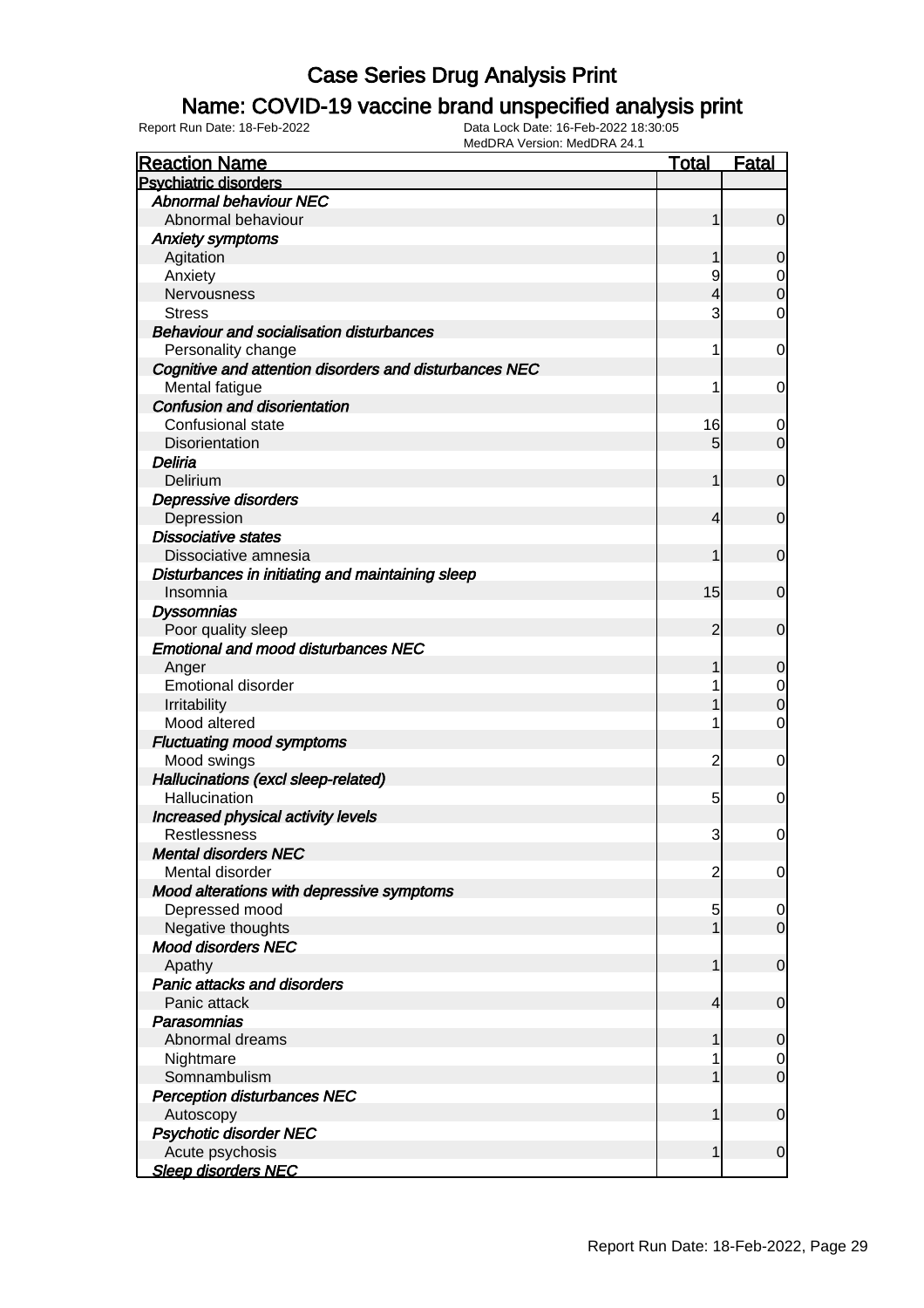### Name: COVID-19 vaccine brand unspecified analysis print

| <b>Reaction Name</b>                               | Total | Fatal          |
|----------------------------------------------------|-------|----------------|
| Psychiatric disorders Psychiatric disorders cont'd |       |                |
| Sleep disorder                                     |       | $\Omega$       |
| <b>Stress disorders</b>                            |       |                |
| Post-traumatic stress disorder                     |       | $\Omega$       |
| Suicidal and self-injurious behaviour              |       |                |
| Intentional self-injury                            |       | $\overline{0}$ |
| Suicidal ideation                                  |       | $\overline{0}$ |
| Suicide attempt                                    |       | $\overline{0}$ |
| <b>Thinking disturbances</b>                       |       |                |
| Bradyphrenia                                       |       | $\Omega$       |
| <b>Psychiatric disorders SOC TOTAL</b>             |       | 0              |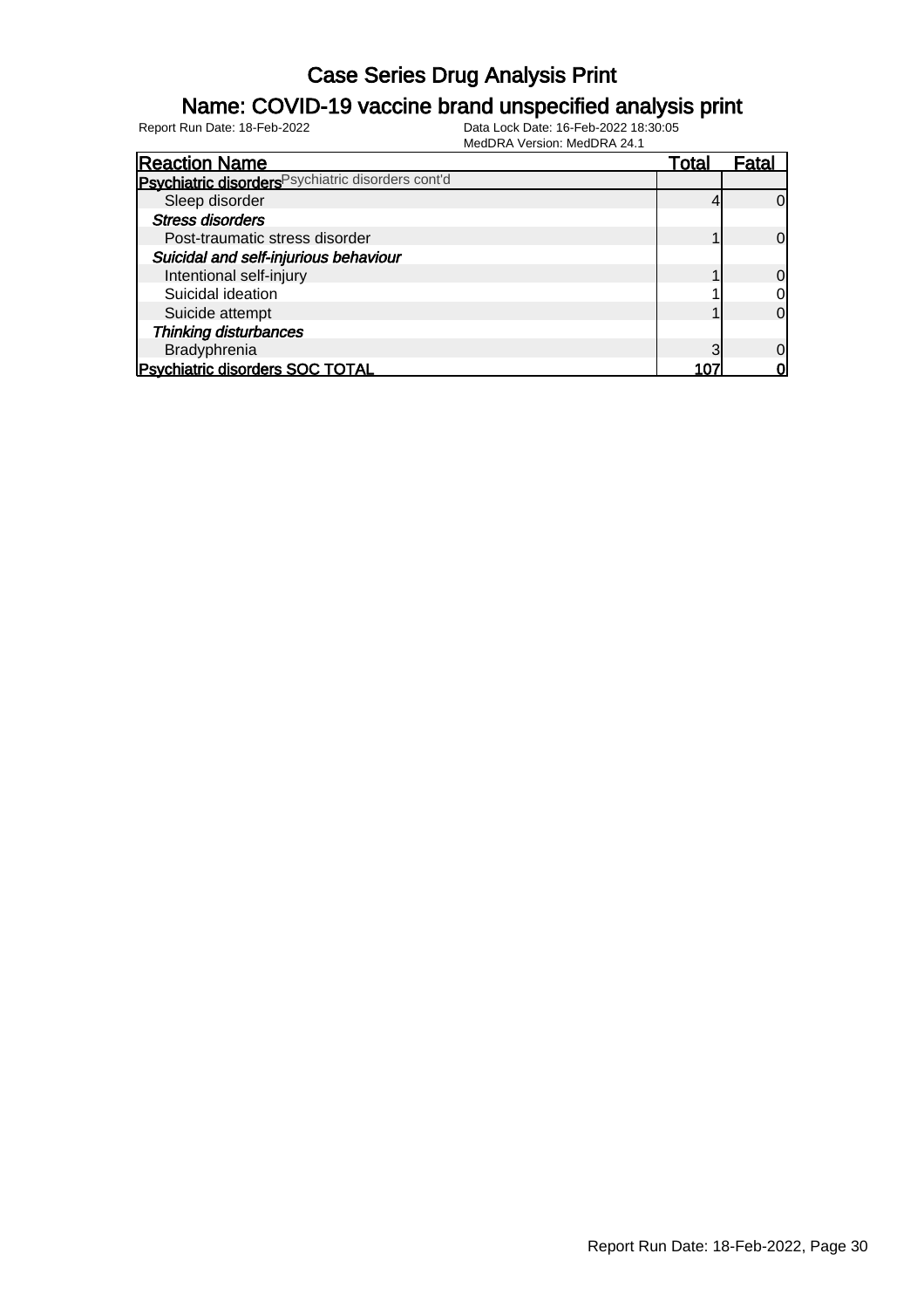#### Name: COVID-19 vaccine brand unspecified analysis print

| <b>Reaction Name</b>                      | <b>Total</b>   | <b>Fatal</b>     |
|-------------------------------------------|----------------|------------------|
| <b>Renal &amp; urinary disorders</b>      |                |                  |
| <b>Bladder and urethral symptoms</b>      |                |                  |
| Dysuria                                   |                | 0                |
| Pollakiuria                               |                | $\mathbf 0$      |
| Urinary incontinence                      | 3              | $\mathbf 0$      |
| Urinary retention                         | $\overline{c}$ | 0                |
| Urine flow decreased                      |                | $\overline{0}$   |
| <b>Bladder disorders NEC</b>              |                |                  |
| <b>Bladder disorder</b>                   | 1              | $\mathbf 0$      |
| Urinary bladder haemorrhage               |                | $\mathbf 0$      |
| Glomerulonephritis and nephrotic syndrome |                |                  |
| Nephrotic syndrome                        | $\overline{c}$ | $\mathbf 0$      |
| <b>Nephritis NEC</b>                      |                |                  |
| Nephritis                                 |                | 0                |
| <b>Renal failure and impairment</b>       |                |                  |
| Acute kidney injury                       | $\overline{c}$ | 0                |
| Oliguria                                  |                | $\pmb{0}$        |
| Renal failure                             |                | $\mathbf 0$      |
| Renal impairment                          |                | $\overline{0}$   |
| <b>Renal lithiasis</b>                    |                |                  |
| Nephrolithiasis                           | 2              | $\mathbf 0$      |
| <b>Renal neoplasms</b>                    |                |                  |
| Renal cyst                                |                | $\mathbf 0$      |
| Renal vascular and ischaemic conditions   |                |                  |
| <b>Renal infarct</b>                      |                | 0                |
| Renal vein thrombosis                     |                | 0                |
| <b>Urinary abnormalities</b>              |                |                  |
| Chromaturia                               |                | $\mathbf 0$      |
| Haematuria                                | 3              | $\boldsymbol{0}$ |
| Urine odour abnormal                      |                | $\overline{0}$   |
| Urinary tract signs and symptoms NEC      |                |                  |
| Nocturia                                  |                | $\mathbf 0$      |
| Renal pain                                |                | $\mathbf 0$      |
| Renal & urinary disorders SOC TOTAL       | 32             | $\overline{0}$   |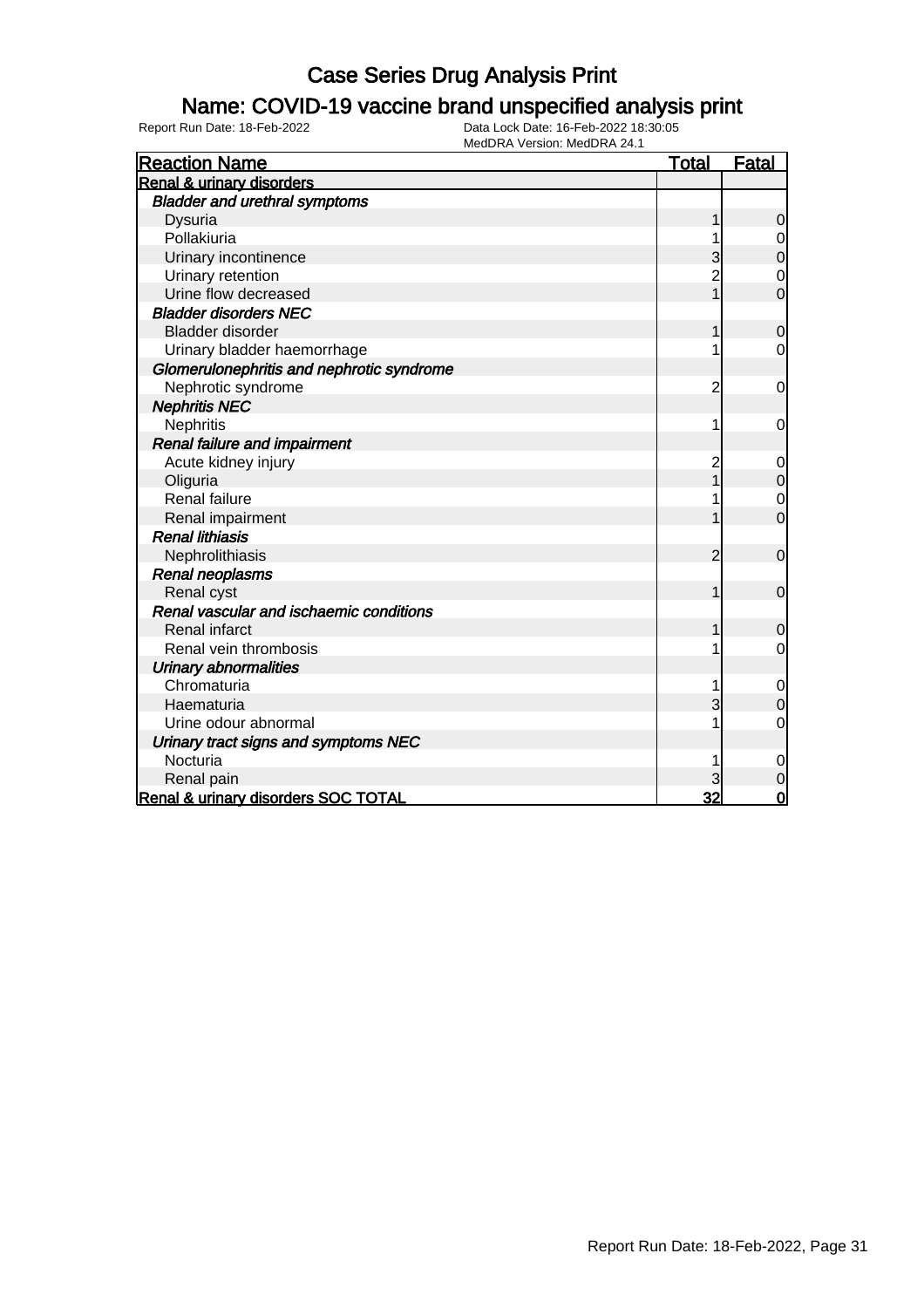### Name: COVID-19 vaccine brand unspecified analysis print

| <b>Reaction Name</b>                                  | <b>Total</b>   | <b>Fatal</b>   |
|-------------------------------------------------------|----------------|----------------|
| Reproductive & breast disorders                       |                |                |
| <b>Breast disorders NEC</b>                           |                |                |
| <b>Breast mass</b>                                    | $\overline{2}$ | $\overline{0}$ |
| <b>Breast infections and inflammations</b>            |                |                |
| Plasma cell mastitis                                  | 1              | $\mathbf 0$    |
| <b>Breast signs and symptoms</b>                      |                |                |
| <b>Breast pain</b>                                    | 5              | $\overline{0}$ |
| <b>Breast swelling</b>                                |                | $\mathbf 0$    |
| <b>Breast tenderness</b>                              |                | $\mathbf 0$    |
| Fallopian tube and ovary infections and inflammations |                |                |
| Noninfective oophoritis                               | 1              | $\mathbf 0$    |
| <b>Lactation disorders</b>                            |                |                |
| Suppressed lactation                                  | 1              | $\mathbf 0$    |
| <b>Menopausal effects NEC</b>                         |                |                |
| Menopausal symptoms                                   | 1              | $\mathbf 0$    |
| Premature menopause                                   | 3              | $\mathbf 0$    |
| Menopausal effects on the genitourinary tract         |                |                |
| Postmenopausal haemorrhage                            | $\overline{c}$ | 0              |
| <b>Menstruation and uterine bleeding NEC</b>          |                |                |
| Dysmenorrhoea                                         | 20             | $\mathbf 0$    |
| Intermenstrual bleeding                               | 11             | $\mathbf 0$    |
| Menstrual disorder                                    | 19             | $\mathbf 0$    |
| Menstruation irregular                                | 25             | $\mathbf 0$    |
| Premenstrual syndrome                                 | $\overline{2}$ | $\mathbf 0$    |
| Menstruation with decreased bleeding                  |                |                |
| Amenorrhoea                                           | 8              | $\mathbf 0$    |
| Hypomenorrhoea                                        | 4              | $\mathbf 0$    |
| Menstruation delayed                                  | 28             | 0              |
| Oligomenorrhoea                                       | $\overline{2}$ | $\mathbf 0$    |
| Menstruation with increased bleeding                  |                |                |
| Heavy menstrual bleeding                              | 43             | 0              |
| Polymenorrhoea                                        | 8              | $\mathbf 0$    |
| Ovarian and fallopian tube disorders NEC              |                |                |
| <b>Ovulation disorder</b>                             | 1              | $\mathbf 0$    |
| Ovulation pain                                        | 1              | $\mathbf 0$    |
| Pelvis and broad ligament disorders NEC               |                |                |
| Adnexa uteri pain                                     | 1              | 0              |
| Pelvic haemorrhage                                    |                | $\overline{0}$ |
| Prostatic signs, symptoms and disorders NEC           |                |                |
| Prostatic pain                                        | 1              | $\mathbf 0$    |
| Reproductive tract signs and symptoms NEC             |                |                |
| <b>Genital swelling</b>                               | 1              | $\overline{0}$ |
| Pelvic pain                                           | $\overline{2}$ | $\overline{0}$ |
| <b>Uterine disorders NEC</b>                          |                |                |
| Uterine pain                                          | 1              | $\mathbf 0$    |
| <b>Vulvovaginal disorders NEC</b>                     |                |                |
| Vaginal haemorrhage                                   | 10             | $\mathbf 0$    |
| Vulvovaginal disorder                                 |                | 0              |
| Vulvovaginal signs and symptoms                       |                |                |
| Vaginal discharge                                     |                | $\mathbf 0$    |
| Reproductive & breast disorders SOC TOTAL             | 209            | $\bf{0}$       |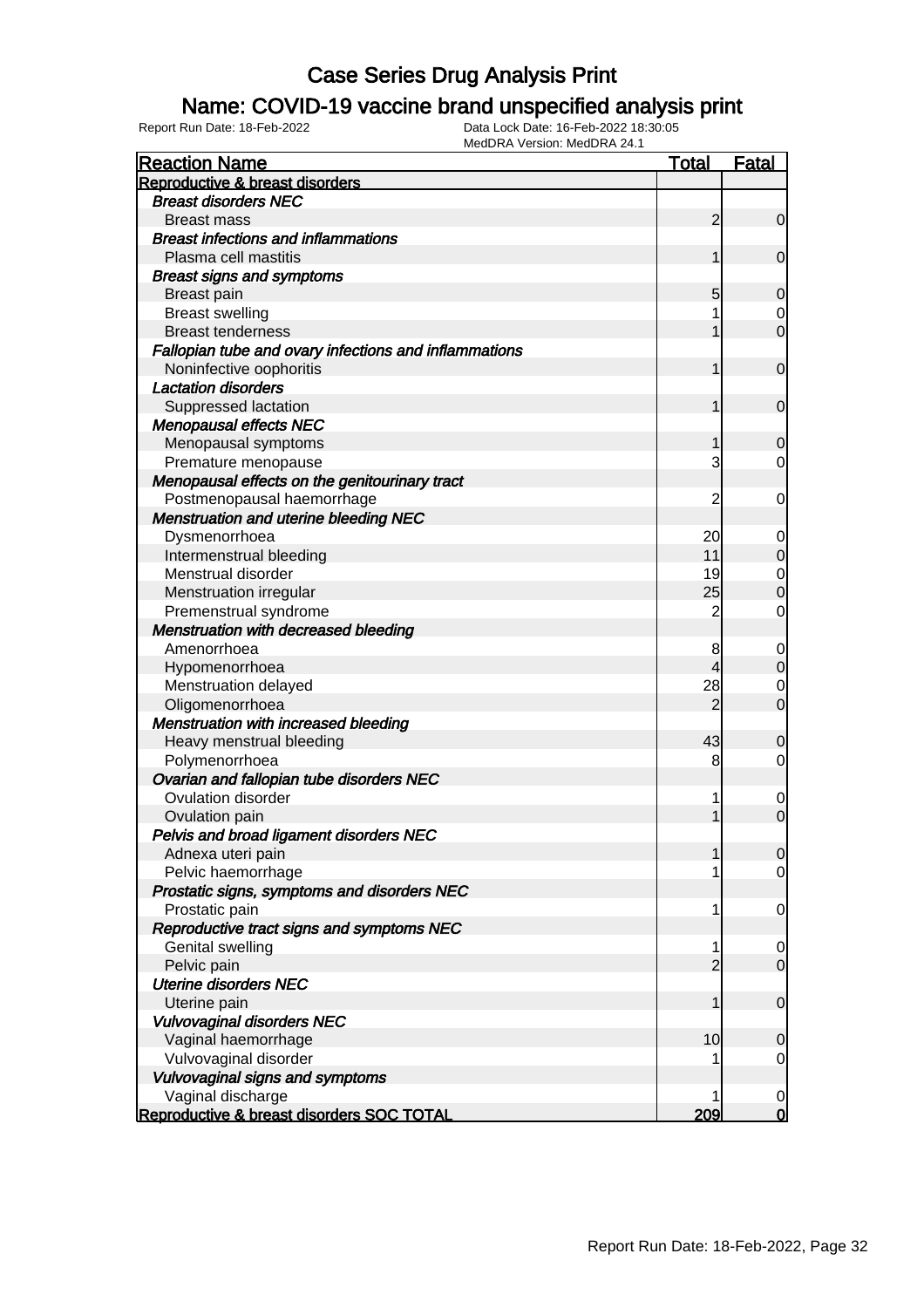### Name: COVID-19 vaccine brand unspecified analysis print

| <b>Reaction Name</b>                                            | <b>Total</b>   | <b>Fatal</b>     |
|-----------------------------------------------------------------|----------------|------------------|
| <b>Respiratory disorders</b>                                    |                |                  |
| <b>Breathing abnormalities</b>                                  |                |                  |
| Dyspnoea                                                        | 73             |                  |
| Dyspnoea exertional                                             |                | 0                |
| Hypopnoea                                                       |                | $\overline{0}$   |
| Respiratory arrest                                              |                | 0                |
| Tachypnoea                                                      |                | $\overline{0}$   |
| Bronchospasm and obstruction                                    |                |                  |
| Asthma                                                          | 3              | $\boldsymbol{0}$ |
| Chronic obstructive pulmonary disease                           | $\overline{2}$ | 1                |
| Wheezing                                                        | 5              | $\overline{0}$   |
| Conditions associated with abnormal gas exchange                |                |                  |
| Hypoxia                                                         | 1              | $\overline{0}$   |
| Coughing and associated symptoms                                |                |                  |
| Cough                                                           | 26             | $\mathbf 0$      |
| Haemoptysis                                                     | 3              | 0                |
| Productive cough                                                | 6              | $\overline{0}$   |
| Laryngeal and adjacent sites disorders NEC (excl infections and |                |                  |
| neoplasms)                                                      |                |                  |
| Reflux laryngitis                                               | 1              | $\mathbf 0$      |
| Lower respiratory tract inflammatory and immunologic conditions |                |                  |
| Pneumonitis                                                     | 1              | $\overline{0}$   |
| Lower respiratory tract signs and symptoms                      |                |                  |
| Pulmonary pain                                                  | 2              | $\mathbf 0$      |
| Nasal congestion and inflammations                              |                |                  |
| Nasal congestion                                                | 3              | $\mathbf 0$      |
| <b>Nasal disorders NEC</b>                                      |                |                  |
| Epistaxis                                                       | 11             | $\mathbf 0$      |
| Paranasal sinus disorders (excl infections and neoplasms)       |                |                  |
| Sinus congestion                                                | 1              | $\overline{0}$   |
| Parenchymal lung disorders NEC                                  |                |                  |
| Emphysema                                                       | 1              | 0                |
| Pulmonary fibrosis                                              | 1              | 0                |
| Pharyngeal disorders (excl infections and neoplasms)            |                |                  |
| Pharyngeal swelling                                             | 1              | $\mathbf 0$      |
| <b>Pneumothorax and pleural effusions NEC</b>                   |                |                  |
| Pleural effusion                                                | $\overline{c}$ | $\overline{0}$   |
| <b>Pulmonary oedemas</b>                                        |                |                  |
| Pulmonary congestion                                            | 1              | 0                |
| Pulmonary thrombotic and embolic conditions                     |                |                  |
| Pulmonary embolism                                              | 14             | $\mathbf{3}$     |
| Pulmonary thrombosis                                            |                | $\overline{1}$   |
| <b>Respiratory tract disorders NEC</b>                          |                |                  |
| Lung disorder                                                   |                | 0                |
| Pulmonary mass                                                  |                | $\overline{0}$   |
| Respiratory tract irritation                                    |                | $\overline{0}$   |
| Upper respiratory tract signs and symptoms                      |                |                  |
| Dysphonia                                                       |                | 0                |
| Nasal discomfort                                                |                | $\overline{0}$   |
| Oropharyngeal pain                                              | 16             | $\mathbf 0$      |
| Paranasal sinus discomfort                                      | 1              | $\overline{0}$   |
| Rhinorrhoea                                                     | 8              | $\mathbf 0$      |
| Sneezing                                                        | 4              | $\overline{0}$   |
| <b>Throat irritation</b>                                        | 3              | $\overline{0}$   |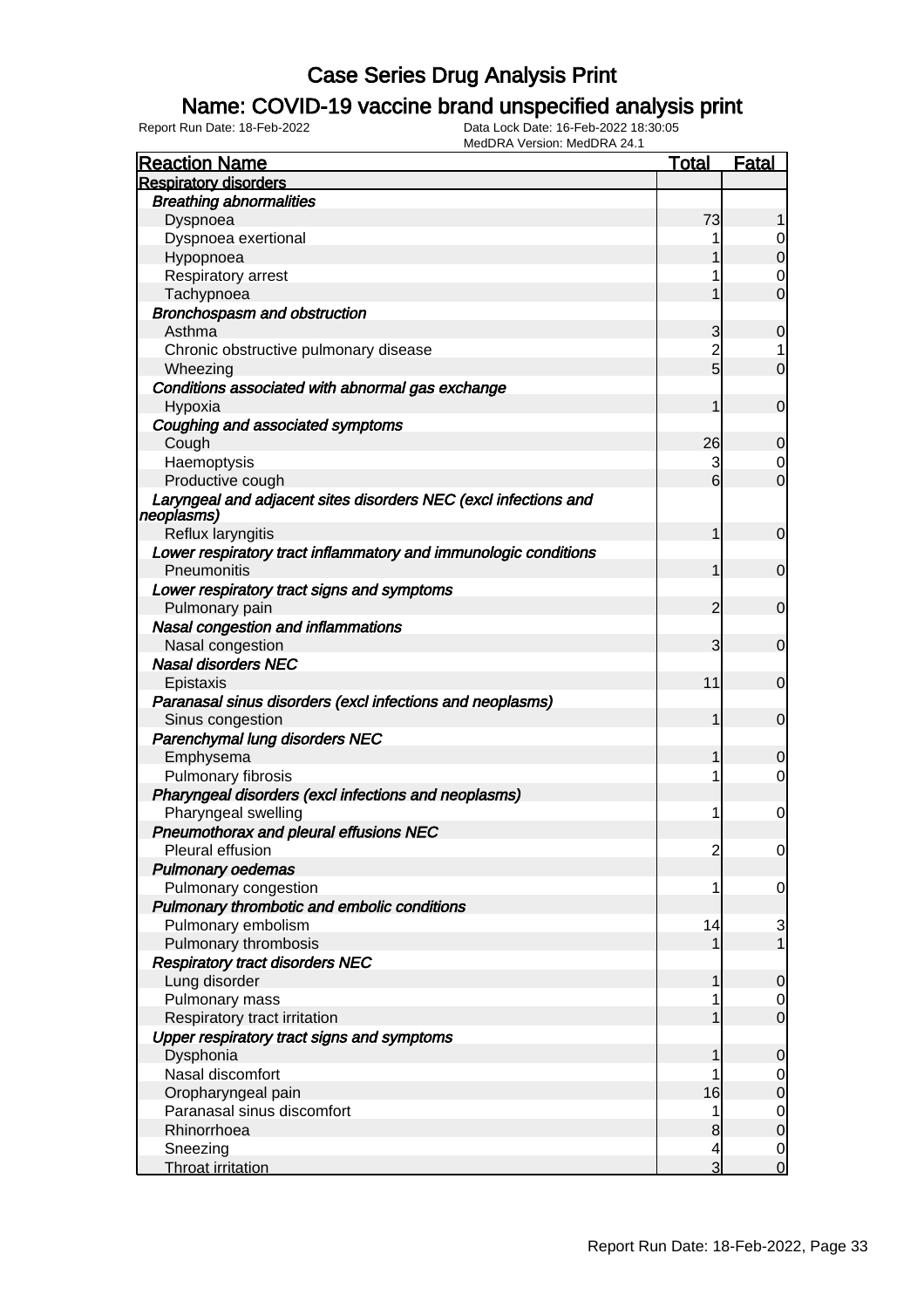#### Name: COVID-19 vaccine brand unspecified analysis print

| ™otal | Fata |
|-------|------|
|       |      |
|       |      |
| ∩∩    | հ    |
|       |      |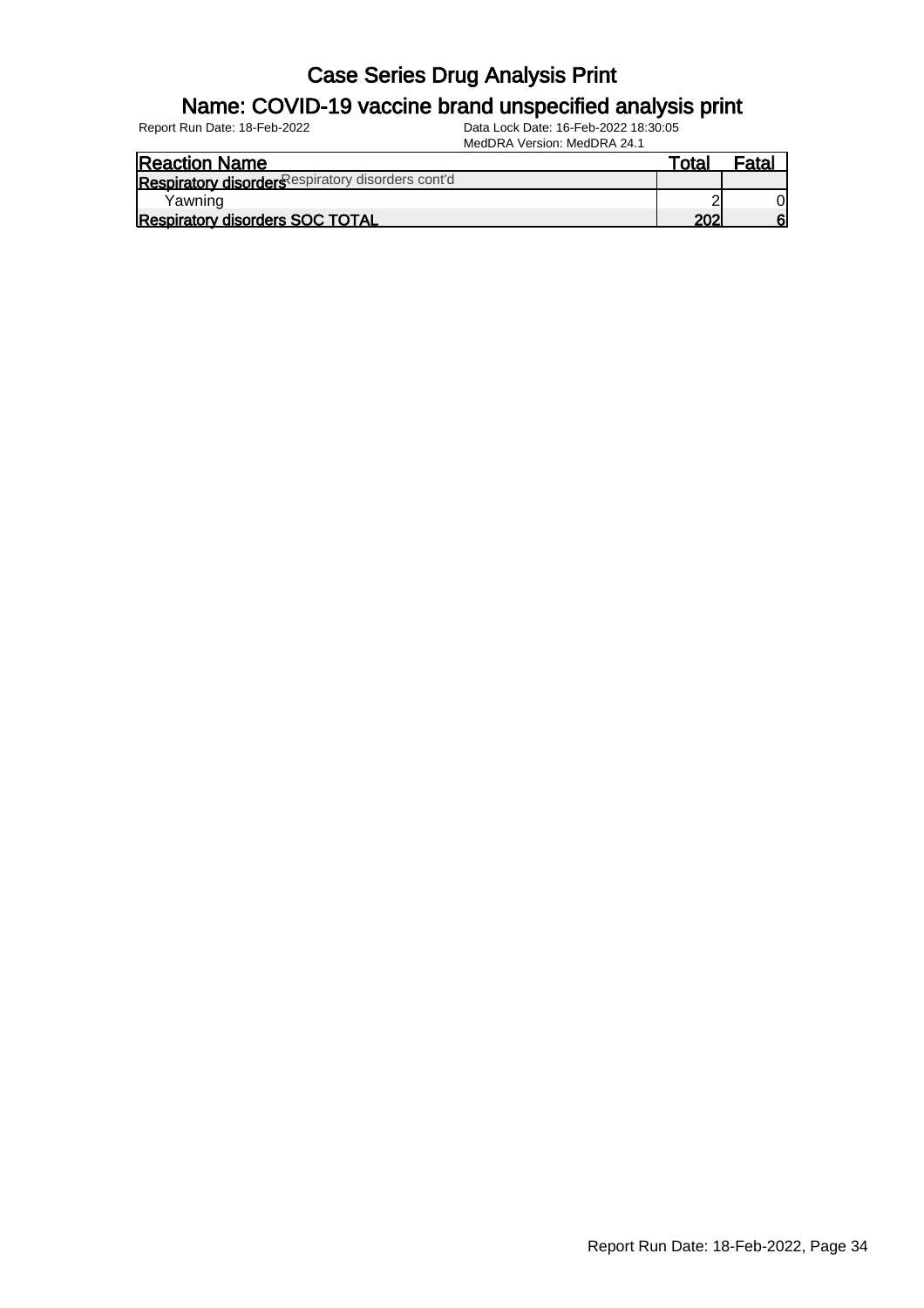### Name: COVID-19 vaccine brand unspecified analysis print

| <b>Reaction Name</b>                            | <b>Total</b>   | <b>Fatal</b>   |
|-------------------------------------------------|----------------|----------------|
| <b>Skin disorders</b>                           |                |                |
| Acnes                                           |                |                |
| Acne                                            | 1              | $\mathbf 0$    |
| <b>Alopecias</b>                                |                |                |
| Alopecia                                        | 7              | $\mathbf 0$    |
| Angioedemas                                     |                |                |
| Angioedema                                      | 4              | $\mathbf 0$    |
| Apocrine and eccrine gland disorders            |                |                |
| Cold sweat                                      | 8              | $\mathbf 0$    |
| Hyperhidrosis                                   | 45             | 0              |
| Night sweats                                    | 3              | $\mathbf 0$    |
| <b>Bullous conditions</b>                       |                |                |
| <b>Blister</b>                                  | 4              | $\mathbf 0$    |
| <b>Blister rupture</b>                          | 1              | 0              |
| Erythema multiforme                             | $\overline{2}$ | $\overline{0}$ |
| Dermal and epidermal conditions NEC             |                |                |
| Dry skin                                        | $\overline{c}$ | $\mathbf 0$    |
| Pain of skin                                    |                | 0              |
| Papule                                          | $\frac{2}{3}$  | $\mathbf 0$    |
| Scar pain                                       | 1              | $\mathbf 0$    |
| Sensitive skin                                  |                | $\mathbf 0$    |
| Skin burning sensation                          | 2<br>2<br>4    | $\mathbf 0$    |
| Skin discolouration                             |                | $\mathbf 0$    |
| Skin disorder                                   | $\overline{c}$ |                |
| <b>Skin fissures</b>                            |                | $\mathbf 0$    |
| Skin indentation                                |                | $\mathbf 0$    |
|                                                 |                | $\mathbf 0$    |
| Skin reaction                                   |                | $\mathbf 0$    |
| Skin swelling                                   |                | $\mathbf 0$    |
| Skin warm                                       |                | 0              |
| Yellow skin                                     | 1              | $\mathbf 0$    |
| <b>Dermatitis and eczema</b>                    |                |                |
| Dermatitis allergic                             | 5              | $\mathbf 0$    |
| Dermatitis atopic                               |                | $\mathbf 0$    |
| Eczema                                          |                | $\mathbf 0$    |
| Seborrhoeic dermatitis                          | 1              | $\mathbf 0$    |
| Skin irritation                                 | $\overline{c}$ | $\mathbf{0}$   |
| <b>Erythemas</b>                                |                |                |
| Erythema                                        | 35             | $\overline{0}$ |
| <b>Exfoliative conditions</b>                   |                |                |
| Skin exfoliation                                | $\overline{c}$ | $\mathbf 0$    |
| <b>Hyperkeratoses</b>                           |                |                |
| Lichenoid keratosis                             | 1              | $\mathbf 0$    |
| Papulosquamous conditions                       |                |                |
| Lichen planus                                   | 1              | 0              |
| Lichen sclerosus                                |                | $\mathbf 0$    |
| Parapsoriasis                                   |                | $\overline{0}$ |
| Photosensitivity and photodermatosis conditions |                |                |
| Photosensitivity reaction                       | 1              | $\mathbf 0$    |
| <b>Pigmentation changes NEC</b>                 |                |                |
| Pigmentation disorder                           | 1              | $\mathbf 0$    |
| <b>Pruritus NEC</b>                             |                |                |
| Pruritus                                        | 43             | $\mathbf 0$    |
| <b>Psoriatic conditions</b>                     |                |                |
| Guttate psoriasis                               | 2              | $\overline{0}$ |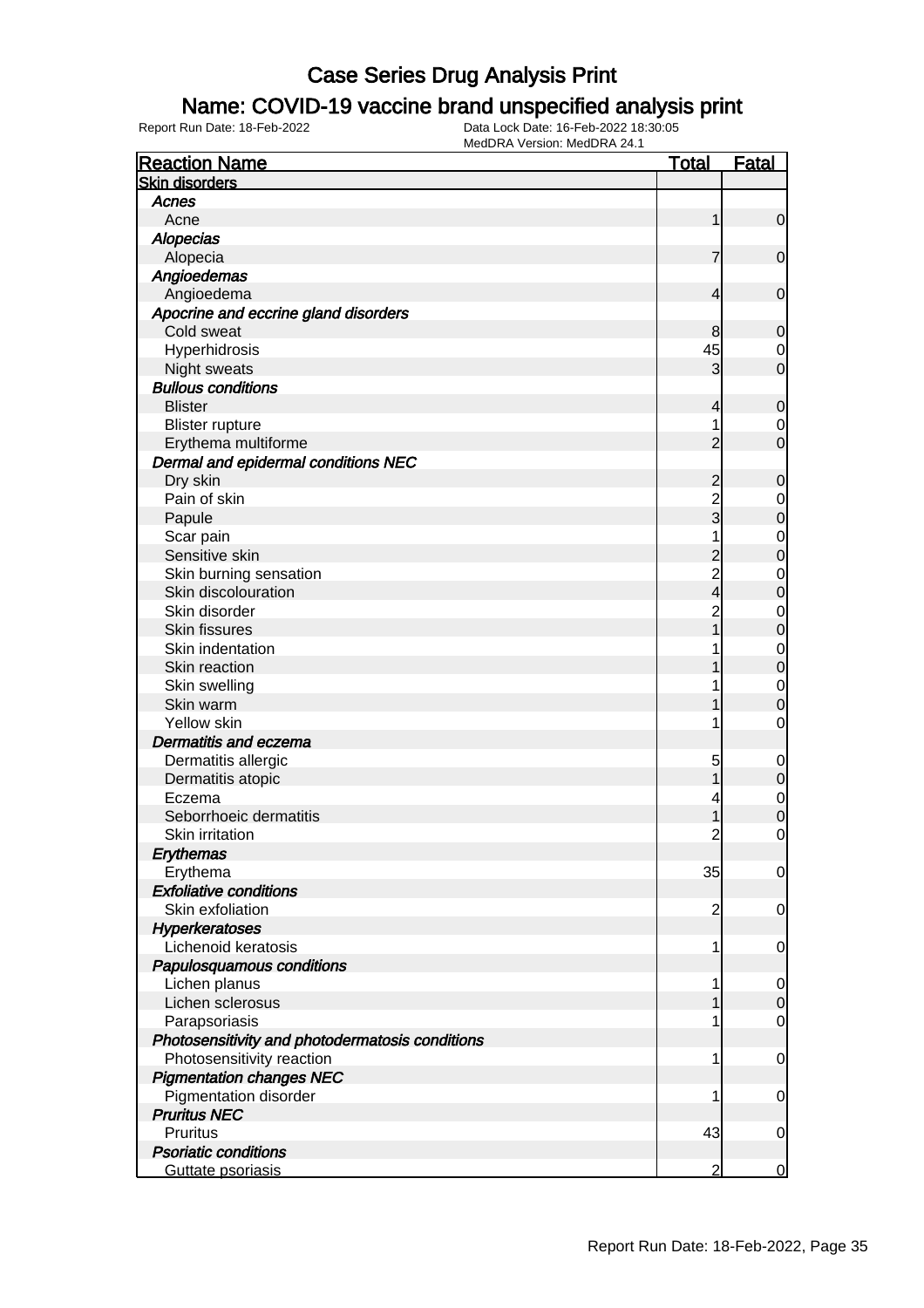### Name: COVID-19 vaccine brand unspecified analysis print

| <b>Reaction Name</b>                           | <u>Total</u> | <b>Fatal</b>   |
|------------------------------------------------|--------------|----------------|
| Skin disorders cont'd<br><b>Skin disorders</b> |              |                |
| Psoriasis                                      | 2            | $\overline{0}$ |
| Purpura and related conditions                 |              |                |
| Petechiae                                      | 2            | $\overline{0}$ |
| Rashes, eruptions and exanthems NEC            |              |                |
| Rash                                           | 68           | $\overline{0}$ |
| Rash erythematous                              |              | $\mathbf 0$    |
| Rash macular                                   | 4            | $\mathbf 0$    |
| Rash morbilliform                              |              | $\mathbf 0$    |
| Rash papular                                   |              | $\mathbf 0$    |
| Rash pruritic                                  | 19           | $\mathbf 0$    |
| Rash vesicular                                 |              | $\overline{0}$ |
| <b>Scaly conditions</b>                        |              |                |
| Pityriasis                                     |              | $\overline{0}$ |
| Skin and subcutaneous conditions NEC           |              |                |
| Skin mass                                      | 1            | $\overline{0}$ |
| Skin haemorrhages                              |              |                |
| Haemorrhage subcutaneous                       |              | $\overline{0}$ |
| Skin haemorrhage                               |              | $\overline{0}$ |
| <b>Urticarias</b>                              |              |                |
| Cold urticaria                                 |              | $\overline{0}$ |
| Urticaria                                      | 18           | $\mathbf 0$    |
| <b>Skin disorders SOC TOTAL</b>                | 332          | 0              |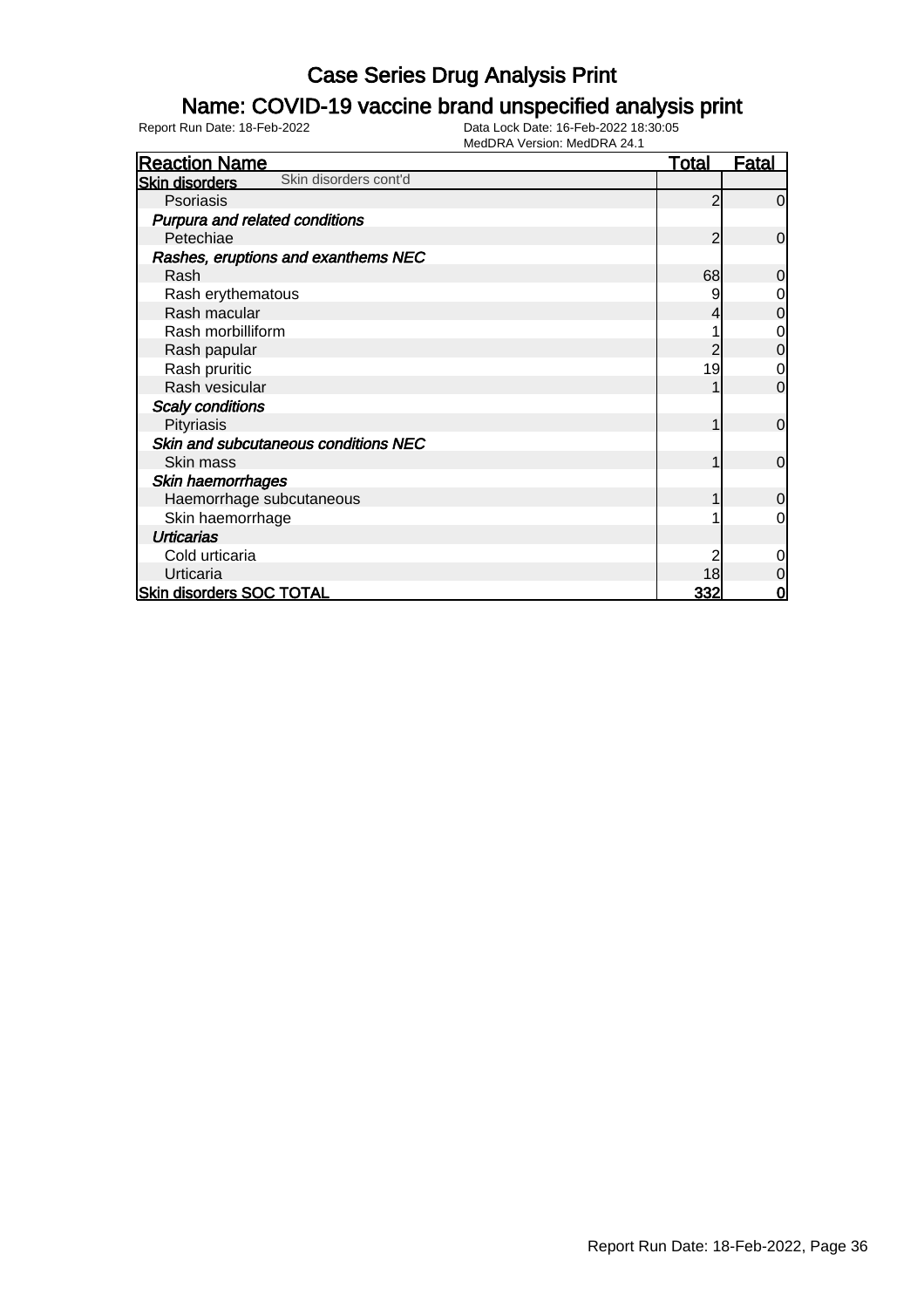#### Name: COVID-19 vaccine brand unspecified analysis print

| <b>Reaction Name</b>           | Total | Fatal          |
|--------------------------------|-------|----------------|
| Social circumstances           |       |                |
| Age related issues             |       |                |
| Menopause                      |       | $\Omega$       |
| Postmenopause                  |       | O              |
| <b>Disability issues</b>       |       |                |
| Bedridden                      | ╭     | 0              |
| Housebound                     |       | $\overline{0}$ |
| Social circumstances SOC TOTAL | ค     | Ωl             |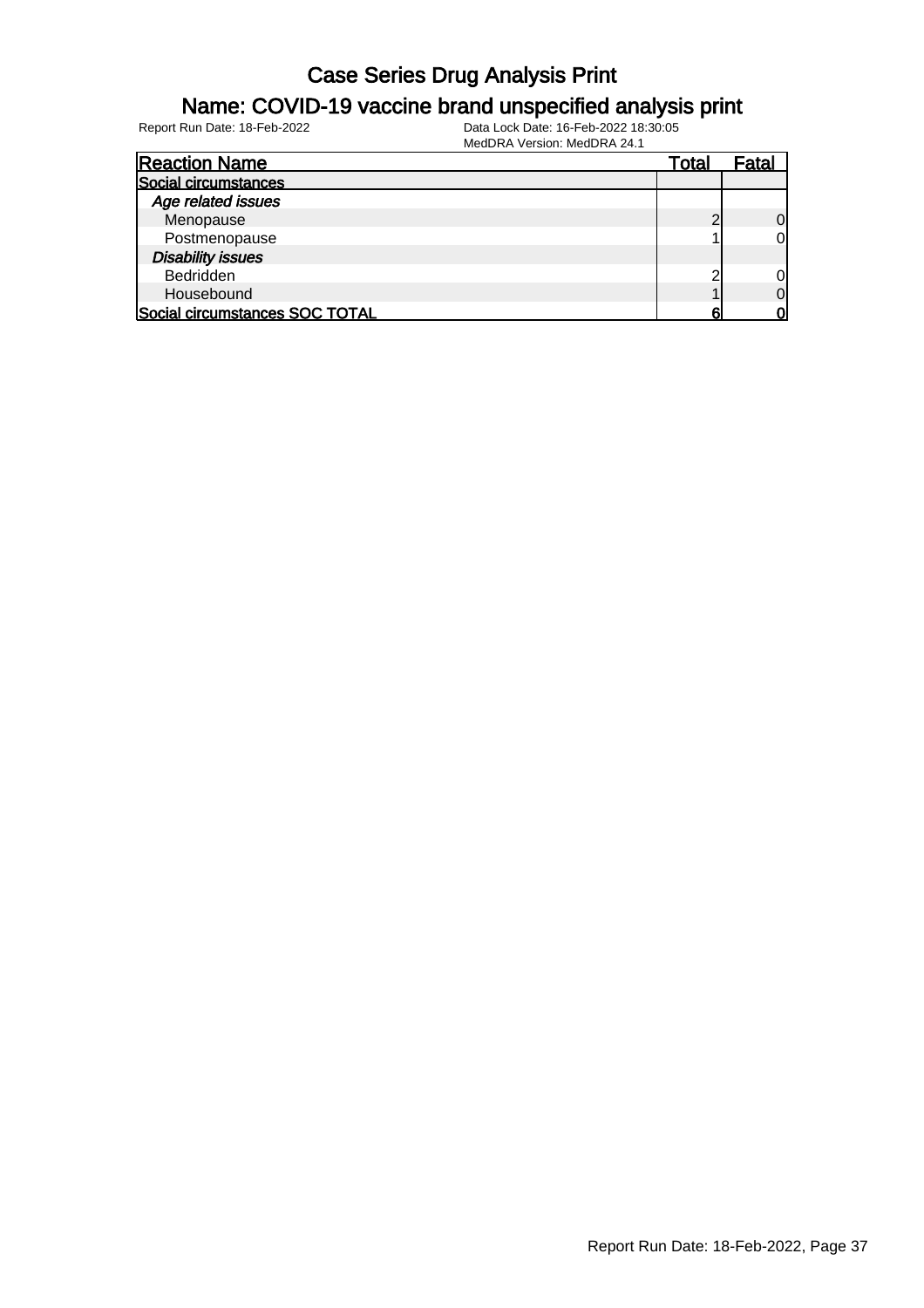#### Name: COVID-19 vaccine brand unspecified analysis print

| <b>Reaction Name</b>                    | Total | Fatal          |
|-----------------------------------------|-------|----------------|
| Surgical & medical procedures           |       |                |
| Contraceptive methods female            |       |                |
| Contraception                           |       | $\overline{0}$ |
| <b>Immunisations</b>                    |       |                |
| COVID-19 immunisation                   |       | $\overline{0}$ |
| Immunisation                            |       | 0              |
| Joint therapeutic procedures            |       |                |
| Knee operation                          |       | $\overline{0}$ |
| Limb therapeutic procedures             |       |                |
| Foot operation                          |       | $\overline{0}$ |
| Nail therapeutic procedures             |       |                |
| Nail operation                          |       | $\overline{0}$ |
| Obstetric therapeutic procedures        |       |                |
| Caesarean section                       |       | $\overline{0}$ |
| <b>Therapeutic procedures NEC</b>       |       |                |
| Bed rest                                |       | $\overline{0}$ |
| Hospitalisation                         |       | $\overline{0}$ |
| Interchange of vaccine products         |       | 0              |
| Surgical & medical procedures SOC TOTAL |       | 0              |